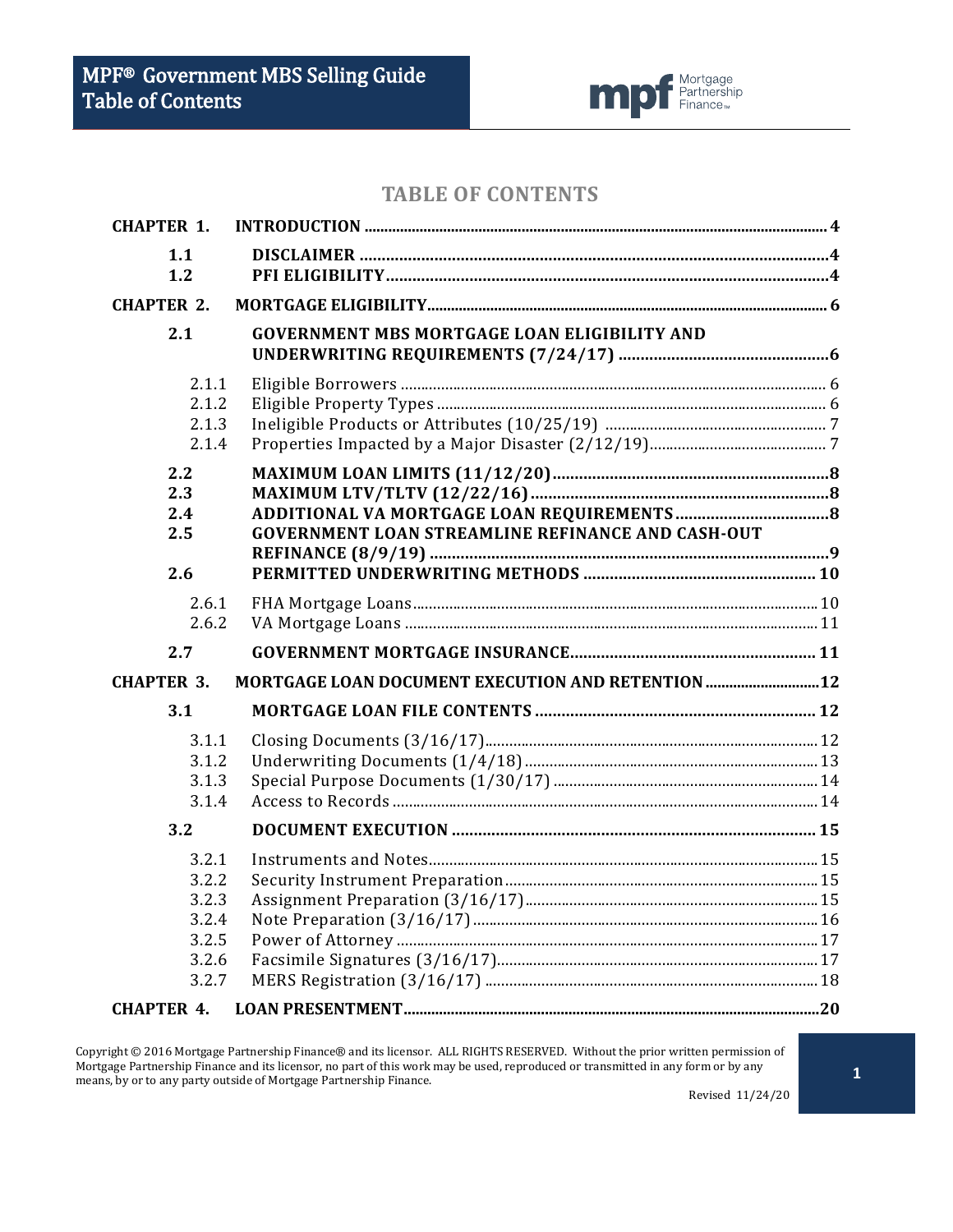

| 4.1               |                                                                |  |
|-------------------|----------------------------------------------------------------|--|
| 4.1.1             |                                                                |  |
| 4.1.2             |                                                                |  |
| 4.1.3<br>4.1.4    |                                                                |  |
| <b>CHAPTER 5.</b> |                                                                |  |
|                   |                                                                |  |
| 5.1<br>5.2        | ESTABLISHING A MASTER COMMITMENT (11/24/20) 22                 |  |
| 5.3               |                                                                |  |
| 5.4               |                                                                |  |
| 5.5               |                                                                |  |
| <b>CHAPTER 6.</b> |                                                                |  |
| 6.1               |                                                                |  |
| 6.2               | ESTABLISHING A DELIVERY COMMITMENT (2/12/19) 24                |  |
| 6.2.1             |                                                                |  |
| 6.3               |                                                                |  |
| 6.4               |                                                                |  |
| 6.5               |                                                                |  |
| 6.5.1             |                                                                |  |
| 6.5.2             |                                                                |  |
| 6.5.3             |                                                                |  |
| <b>CHAPTER 7.</b> |                                                                |  |
| 7.1               | <b>GOVERNMENT MORTGAGE LOAN SEASONING REQUIREMENTS 30</b>      |  |
| 7.2               |                                                                |  |
| 7.3               |                                                                |  |
| 7.4               |                                                                |  |
| 7.4.1             |                                                                |  |
| 7.4.2             |                                                                |  |
| 7.4.3             |                                                                |  |
| 7.4.4             |                                                                |  |
| <b>CHAPTER 8.</b> |                                                                |  |
| 8.1               |                                                                |  |
| 8.1.1             | New York Consolidation, Extension, and Modification Agreements |  |
| 8.1.2             |                                                                |  |
|                   |                                                                |  |

Copyright © 2016 Mortgage Partnership Finance® and its licensor. ALL RIGHTS RESERVED. Without the prior written permission of Mortgage Partnership Finance and its licensor, no part of this work may be used, reproduced or transmitted in any form or by any means, by or to any party outside of Mortgage Partnership Finance.

Revised 11/24/20

**2**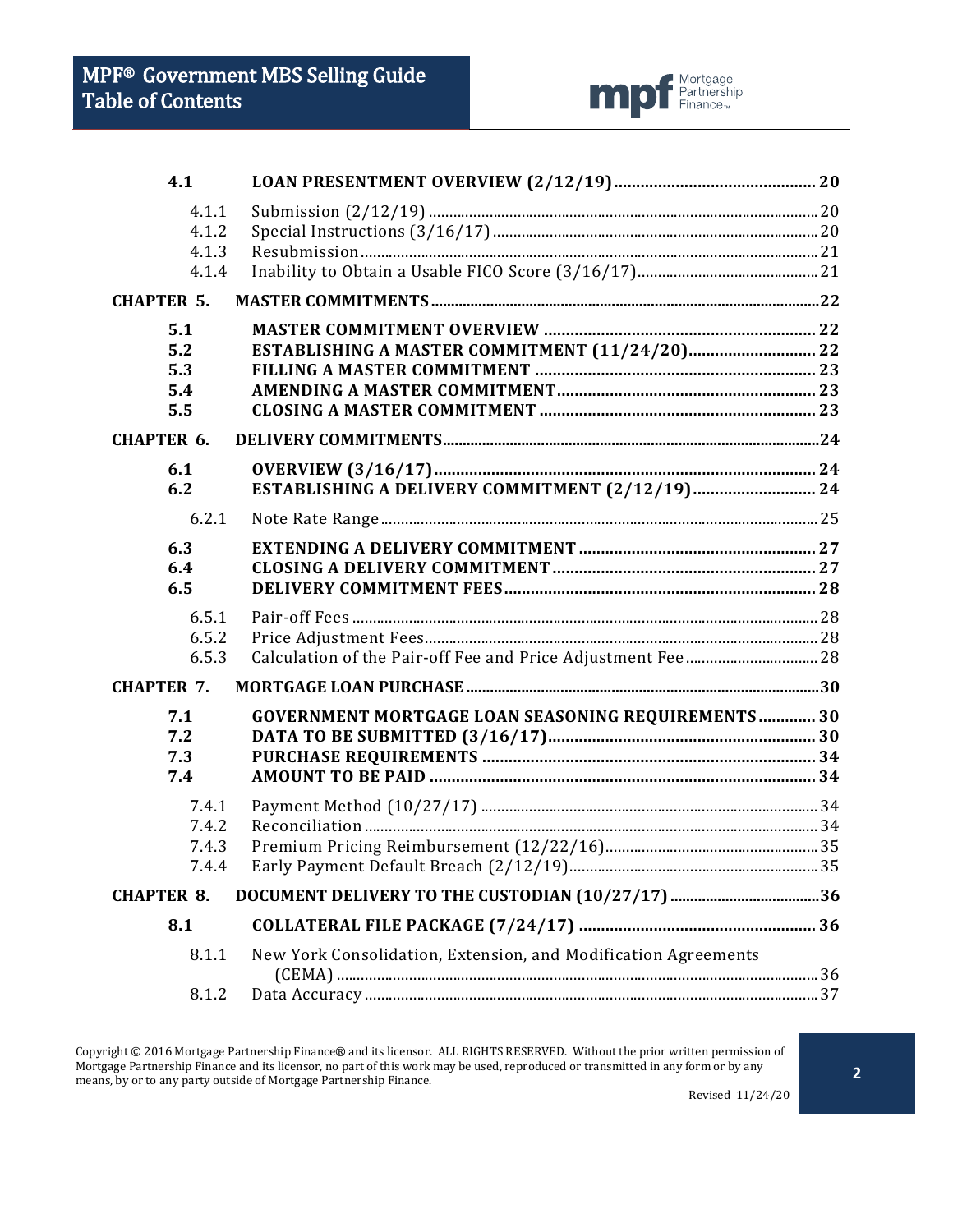

| 8.2                |                                                |  |
|--------------------|------------------------------------------------|--|
| 8.2.1              |                                                |  |
| 8.3                |                                                |  |
| 8.3.1<br>8.3.2     |                                                |  |
| 8.4                |                                                |  |
| 8.4.1<br>8.4.2     |                                                |  |
| 8.5                | MPF PROGRAM CUSTODIAN FEES AND SERVICE CHARGES |  |
| <b>CHAPTER 9.</b>  |                                                |  |
| 9.1<br>9.2         |                                                |  |
| <b>CHAPTER 10.</b> |                                                |  |
| 10.1<br>10.2       |                                                |  |

Copyright © 2016 Mortgage Partnership Finance® and its licensor. ALL RIGHTS RESERVED. Without the prior written permission of Mortgage Partnership Finance and its licensor, no part of this work may be used, reproduced or transmitted in any form or by any means, by or to any party outside of Mortgage Partnership Finance.

Revised 11/24/20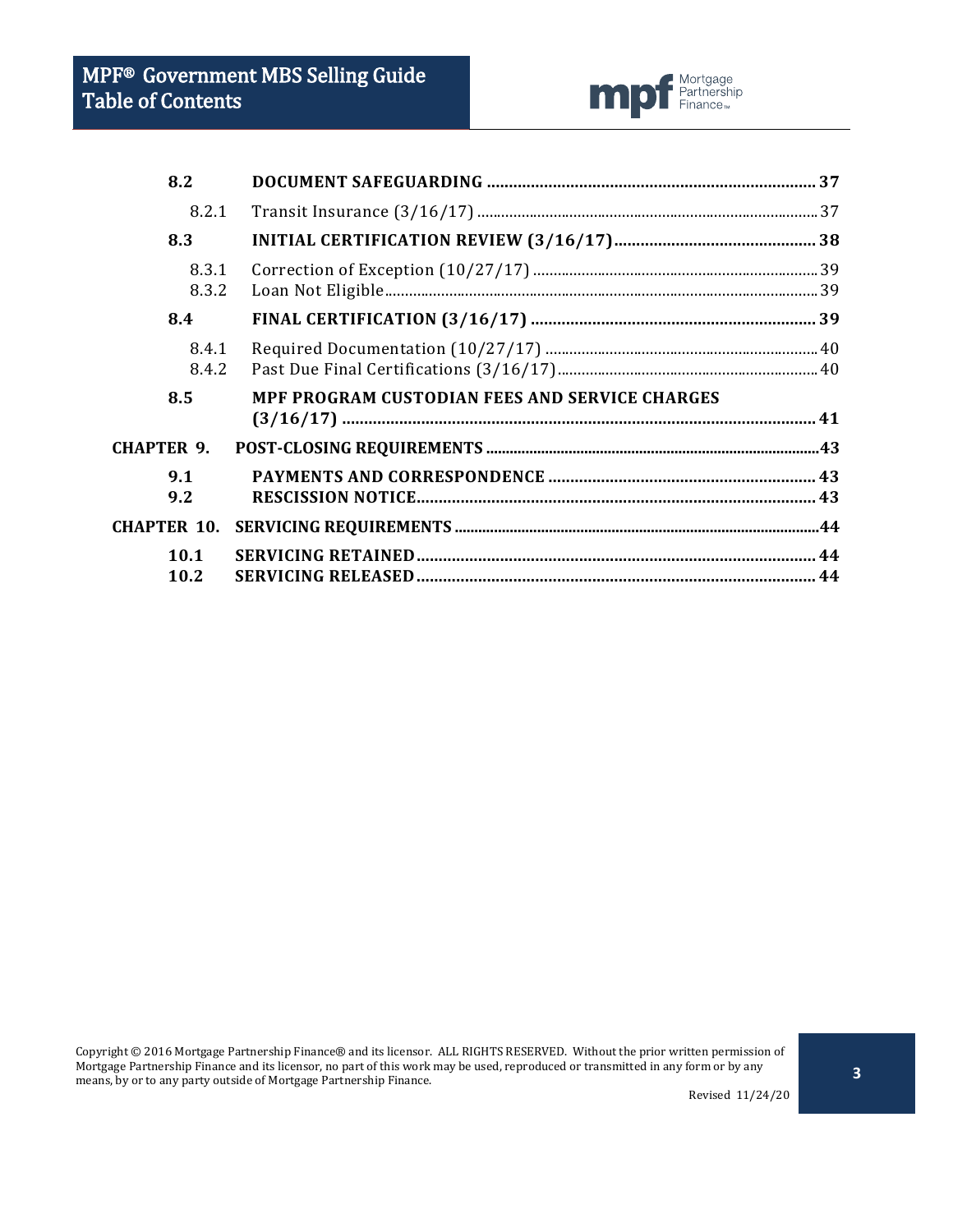

### <span id="page-3-0"></span>**CHAPTER 1. INTRODUCTION**

The MPF Government MBS Selling Guide outlines the requirements and/or processes for Participating Financial Institutions (PFIs) to originate and deliver residential mortgages under the MPF Program. The guidelines are designed to establish sound underwriting criteria and support the MPF Program's mortgage product offerings. This Selling Guide generally follows industry standards guidelines with some enhancements, restrictions, or overlays. All Mortgage Loans delivered under the MPF Program must meet these guidelines.

### <span id="page-3-1"></span>**1.1 Disclaimer**

Government insured and guaranteed mortgage loans are eligible to be pooled in Ginnie Mae Guaranteed Mortgage-Backed Securities ("MBS").

The MPF Provider has agreed with Ginnie Mae that the MPF Government MBS product is being conducted to conform to Ginnie Mae's requirements for loan servicing and MBS bond administration, including handling of funds and reporting on loan performance, as modified by the agreement between the MPF Provider and Ginnie Mae.

The MPF Provider acknowledges that Ginnie Mae may amend or supplement the Ginnie Mae MBS Guide, at its sole discretion, by furnishing amendments or supplementary matters to the Bank, including making such amendments and supplements available through its normal Ginnie Mae Issuer distribution channels; provided, however, that no such amendment or supplement shall adversely affect the continued inclusion in a securitized pool of any mortgage included in a Ginnie Mae MBS issued prior to the date of such amendment or supplement.

The MPF Provider shall ensure that the MPF Guides incorporate the applicable requirements of the Ginnie Mae MBS Guide, as modified by the agreement between the Bank and Ginnie Mae, for all loans securitized in Ginnie Mae-guaranteed MBS. The Ginnie Mae MBS Guide, including any amendments, updates or supplements, is available in electronic form through Ginnie Mae's website (www.ginniemae.gov).

For the purpose of clarity, PFIs and Servicers are required to abide by the Guides. It is the MPF Provider's responsibility to update the Guide for consistency with applicable Ginnie Mae Guide requirements for the MPF Government MBS product.

### <span id="page-3-2"></span>**1.2 PFI Eligibility**

If the PFI is to sell Government MBS Mortgage Loans to the MPF Provider, in addition to the PFI eligibility requirements of the Guides, it must meet all the requirements listed below:

• To sell eligible FHA insured Mortgage Loans:

Copyright © 2016 Mortgage Partnership Finance®. ALL RIGHTS RESERVED. Without the prior written permission of Mortgage Partnership Finance, no part of this work may be used, reproduced or transmitted in any form or by any means, by or to any party outside of Mortgage Partnership Finance.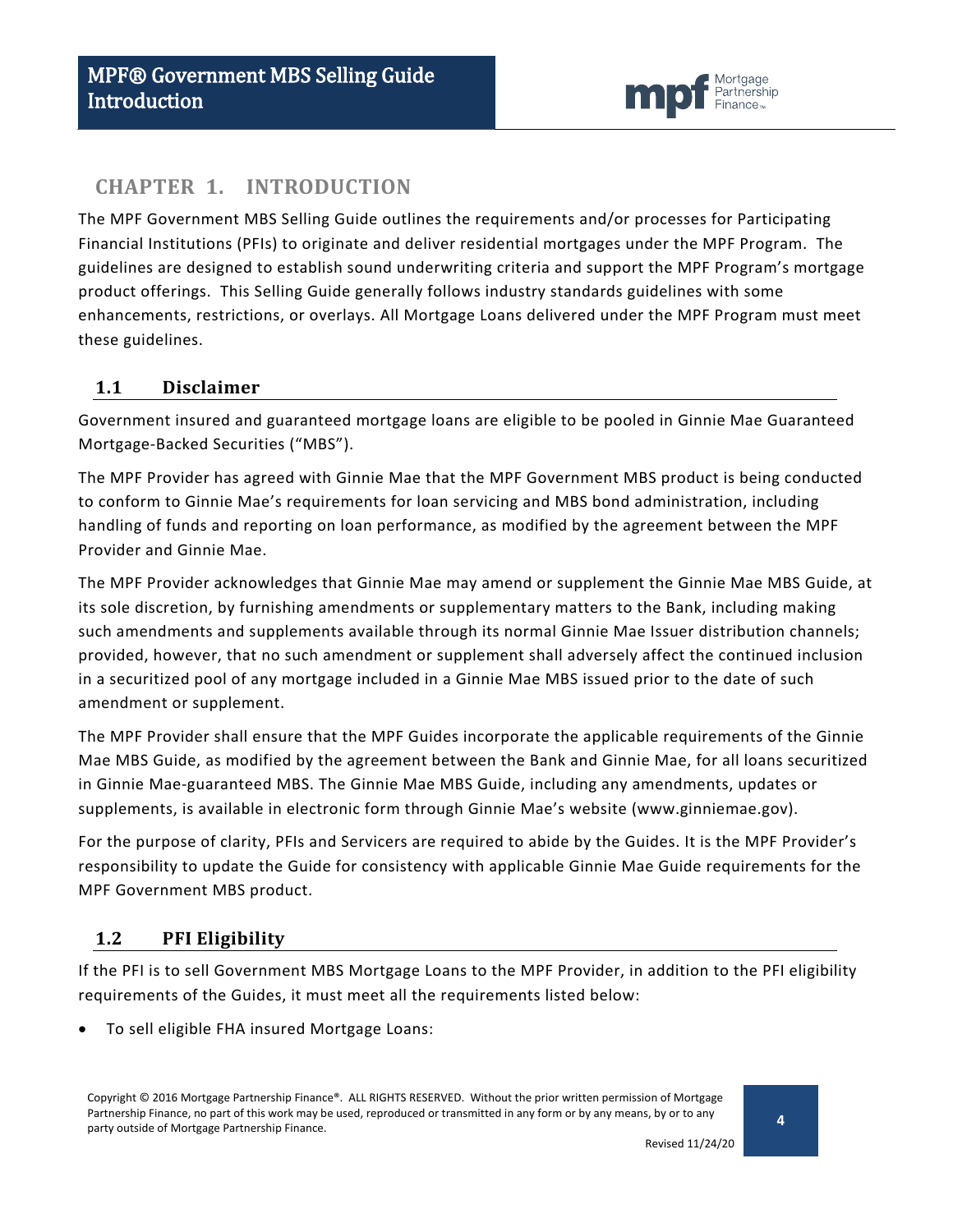

- o Be an FHA approved Mortgagee in good standing (a Mortgagee approved only as an FHA loan correspondent is not eligible).
- To sell eligible non-FHA Government Mortgage Loans:
	- o Be an approved Mortgagee with each applicable Government Agency in good standing; and
	- o Have a "satisfactory" or equivalent rating on its most recent Government Agency audit;(if the PFI has not undergone a Government Agency audit or not received a rating for a Government Agency audit, the MPF Bank may request and evaluate the PFI's internal QC results, the MPF Provider's QC results, or choose to assess the PFI's eligibility with some other reasonable method of evaluation).
- None of the PFI's principals or officers may be the subject of any government debarment or HUD program exclusion, or have been subject to any such sanction within the ten (10) years preceding the submission of a request to establish an MPF Government MBS Master Commitment.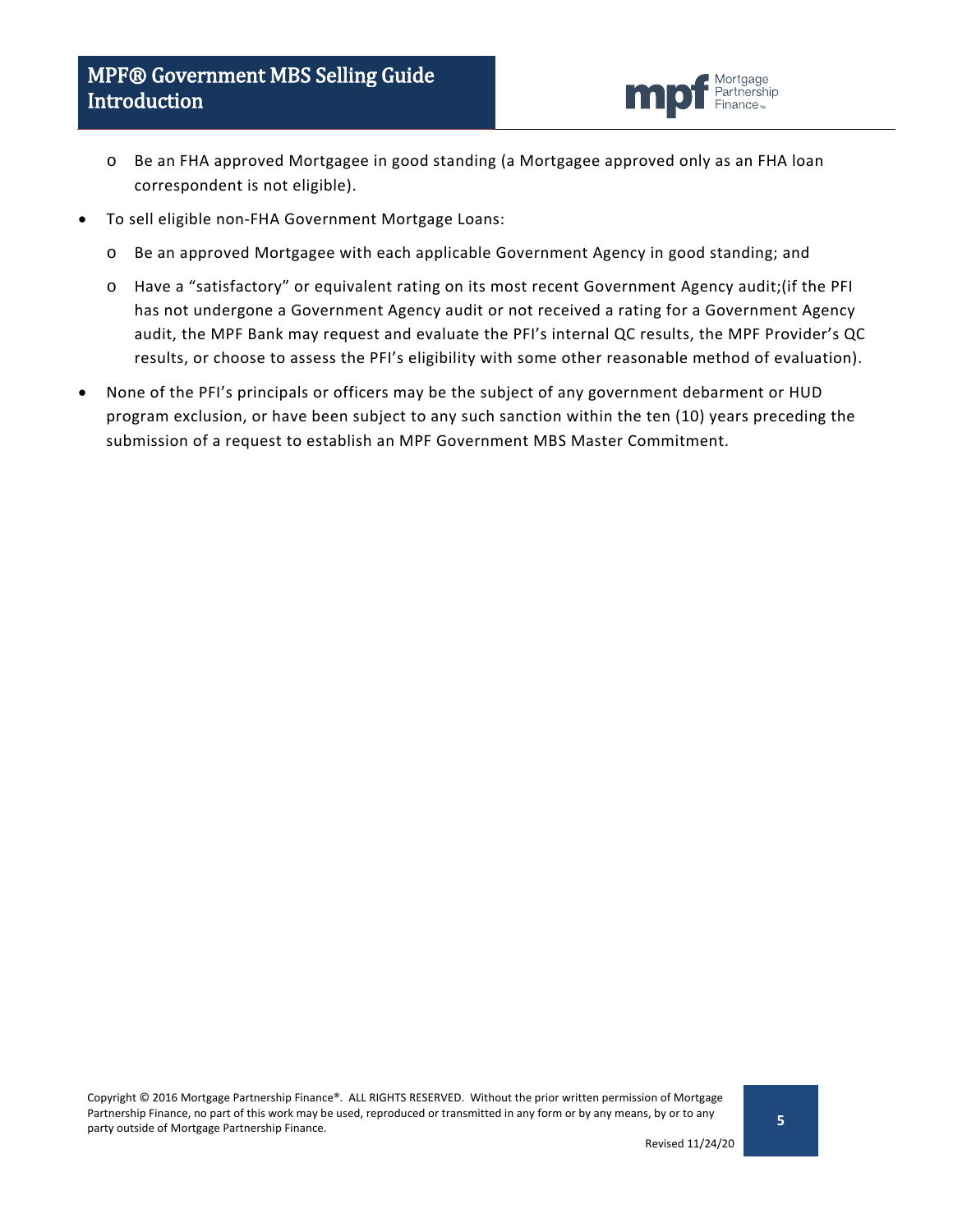

### <span id="page-5-0"></span>**CHAPTER 2. MORTGAGE ELIGIBILITY**

### <span id="page-5-1"></span>**2.1 Government MBS Mortgage Loan Eligibility and Underwriting Requirements (7/24/17)[1](#page-5-4)**

To be eligible under the MPF Program, Government MBS Mortgage Loans must meet the MPF Program's eligibility requirements in addition to the following:

- Comply with the applicable Government Agency's standards.
- Comply with all Applicable Laws; and
- Maintain the associated Government Agency guaranty and/or insurance at all times until payoff or liquidation of the loan.

Government MBS Mortgage Loans eligible for delivery under the MPF Program are one-to-four family fully amortizing fixed rate Mortgage Loans that are:

- FHA insured Mortgage Loans;
- VA guaranteed Mortgage Loans; or
- RHS Section 502 guaranteed Mortgage Loans.

The Originator must comply with all of the specific underwriting requirements of the applicable insuring or guaranteeing Government Agency as identified below:

- For FHA/HUD, visit<http://portal.hud.gov/hudportal/HUD>
- For VA, visit [\[http://www.benefits.va.gov/homeloans/lenders.asp\]](http://www.benefits.va.gov/homeloans/lenders.asp)
- For Rural Housing Service, visit [\[http://www.usdaloans.net/usda-home-loan-guidelines-2\]](http://www.usdaloans.net/usda-home-loan-guidelines-2)

#### <span id="page-5-2"></span>**2.1.1 Eligible Borrowers**

Eligible Borrowers are those established by the applicable Government Agency.

#### <span id="page-5-3"></span>**2.1.2 Eligible Property Types**

Eligible property types are one- to- four family units fully amortizing fixed rate Mortgage Loans that are guaranteed by FHA, VA, or RHS, and meet the property eligibility guidelines established by the applicable Government Agency.

<span id="page-5-4"></span> $\overline{1}$ MPF Announcement 2017-37 (7/24/17) PFI Notice 2016-12 (9/1/16)

Copyright © 2016 Mortgage Partnership Finance®. ALL RIGHTS RESERVED. Without the prior written permission of Mortgage Partnership Finance, no part of this work may be used, reproduced or transmitted in any form or by any means, by or to any party outside of Mortgage Partnership Finance.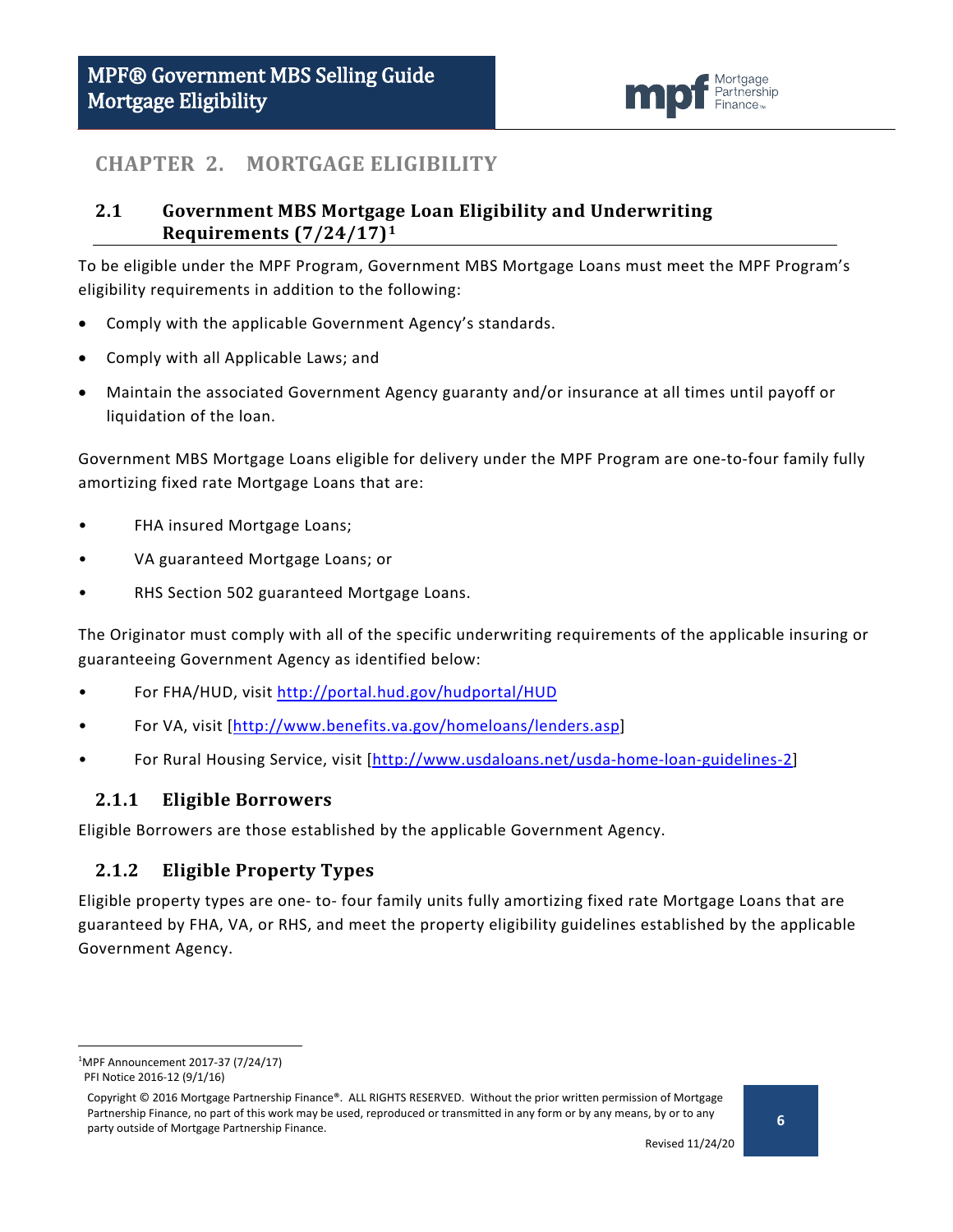

### <span id="page-6-0"></span>**2.1.3 Ineligible Products or Attributes (10/25/19) [2](#page-6-2)**

- Adjustable rate
- Balloon payments
- HUD 184
- **Buydowns**
- HPML/Section 32
- Interest only
- Graduated payments
- Negative amortization
- Loans with Prepayment Penalties
- VA Texas 50(a)(6)
- First mortgages that are a HELOC
- Second mortgages
- FHA Tile I
- FHA 203K
- HAMP and Non-HAMP Loss Mitigation Modifications
- VA Vendee
- Investment properties
- Co-ops
- Condotels
- Non-warrantable condominiums
- **Timeshares**
- Manufactured homes
- High LTV VA cash-out refinance loans (LTV >90%)

### <span id="page-6-1"></span>**2.1.4 Properties Impacted by a Major Disaster (2/12/19)[3](#page-6-3)**

PFIs are required to follow the applicable Government Agency requirements for providing Major Disaster assistance.

<span id="page-6-2"></span> <sup>2</sup> MPF Announcement 2019-55 (10/18/19)

<span id="page-6-3"></span><sup>3</sup> MPF Announcement 2019-15 (2/12/19)

Copyright © 2016 Mortgage Partnership Finance®. ALL RIGHTS RESERVED. Without the prior written permission of Mortgage Partnership Finance, no part of this work may be used, reproduced or transmitted in any form or by any means, by or to any party outside of Mortgage Partnership Finance.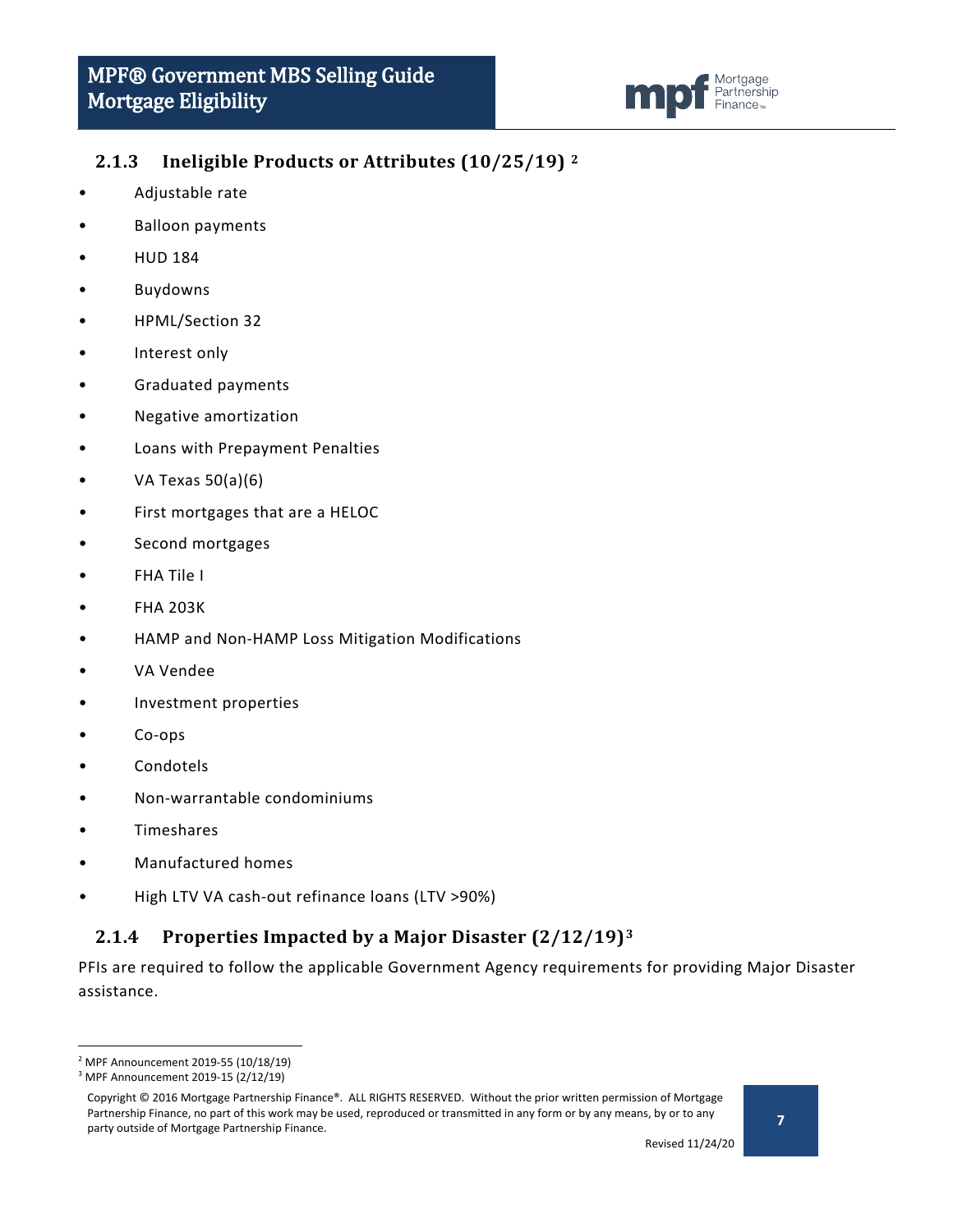

### <span id="page-7-0"></span>**2.2 Maximum Loan Limits (11/12/20)[4](#page-7-3)**

The maximum loan limits for Government MBS Mortgage Loans are shown below and represent the maximum permissible loan amount eligible for securitization in 2020 calendar year (i.e., MBS issuance dates January 1, 2020 through December 1, 2020) net of any financed mortgage insurance premium or funding fee as reflected on the Note, unless a lower amount is required by the applicable Government Agency.

| <b>Number of Units</b> | <b>Maximum Original Loan Amount</b><br>for Government MBS Mortgage<br><b>Loans (Properties in Contiguous</b><br><b>States, District of Columbia &amp;</b><br><b>Puerto Rico)</b> | <b>Maximum Original Loan Amount</b><br>for Government MBS Mortgage<br>Loans (Properties in Alaska,<br>Guam, Hawaii & Virgin Islands) |
|------------------------|----------------------------------------------------------------------------------------------------------------------------------------------------------------------------------|--------------------------------------------------------------------------------------------------------------------------------------|
| 1                      | \$510,400                                                                                                                                                                        | \$765,600                                                                                                                            |
| 2                      | \$653,550                                                                                                                                                                        | \$980,325                                                                                                                            |
| 3                      | \$789,950                                                                                                                                                                        | \$1,184,925                                                                                                                          |
| 4                      | \$981,700                                                                                                                                                                        | \$1,472,550                                                                                                                          |

The minimum loan amount for Government MBS Mortgage Loans is \$25,000.

#### <span id="page-7-1"></span>**2.3 Maximum LTV/TLTV (12/22/16)[5](#page-7-4)**

The maximum LTV and TLTV limits for Government MBS Mortgage Loans are those established by the applicable Government Agency.

#### <span id="page-7-2"></span>**2.4 Additional VA Mortgage Loan Requirements**

All VA Mortgage Loans delivered under the MPF Government MBS Product must comply with the following additional requirements:

• The amount of cash down payment plus the amount of available VA guaranty must equal at least 25% of (a) the purchase price of the property, or (b) the Certificate of Reasonable Value (CRV), whichever is

<span id="page-7-3"></span> $\frac{1}{4}$ MPF Announcement 2020-74 (11/12/20)

MPF Announcement 2019-64 (12/5/19)

MPF Announcement 2018-61 (12/13/18) MPF Announcement 2017-77 (12/22/17)

MPF Announcement 2017-37 (7/24/17)

MPF Announcement 2016-30 (12/22/16)

<span id="page-7-4"></span><sup>5</sup> MPF Announcement 2016-30 (12/22/16)

Copyright © 2016 Mortgage Partnership Finance®. ALL RIGHTS RESERVED. Without the prior written permission of Mortgage Partnership Finance, no part of this work may be used, reproduced or transmitted in any form or by any means, by or to any party outside of Mortgage Partnership Finance.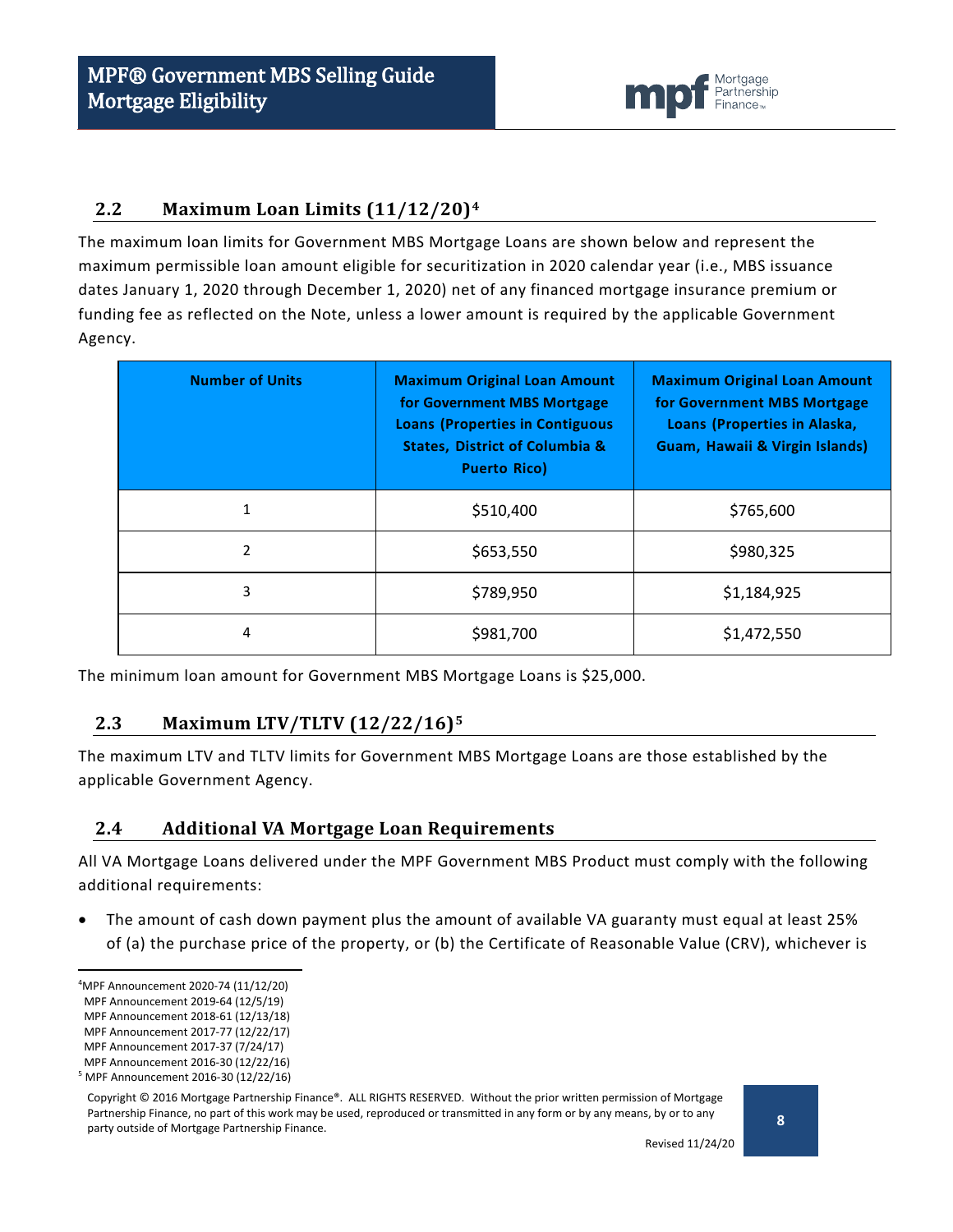

less. The funding fee charged by VA must not be included in this calculation. The cash down payment must also include the amount, if any, by which the purchase price exceeds the CRV. Mortgage Loans for the simultaneous purchase of a home and energy conservation improvement are based solely on the CRV amount. The cash down payment may not be derived from a second mortgage on the property.

- The Mortgage Loan amount may exceed the CRV amount only if the VA funding fee is included in the Mortgage Loan and only to the extent of the funding fee. The unpaid Principal Balance of the VA Mortgage Loan may be greater than the current conforming loan limit and still be eligible for delivery under the Government MBS product.
- If there are co-Borrowers on a Mortgage Loan (other than a spouse) and one or more of the Borrowers do not have VA eligibility (i.e., veterans/non-veterans joint mortgages) the Mortgage Loan is eligible to be delivered under the MPF Government MBS Mortgage product if the 25 percent requirement of VA guaranty plus cash/equity is met. The cash requirement may be satisfied by either cash or "equity" which is the positive difference between the amounts specified in the CRV and the new Mortgage Loan amount.

### <span id="page-8-0"></span>**2.5 Government Loan Streamline Refinance and Cash-Out Refinance (8/9/19)[6](#page-8-1)**

Cash-out refinance loans, FHA streamlined refinance loans, VA Interest Rate Reduction Refinance Loans (IRRRLs), and RHS streamlined refinance loans are eligible for delivery under the MPF Government MBS product, provided that they comply with all MPF Program and applicable Government Agency requirements for Government Loans, and Government MBS seasoning requirements.

- For cash-out refinance loans and streamlined refinance loans:
	- $\circ$  the borrower must have made at least six (6) consecutive monthly payments on the loan being refinanced, beginning with the payment made on the first payment due date; and
	- o the first payment due date of the refinanced loan occurs no earlier that 210 days after the first payment due date of the initial loan.
- Effective August 1, 2019 all VA refinance loans (IRRRL and non-IRRRL) must meet the following criteria in order to be delivered to the MPF Program:

The Note date of the refinance loan must be on or after the later of:

o the date that is 210 days after the first payment due date of the loan being refinanced; and

<span id="page-8-1"></span><sup>-&</sup>lt;br>6 MPF Announcement 2019-42 (8/9/19)

MPF Announcement 2019-40 (8/2/19)

MPF Announcement 2019-15 (2/12/19)

MPF Announcement 2018-5 (1/30/18) MPF Announcement 2016-30 (12/22/16)

Copyright © 2016 Mortgage Partnership Finance®. ALL RIGHTS RESERVED. Without the prior written permission of Mortgage Partnership Finance, no part of this work may be used, reproduced or transmitted in any form or by any means, by or to any party outside of Mortgage Partnership Finance.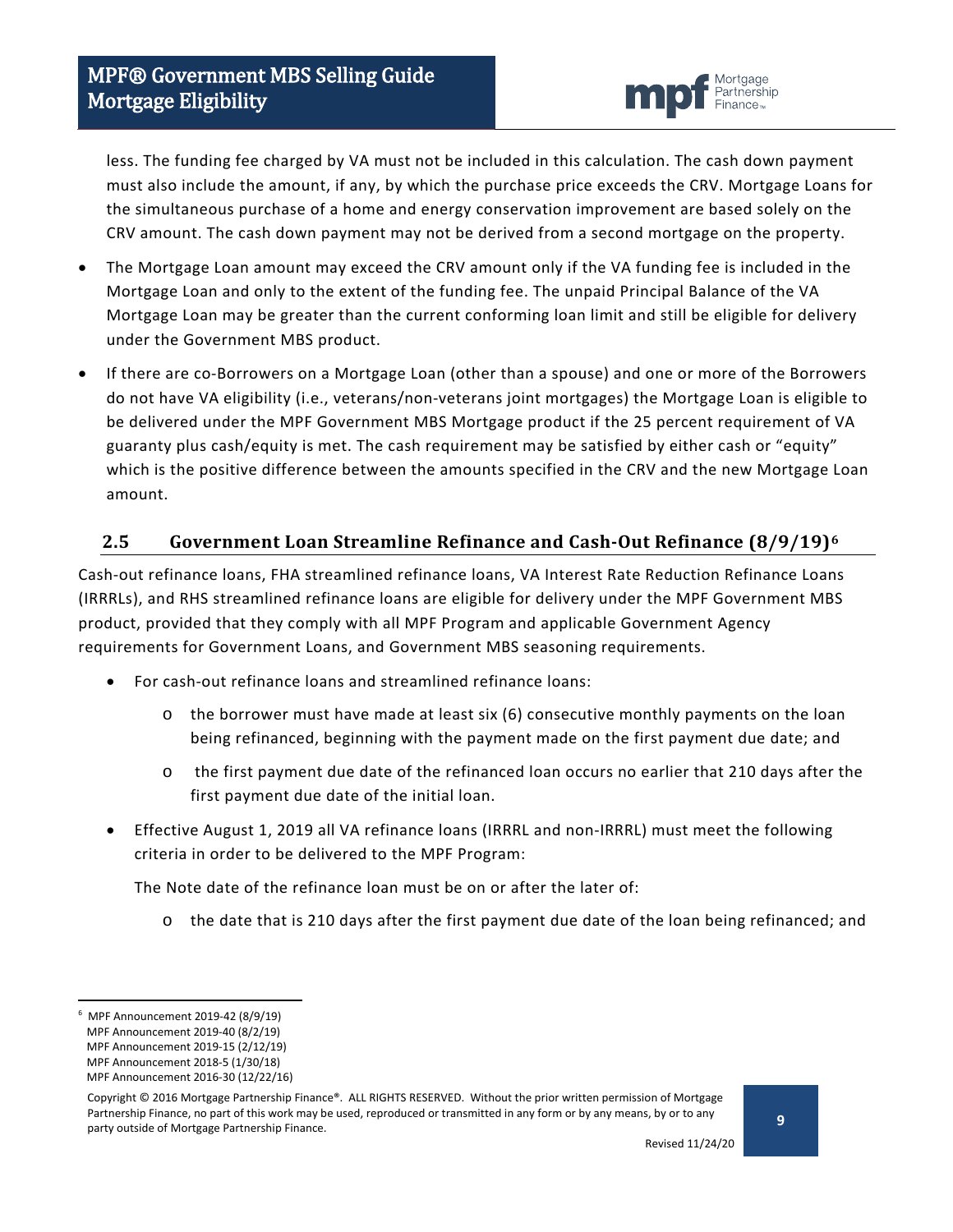

 $\circ$  the date on which the Borrower has made at least six (6) full monthly payments on the Mortgage Loan being refinanced.

Documentation supporting the payment activity on the previous loan must be maintained in the Mortgage Loan File.

For all Government Mortgage Loan streamline refinances, Borrower and Co-Borrower income must be collected and delivered for the purpose of Loan Presentment, regardless of the requirements of the Government Agency that insures or guarantees the loan. The MPF Program does not require the income be used to qualify the Borrower(s) if the Government Agency does not require its use for qualification purposes.

### <span id="page-9-0"></span>**2.6 Permitted Underwriting Methods**

This section contains guidance for underwriting methods to be used for Government Mortgage Loans.

#### <span id="page-9-1"></span>**2.6.1 FHA Mortgage Loans**

FHA Mortgage Loans may be underwritten manually in compliance with the requirements of the MPF Selling Guide as well as FHA requirements, or underwritten using DU or LP as described below.

#### **2.6.1.1 DU Underwritten FHA Mortgage Loans**

Any FHA Mortgage Loan underwritten using DU must comply with the following requirements:

- DU for FHA Mortgage Loans must include the Underwriting Findings report(s) in the file;
- All conditions and requirements identified through DU must be included in the file; and
- Files must be packaged in accordance with FHA published requirements.

Any FHA Mortgage Loan underwritten using DU must comply with the terms of the FHA Lenders Handbook and Fannie Mae's Desktop User Guide.

Any FHA Mortgage Loans underwritten using DU, except a Streamline Refinance and assumption, must be scored through TOTAL Mortgage Scorecard. TOTAL Mortgage Scorecard is not an AUS, but a scorecard that interfaces with an AUS such as DU, and provides a Feedback Certificate/Finding Report. The TOTAL Mortgage Scorecard Feedback Certificate/Finding Report used in the underwriting decision must be included in the FHA case binder. All data entered into the AUS must be verified as accurate and complete, and the entire mortgage application must comply with all FHA requirements.

### **2.6.1.2 LP Underwritten FHA Mortgage Loans**

Any FHA Mortgage Loans underwritten using LP must comply with the following requirements:

- LP files must include:
	- o Loan Prospector Feedback Certificate;

Copyright © 2016 Mortgage Partnership Finance®. ALL RIGHTS RESERVED. Without the prior written permission of Mortgage Partnership Finance, no part of this work may be used, reproduced or transmitted in any form or by any means, by or to any party outside of Mortgage Partnership Finance.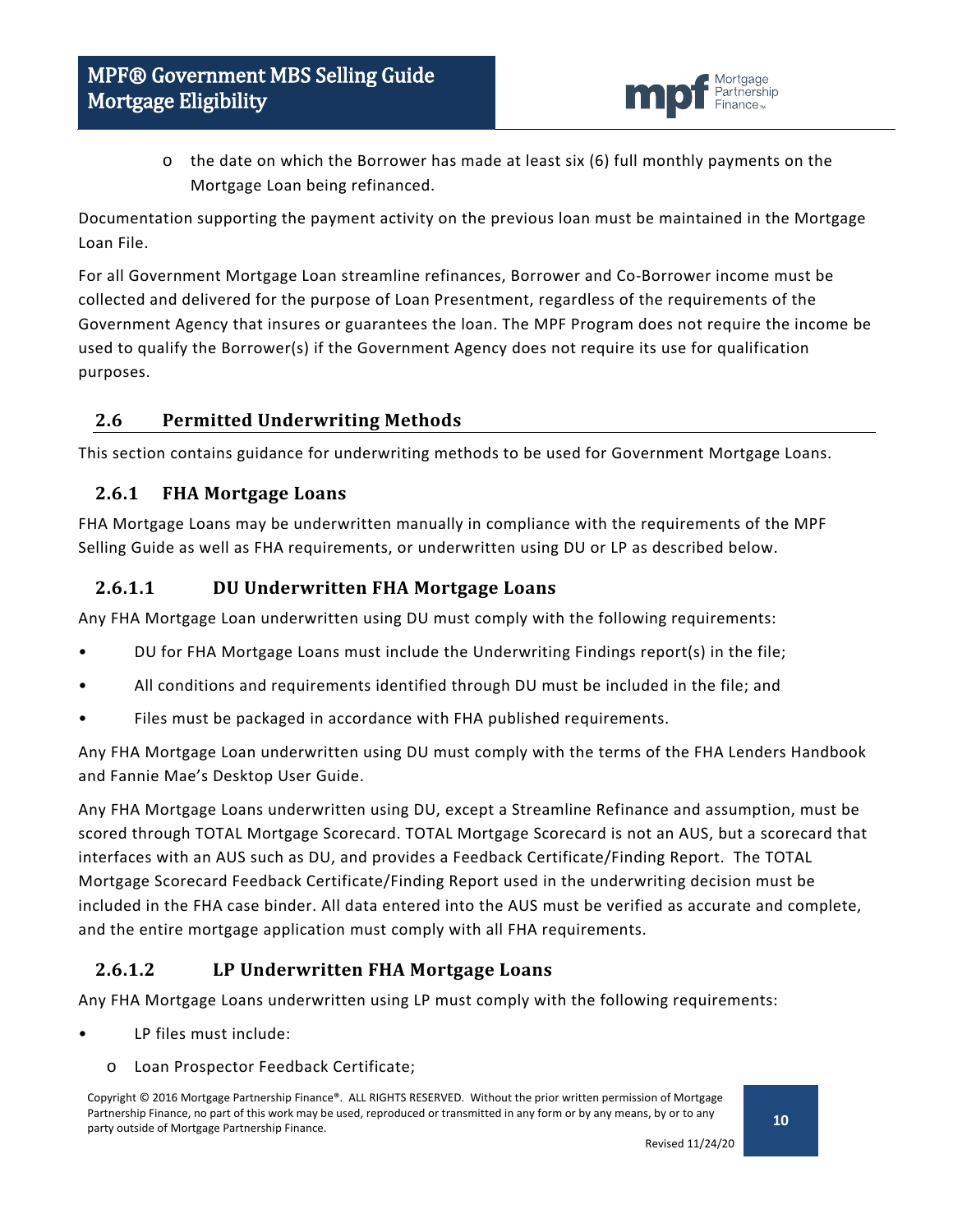

- o All documents as indicated by the Loan Prospector Feedback Certificate, including all conditions; and
- o Indication of "Freddie Mac LP" on the completed loan submission summary report.

Any FHA Mortgage Loan, except a Streamline Refinance and assumption, must be scored through TOTAL Mortgage Scorecard. TOTAL Mortgage Scorecard is not an AUS, but a scorecard that interfaces with an AUS such as LP, and provides a Feedback Certificate/Finding Report. The TOTAL Mortgage Scorecard Feedback Certificate/Finding Report used in the underwriting decision must be included in the FHA case binder. All data entered into the AUS must be verified as accurate and complete, and the entire mortgage application must comply with all FHA requirements.

### <span id="page-10-0"></span>**2.6.2 VA Mortgage Loans**

VA Mortgage Loans may be underwritten manually in compliance with the requirements of the MPF Selling Guide as well as VA requirements or underwritten using DU or LP as described below.

### **2.6.2.1 DU Underwritten VA Mortgage Loans**

Any VA Mortgage Loan underwritten using DU must comply with the terms of the VA Lenders Handbook and Fannie Mae's DU requirements.

Any VA Mortgage Loan underwritten using DU must include the Underwriting Reporting in the Mortgage Loan File as well as meet all conditions and requirements identified by DU.

### **2.6.2.2 LP Underwritten VA Mortgage Loans**

Any VA Mortgage Loan underwritten using LP must comply with the terms of the VA Lenders Handbook and the Freddie Mac LP requirements.

LP files must include:

- Loan Prospector Feedback Certificate;
- All documents as indicated by the Loan Prospector Feedback Certificate, including all conditions; and
- Indication of "Freddie Mac LP" on the completed loan submission summary report.

#### <span id="page-10-1"></span>**2.7 Government Mortgage Insurance**

Government Mortgage Loans must maintain the insurance or guaranty from the applicable Government Agency. If any premium is not paid to the Government Agency when due, or if the insurance or guarantee is canceled by the Government Agency for any reason, the MPF Bank may:

- Require repurchase of the Mortgage Loan; or
- Advance the premium or behalf of the PFI and debit the PFI's DDA for the amount of the advance.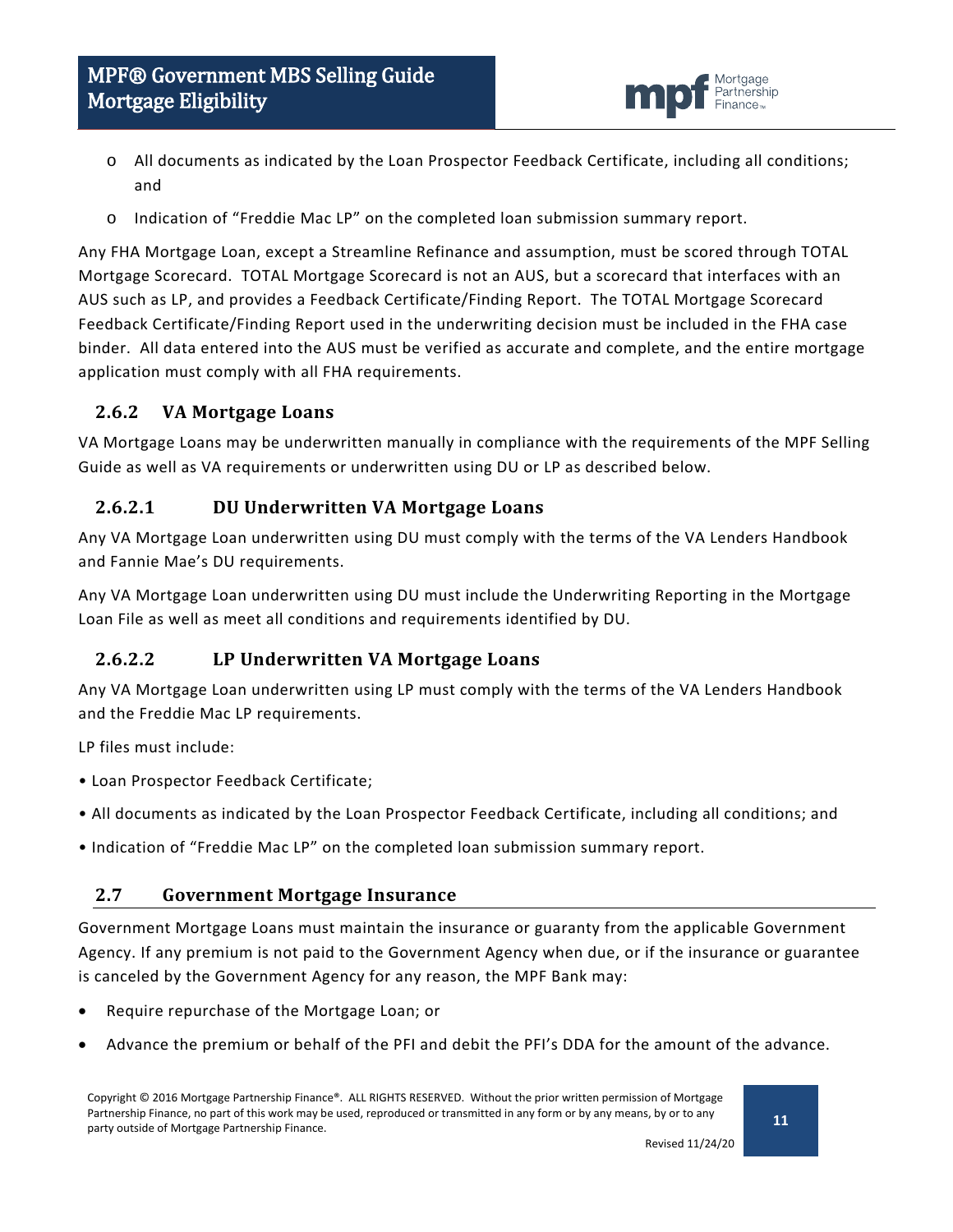

# <span id="page-11-0"></span>**CHAPTER 3. MORTGAGE LOAN DOCUMENT EXECUTION AND RETENTION**

This chapter describes which documents must be retained in the Mortgage Loan File, as well as the requirements for executing certain Closing documents.

### <span id="page-11-1"></span>**3.1 Mortgage Loan File Contents**

The Mortgage Loan File must be maintained in accordance MPF Program Requirements. All documents that demonstrate compliance with all Applicable Standards and MPF Program Requirements must be included in the Mortgage Loan File. All documents in the Mortgage Loan File must be legible.

### <span id="page-11-2"></span>**3.1.1 Closing Documents (3/16/17)[7](#page-11-3)**

The following Closing documents must be retained in the Mortgage Loan File:

- A copy of the front and back of the Note showing all endorsements, any applicable addenda and allonges, and any related modification or Assumption/Release of Liability instrument;
- POA (if applicable) attached to the copy of the Note;
- The original Security Instrument, complete with recording notation and any applicable riders and addenda. In jurisdictions where Applicable Law or common practice requires the presentation of the original Security Instrument to obtain a release, a certified copy of the original Security Instrument complete with recording notation must be retained in the file;
- A copy of all Assignments of the Security Instrument with any applicable riders and any documents that modify the mortgage terms;
- The final, fully executed Settlement Statement detailing all costs to the home buyer and seller;
- Closing instructions;
- All disclosures required under Applicable Law;
- The following insurance documentation is required:
- The original mortgage or guaranty insurance certificate;
- Title policy;
- Plat of survey or title insurance that provides coverage over "matters of survey"
- Current, endorsed property insurance policy, or suitable evidence of insurance, obtained at Closing;
- Flood zone determination; and

<span id="page-11-3"></span> $7$  MPF Announcement 2017-12 (3/16/17) MPF Announcement 2017-03 (1/30/17)

Copyright © 2016 Mortgage Partnership Finance®. ALL RIGHTS RESERVED. Without the prior written permission of Mortgage Partnership Finance, no part of this work may be used, reproduced or transmitted in any form or by any means, by or to any party outside of Mortgage Partnership Finance.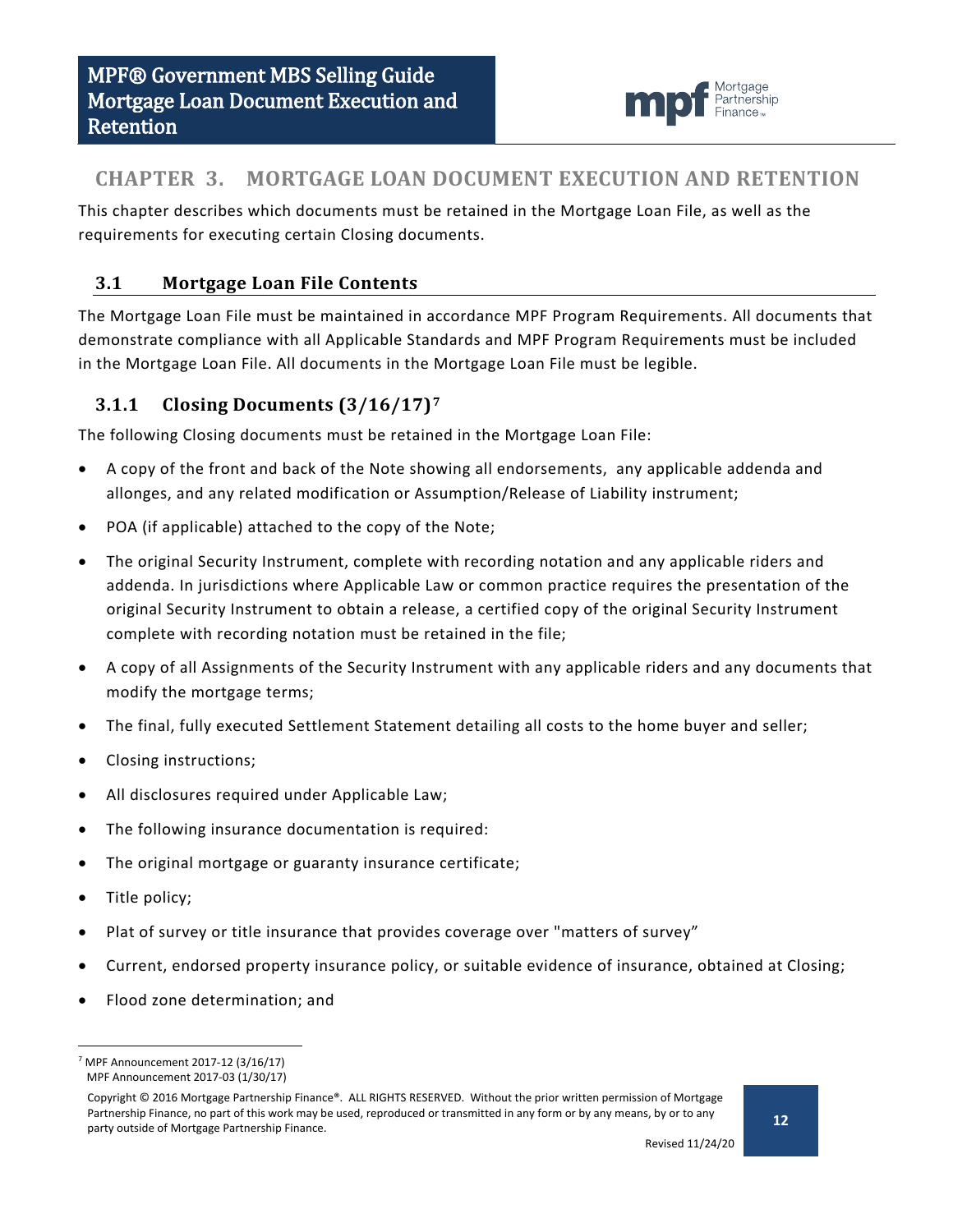

- Flood insurance policy (if required); and
- All flood insurance documents necessary to comply with Applicable Standards.

#### <span id="page-12-0"></span>**3.1.2 Underwriting Documents (1/4/18)[8](#page-12-1)**

The following underwriting documentation must be retained in the Mortgage Loan File:

- Uniform Residential Loan Application (must be a version of the FNMA Form 1003 / FHLMC Form 65 that is acceptable to the applicable Government Agency);
- A credit report meeting the requirements of this Selling Guide and which shows valid credit scores. For a Mortgage Loan originated in a jurisdiction that requires a Borrower's consent to obtain the Borrower's credit information (report), this consent must be included in the Mortgage Loan File, and must extend to the Originator's successors and assigns and/or to subsequent investors and Servicers;
- Verification of Employment and Income;
- Verification of all sources of cash or other equity or assets utilized for down payment, prepaid items, closing costs, financing costs, and reserves;
- An intelligible payment history for the Mortgage Loan is required beginning with the Closing date of the Mortgage Loan;
- Verification of the Borrower's housing payment history;
- A completed Uniform Underwriting and Transmittal Summary (most current version of FNMA Form 1008 / FHLMC Form 1077) is required for manually underwritten Mortgage Loans;
- A written explanation fully supporting the underwriting decision is required when there are any special or extenuating circumstances;
- The Uniform Residential Appraisal Report;
- Automated Underwriting System Certificate for loans underwritten with DU or LP; and
- For Mortgage Loans with subordinate financing, the following documents must be retained in the Mortgage Loan File:
	- o A copy of the subordinate Note;
	- o A copy of the subordinate Security Instrument; and
	- o A copy of Settlement Statement or HELOC closing statement, as applicable.

<span id="page-12-1"></span> <sup>8</sup> MPF Announcement 2018-1 (1/4/18) MPF Announcement 2017-12 (3/16/17)

Copyright © 2016 Mortgage Partnership Finance®. ALL RIGHTS RESERVED. Without the prior written permission of Mortgage Partnership Finance, no part of this work may be used, reproduced or transmitted in any form or by any means, by or to any party outside of Mortgage Partnership Finance.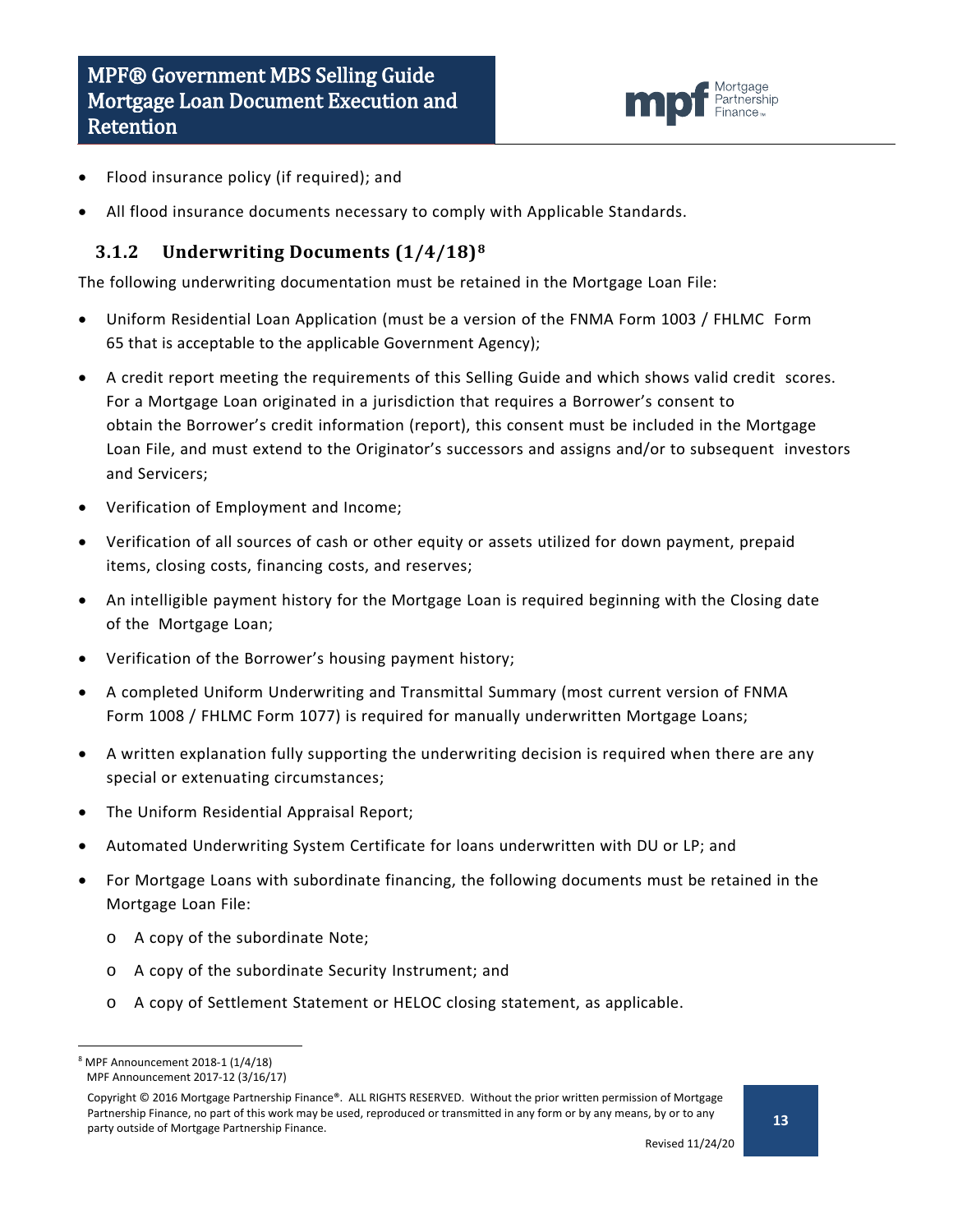

### <span id="page-13-0"></span>**3.1.3 Special Purpose Documents (1/30/17)[9](#page-13-2)**

The following special purpose documents must be retained in the Mortgage Loan File, if applicable:

- For New York Consolidation, Extension, and Modification Agreements (CEMA) loans, the original previous Notes and the gap Note listed on Exhibit A of the FNMA/FHLMC Form 3172.
- A legible signed copy of the sales contract, or an equivalent document, is required for purchase transactions.
- The original buydown agreement and evidence of the total amount of Buydown Funds, property interested party contributions, and the calculation of the Principal and Interest Payments are required, if applicable.
- A Satisfactory Completion Certificate (FNMA Form 1004D / FHLMC Form 442), or equivalent, is required to be completed and maintained in the Mortgage Loan File when the Appraisal is made subject to conditions.
- The legal opinion, if any, addressed to the Originator and the MPF Bank, unconditionally confirming the legal conclusions in the certification of compliance with the warranties of condominium or PUD projects.
- If the Mortgaged Property is dependent upon assurance of an adequate supply of water from a water or irrigation company that supplies water only to its shareholders, the Mortgage Loan File must contain a stock certificate, duly endorsed to the MPF Bank, entitling the property owner to an adequate supply of water.
- If the Mortgaged Property is secured by existing subordinate financing, the Mortgage Loan File must contain a copy of the executed note, trust deed, and subordination agreement.
- If the Mortgaged Property is secured by new subordinate financing, the Mortgage Loan File must contain a copy of the note executed at closing on the subordinate financing, if available.

### <span id="page-13-1"></span>**3.1.4 Access to Records**

Upon request, the PFI must deliver all Mortgage Loan records and documents to the MPF Bank or MPF Provider. Each Mortgage Loan File must be clearly identified. If the records have been microfilmed or otherwise condensed, the PFI must reproduce them at its own expense. The MPF Bank will not execute any trust receipts for documents it requests and will not participate in, or provide compensation for, their delivery.

<span id="page-13-2"></span> <sup>9</sup> MPF Announcement 2017-03 (1/30/17)

Copyright © 2016 Mortgage Partnership Finance®. ALL RIGHTS RESERVED. Without the prior written permission of Mortgage Partnership Finance, no part of this work may be used, reproduced or transmitted in any form or by any means, by or to any party outside of Mortgage Partnership Finance.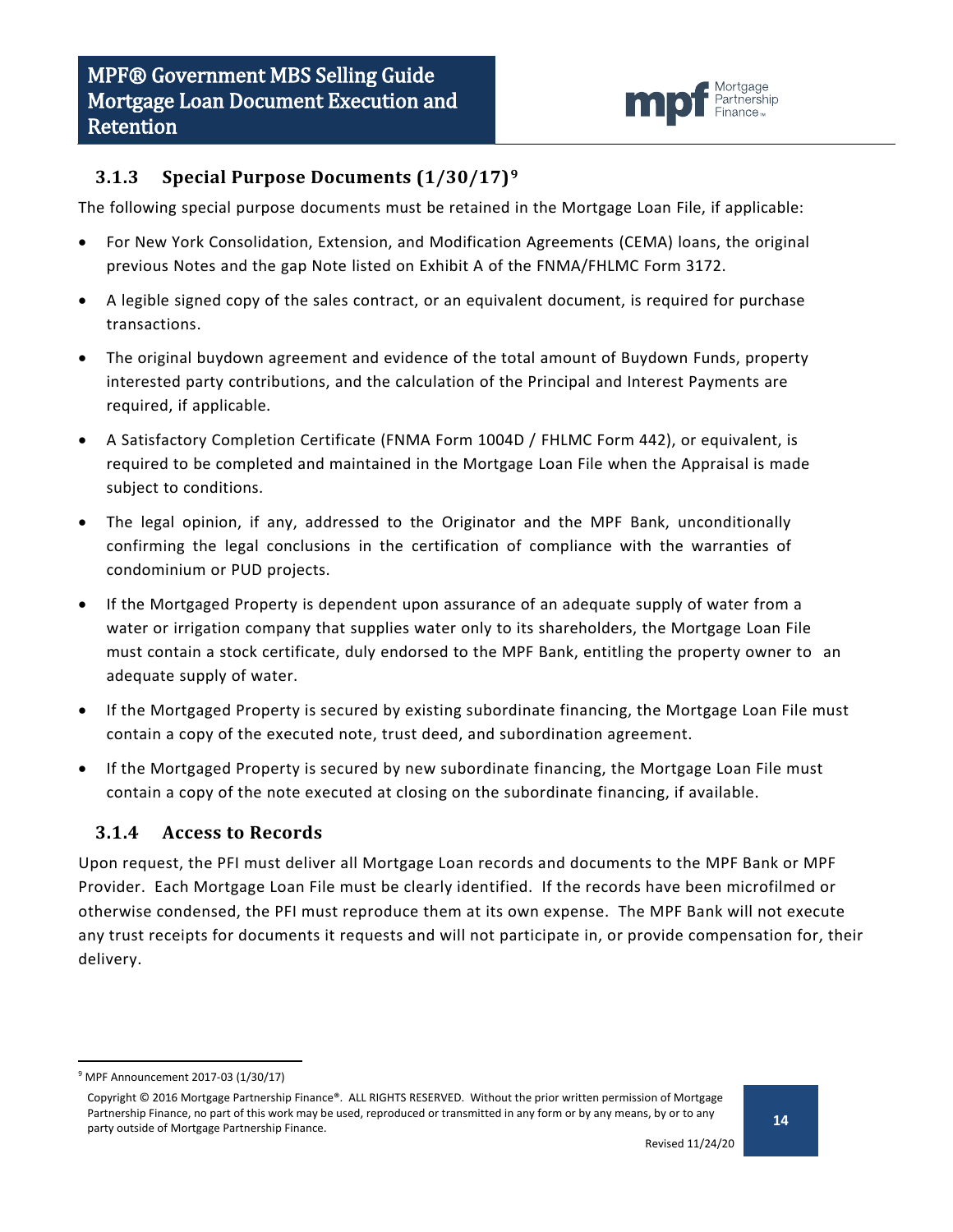

#### <span id="page-14-0"></span>**3.2 Document Execution**

This section details the requirements for executing certain Mortgage Loan documents.

#### <span id="page-14-1"></span>**3.2.1 Instruments and Notes**

For Government Mortgage Loans, forms specified by the applicable Government Agency must be used. No modifications to any Security Instrument or Note is permitted other than as required by the applicable Government Agency or by law.

#### <span id="page-14-2"></span>**3.2.2 Security Instrument Preparation**

The Security Instrument must be properly executed, acknowledged and recorded in all places required to perfect a first lien security interest in the Mortgaged Property in favor of the Mortgagee.

These actions must be completed by the PFI at its own expense and include actions necessary to conform with the local practice and state law, or to fulfill a request from the MPF Bank, MPF Provider or Custodian. The PFI must inform the Custodian of any material changes to these requirements as they occur.

#### <span id="page-14-3"></span>**3.2.3 Assignment Preparation (3/16/17)[10](#page-14-4)**

The Assignment must meet the following requirements:

- The Assignment must not contain any statement to the effect that the Assignment is "without recourse". Any statement in the Assignment to the effect that the Assignment is made with recourse will in no way affect the PFI's delivery or repurchase obligations under the PFI Agreement;
- Must not be dated prior to the Note;
- Must include the date of the Security Instrument;
- Must include the Mortgaged Property's legal description or the property address; and
- The PFI must ensure the Assignments of the Security Instrument are prepared and completed for each applicable condition as follows:
	- o Recordable But Unrecorded Assignments The PFI must prepare and execute an Assignment of the Security Instrument "in blank" in recordable form. The PFI must not record this Assignment;
	- o Intervening Assignments If the PFI is not the original Mortgagee on the Security Instrument, the chain of Assignments must be complete and recorded from the original Mortgagee to the PFI. If the PFI concurrently or subsequently transfers the Servicing Rights, an Assignment must be completed to the new Servicer, thus keeping the chain complete; and

<span id="page-14-4"></span> <sup>10</sup> MPF Announcement 2017-12 (3/16/17)

Copyright © 2016 Mortgage Partnership Finance®. ALL RIGHTS RESERVED. Without the prior written permission of Mortgage Partnership Finance, no part of this work may be used, reproduced or transmitted in any form or by any means, by or to any party outside of Mortgage Partnership Finance.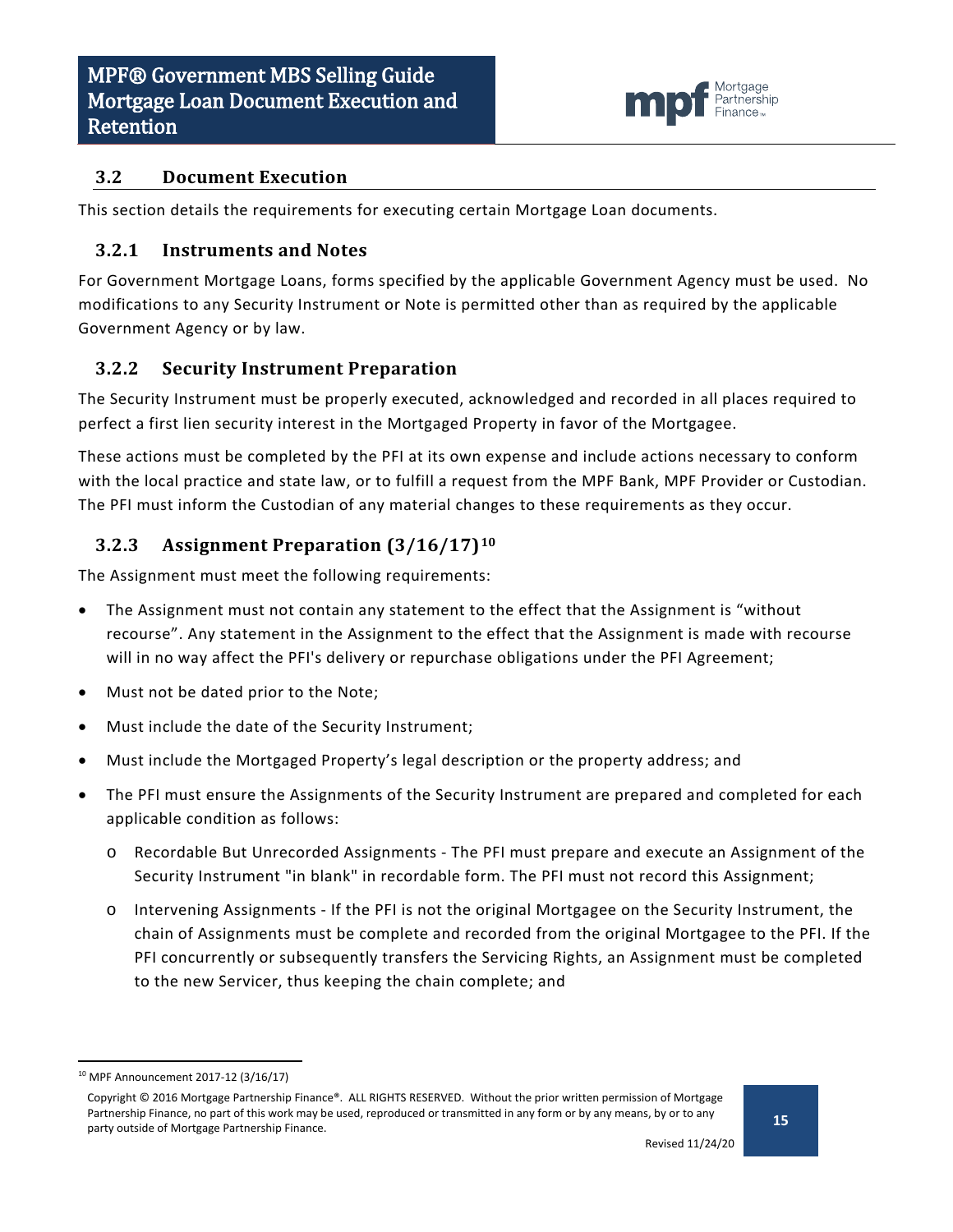

o States without Recorded Assignments - If a state does not accept or require Assignments for recordation, the PFI must provide a copy of an attorney's opinion maintained with the unrecorded Assignment, stating that the law in the state does not permit or require recordation of Assignments of the Security Instrument.

The MPF Provider or the MPF Bank reserves the right to require that the recordable Assignment be recorded at any time.

The PFI agrees to complete and record any Assignment necessary at its own expense to transfer the Security Instrument to the MPF Bank or its assignee, designee or transferee.

### <span id="page-15-0"></span>**3.2.4 Note Preparation (3/16/17)[11](#page-15-1)**

The Note must be prepared in accordance with the following requirements:

- The Note must be signed by any individual whose income or financial strength is used in the underwriting process;
- The Note Rate must be indicated in one-eighth percent (0.125%) increments. Examples of eligible Note Rates are: 5.375%, 5.625%, or 5.125%.

#### Note Endorsement

The PFI must endorse the Note must be endorsed "in blank" as follows:

PAY TO THE ORDER OF WITHOUT RECOURSE (Name of PFI) (Signature of authorized officer) (Typed name and title of authorized officer)

For loans sold under an MPF Government MBS Servicing Released Master Commitment, the PFI must endorse the Note to the Federal Home Loan Bank of Chicago.

This endorsement "without recourse" will in no way affect the PFI's obligations under the PFI Agreement.

The original payee on the Note may not delegate to an attorney-in-fact its authority to execute a Note endorsement. An authorized signer that is an employee of the original payee must execute the Note endorsement.

<span id="page-15-1"></span> <sup>11</sup> MPF Announcement 2017-12 (3/16/17)

Copyright © 2016 Mortgage Partnership Finance®. ALL RIGHTS RESERVED. Without the prior written permission of Mortgage Partnership Finance, no part of this work may be used, reproduced or transmitted in any form or by any means, by or to any party outside of Mortgage Partnership Finance.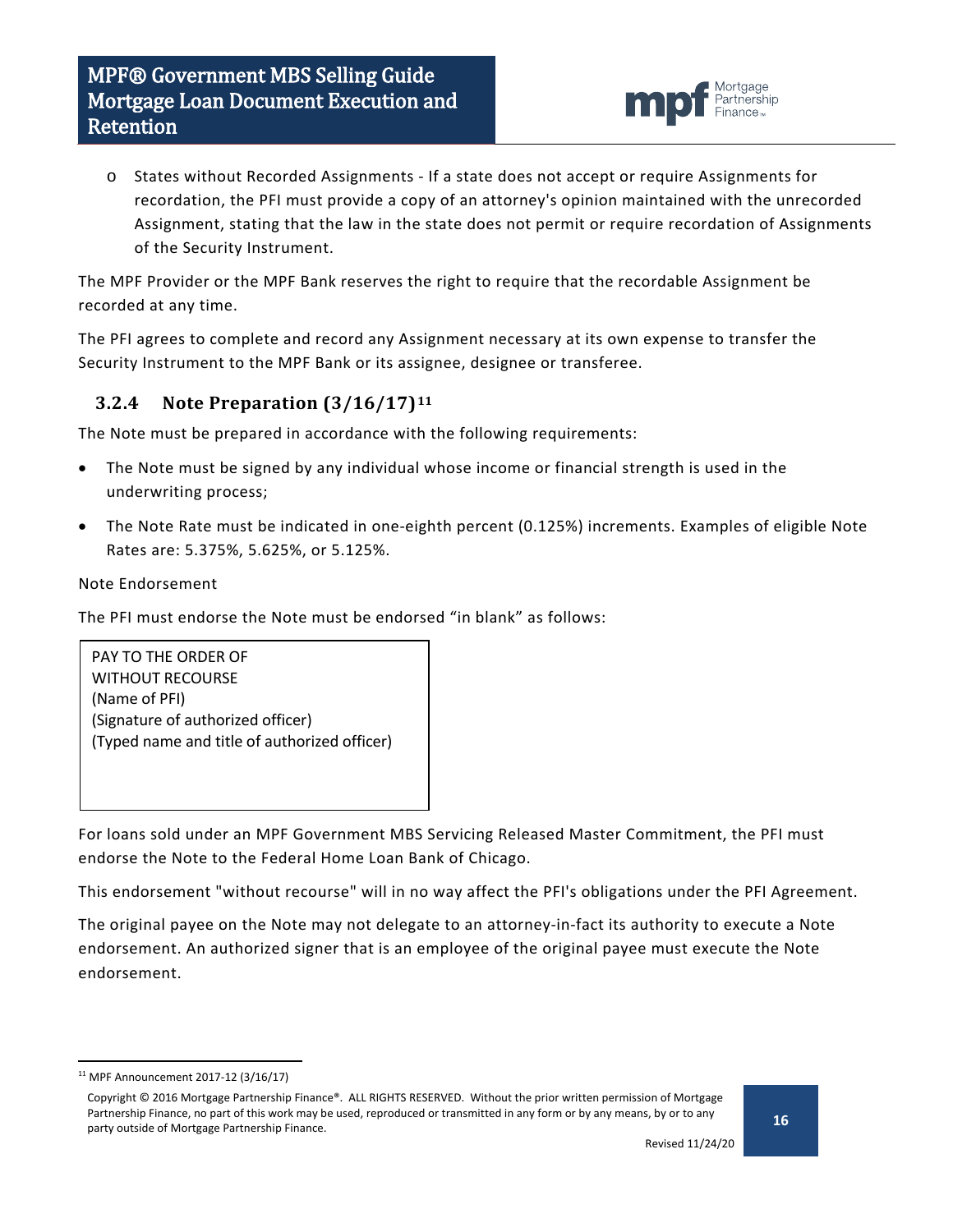

If the PFI is not the original payee on the Note, then the chain of endorsements must be proper and complete from the original payee shown on the Note to the PFI.

#### **Use of an Allonge**

An allonge to the Note may be used for the endorsement if the following requirements are met:

- If the allonge is dated, the endorsement must be dated on or after the Note date;
- The allonge must be permanently affixed to the Note;
- The allonge must identify the associated Note by referencing:
	- o The Note date;
	- o Borrower(s) name(s);
	- o Note amount;
	- o Mortgage Property Address.
- The form of the allonge, and its use, complies with all Applicable Laws; and
- The use of the allonge does not impair the MPF Bank's or any other investors' status as a "holder in due course" or any of the MPF Bank's or any other investors' rights.

#### <span id="page-16-0"></span>**3.2.5 Power of Attorney**

When the Borrower has designated an individual to act as attorney-in-fact by granting a Power of Attorney (POA), the POA must be notarized and dated on or before the Note date. The POA must specifically grant the attorney-in-fact the power to act in the transaction, either by specifically describing the applicable transaction or by generally describing the type of transaction. The original POA must be attached to and delivered with the Note, unless:

- It is recorded with the Security Instrument, in which case a certified copy of the POA must be attached to the Note; or
- The signatory used a general POA to sign the Note and the signatory needs the general POA for other legal documents, in which case a certified copy of the POA must be attached to the Note.

#### <span id="page-16-1"></span>**3.2.6 Facsimile Signatures (3/16/17)[12](#page-16-2)**

If facsimile signatures are used to endorse the Note, the documentation described below must be provided as evidence that such endorsements are valid in relevant states, are authorized by appropriate corporate action, and are valid and enforceable. The following documentation is required:

<span id="page-16-2"></span> <sup>12</sup> MPF Announcement 2017-12 (3/16/17)

Copyright © 2016 Mortgage Partnership Finance®. ALL RIGHTS RESERVED. Without the prior written permission of Mortgage Partnership Finance, no part of this work may be used, reproduced or transmitted in any form or by any means, by or to any party outside of Mortgage Partnership Finance.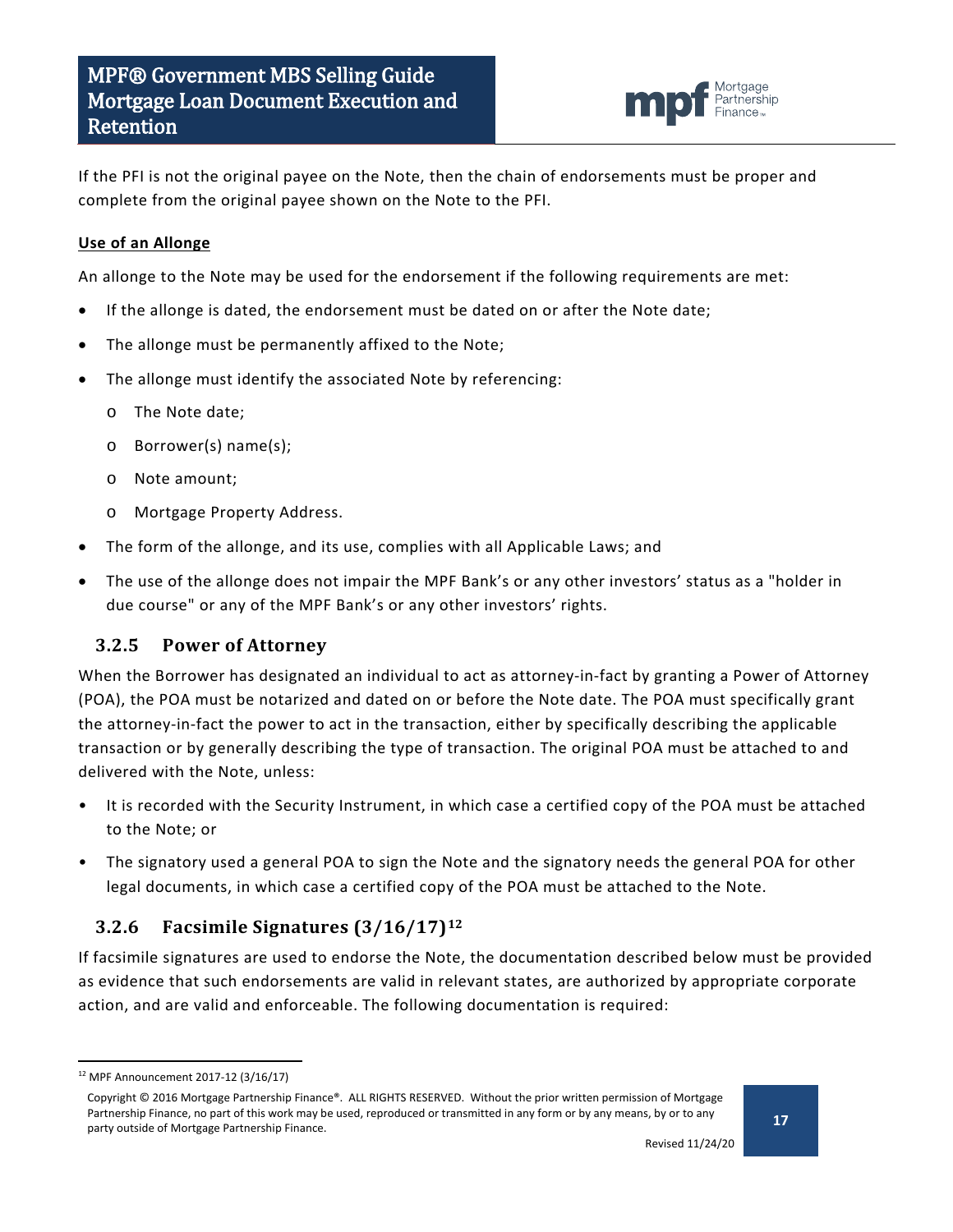# MPF® Government MBS Selling Guide Mortgage Loan Document Execution and Retention



- A copy, certified by the PFI's secretary or other authorized officer, of the resolution by the PFI's board of directors: (i) authorizing specific officers to use their facsimile signatures to endorse Notes; (ii) stating that such facsimile signatures by the authorized officer will be a valid and binding act by the PFI; and (iii) authorizing the PFI's secretary or other appropriate officer to certify the validity of the resolution, the names of the officers authorized to endorse Notes using their facsimile signatures and the authenticity of specimen forms of facsimile signatures;
- A notarized "certification of facsimile signature", which includes both the facsimile and the original signatures of the signing officer(s) and each officer's certification that the facsimile is a true and correct copy of his or her original signature; and
- Legal opinions from the PFI's counsel indicating that facsimile signatures are valid for each jurisdiction in which the PFI uses them.

Additionally, the PFI must indemnify and hold the MPF Bank harmless against any claims, losses, judgments, costs and expenses, including reasonable attorneys' fees, arising from the invalidity of its use of facsimile signatures. The PFI must provide a copy of all documentation to the MPF Bank and must retain a copy in its records.

### <span id="page-17-0"></span>**3.2.7 MERS Registration (3/16/17)[13](#page-17-1)**

The PFI must comply with the requirements of the Mortgage Electronic Registration System (MERS) Membership Agreement if it is a MERS Member and delivers Mortgages registered in MERS to an MPF Bank.

If any requirement of the MERS Membership Agreement is in conflict with the requirements of the Selling Guide, the PFI must comply with the requirements of the Selling Guide.

If a Mortgage has been registered with MERS, no Assignment from the PFI is required. However, the PFI must immediately register with MERS that the investor for that Mortgage is "Org ID 1000491".

If MERS is the original Mortgagee (a MOM loan), a certified copy of the Security Instrument showing MERS as the original Mortgagee must be delivered to the Custodian.

#### **Use of MERS Rider in Specified Geographic Areas**

In the states listed below, use of the MERS Rider (Fannie Mae/Freddie Mac Form 3158) is required when a newly originated Mortgage will be registered with MERS. In addition, the instructions to the MERS Rider must be followed in order to make changes to the standard Security Instruments for the following states:

- Montana;
- Oregon; and

<span id="page-17-1"></span> <sup>13</sup> MPF Announcement 2017-12 (3/16/17)

Copyright © 2016 Mortgage Partnership Finance®. ALL RIGHTS RESERVED. Without the prior written permission of Mortgage Partnership Finance, no part of this work may be used, reproduced or transmitted in any form or by any means, by or to any party outside of Mortgage Partnership Finance.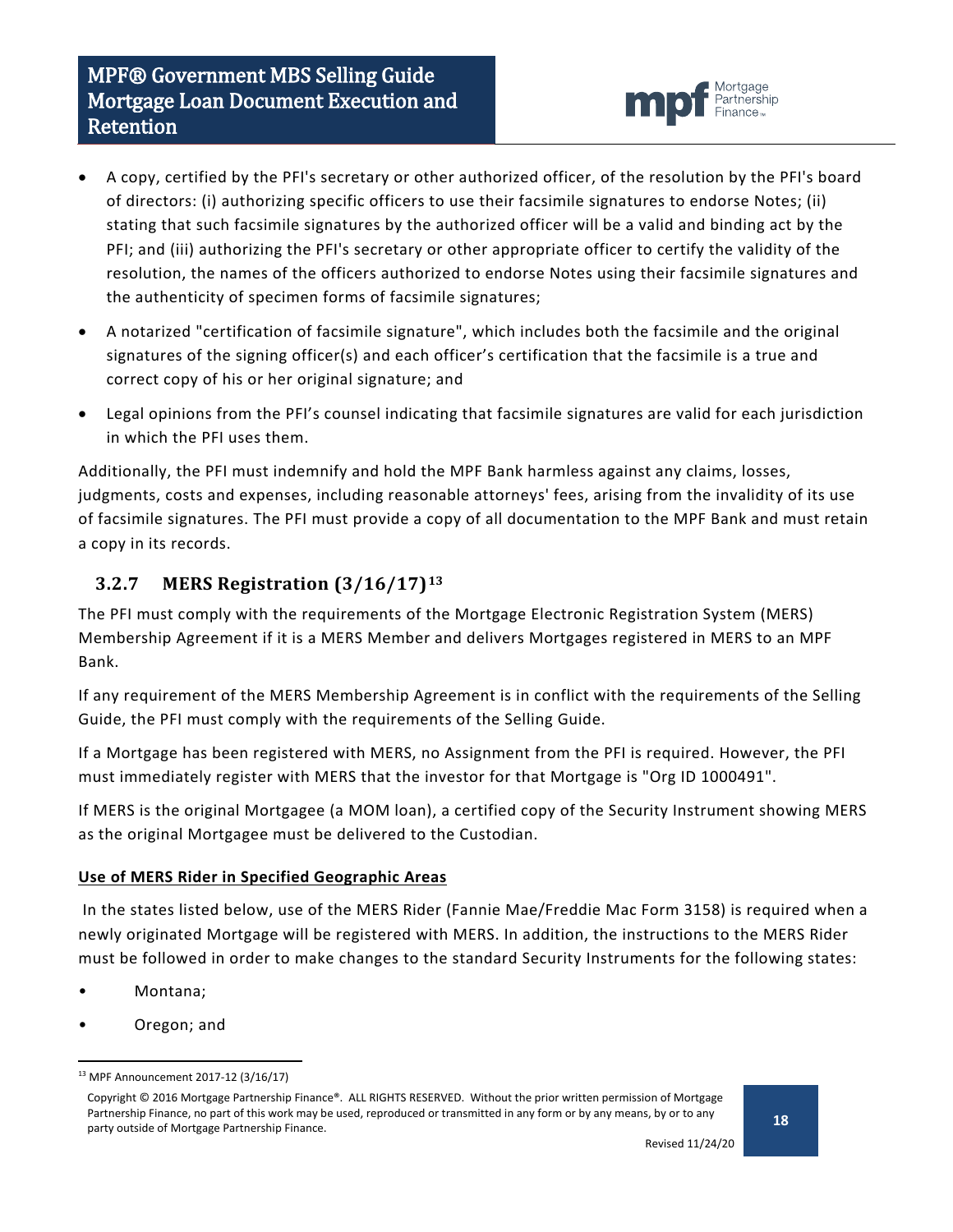

#### • Washington

As the MERS Rider must be used in these specified states, post-closing assignments into MERS are prohibited.

The new rider and instructions are available on the Single-Family Riders & Addenda page at https://www.fanniemae.com/singlefamily/riders-addenda. The instructions are under the "Summary" link for the Form 3158.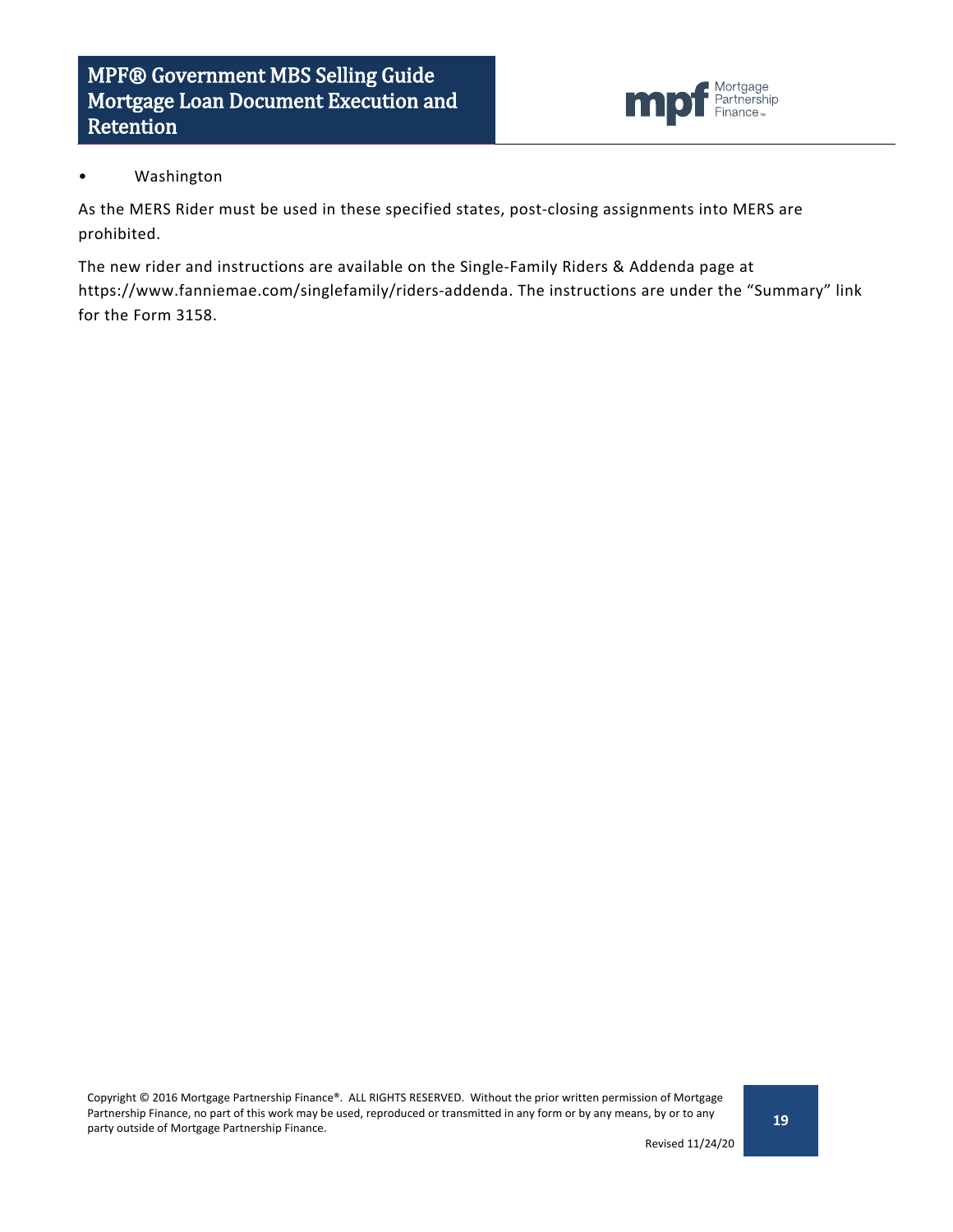

### <span id="page-19-0"></span>**CHAPTER 4. LOAN PRESENTMENT**

<span id="page-19-1"></span>This chapter addresses the requirements for submitting a Mortgage Loan for Loan Presentment.

### **4.1 Loan Presentment Overview (2/12/19)[14](#page-19-4)**

The Mortgage Loan must be submitted for Loan Presentment prior to delivery. The Loan Presentment Request (Form OG3) must be completed and submitted electronically via the eMPF website or via secure email to MPF-Help@fhlbc.com.

### <span id="page-19-2"></span>**4.1.1 Submission (2/12/19)[15](#page-19-5)**

Secure emails will be accepted any time and will be processed each Business Day between 8:30 A.M. and 3:30 P.M. Central Standard Time. A Loan Presentment Request received via the eMPF Website will be accepted 7 days per week, including holidays, between 6:00 A.M. and 8:00P.M. Central Time, except when system maintenance is necessary and the eMPF Website is not available. Note that during non-business hours and on holidays and weekends, MPF Service Center staff will not be available to provide assistance to PFIs who may experience problems with their Loan Presentments. If problems occur, PFIs need to contact the MPF Customer Support Desk for assistance the next Business Day.

### <span id="page-19-3"></span>**4.1.2 Special Instructions (3/16/17)[16](#page-19-6)**

In limited instances where a loan originator may be exempt from licensing or registration under the de minimums exception of the SAFE Act and does not have a loan originator identifier through NMLS, the PFI should populate all applicable data fields related to an NMLS license number, including the OG3, with a value of "1000".

For the purpose of Loan Presentment, the TLTV must be calculated using the full HELOC limit, even if undrawn.

The following table provides an example of how to calculate the TLTV for Loan Presentment:

| 1) First Mortgage<br>Amount | 2) Full HELOC Limit | 3) Outstanding<br><b>HELOC Amount</b> | 4) Mortgaged<br><b>Property Value</b> | TLTV $(1+2) / 4$ |
|-----------------------------|---------------------|---------------------------------------|---------------------------------------|------------------|
| \$50,000.00                 | \$40,000.00         | \$10,000.00                           | \$100,000.00                          | 90%              |

<span id="page-19-4"></span> <sup>14</sup> MPF Announcement 2019-15 (2/12/19)

<span id="page-19-6"></span><span id="page-19-5"></span><sup>15</sup> MPF Announcement 2019-15 (2/12/19)

<sup>16</sup> MPF Announcement 2017-12 (3/16/17)

Copyright © 2016 Mortgage Partnership Finance®. ALL RIGHTS RESERVED. Without the prior written permission of Mortgage Partnership Finance, no part of this work may be used, reproduced or transmitted in any form or by any means, by or to any party outside of Mortgage Partnership Finance.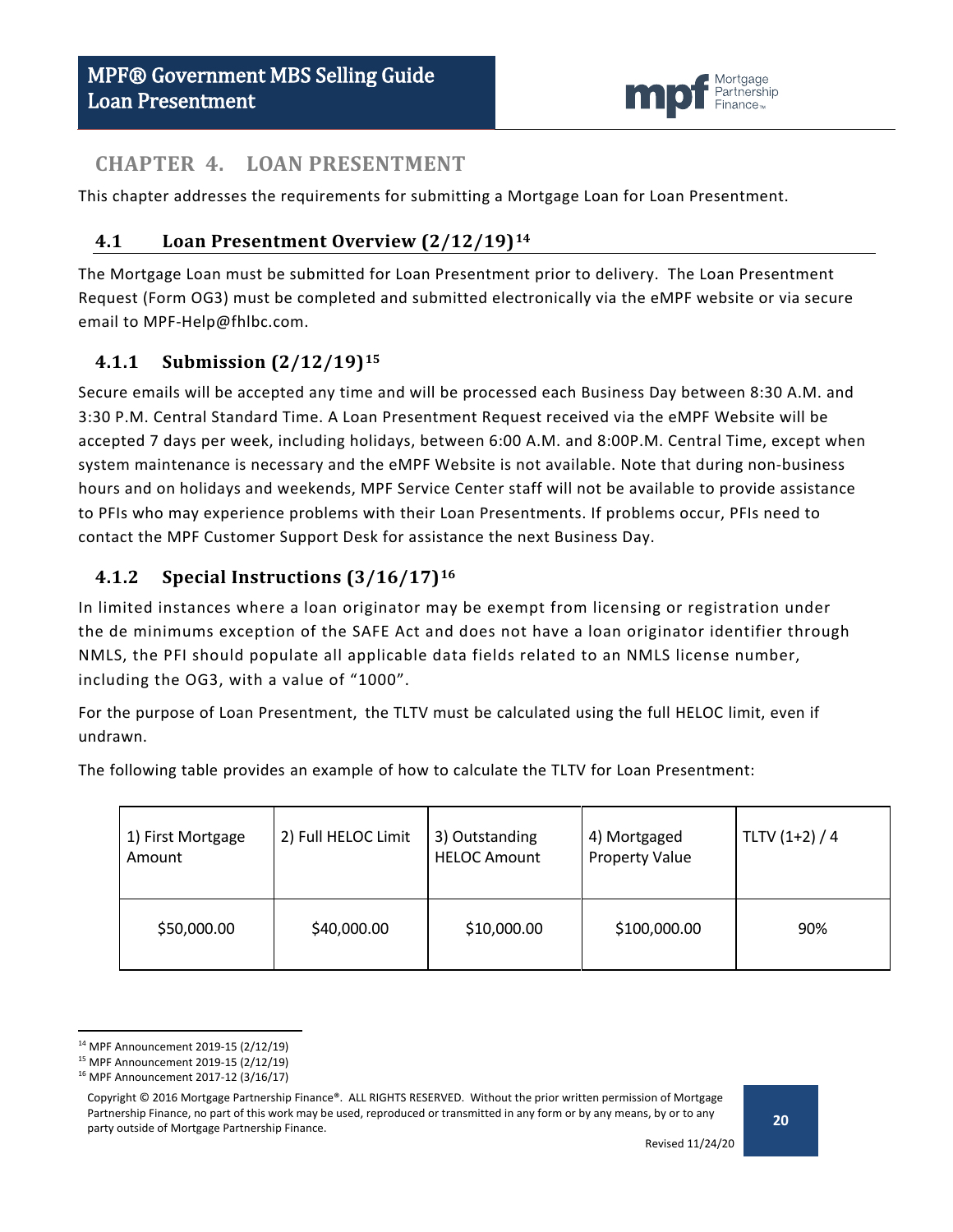

#### <span id="page-20-0"></span>**4.1.3 Resubmission**

If any of the Loan Presentment data changes after submission, the PFI must re-submit the Loan Presentment data. For a resubmission, only the data that has changed since the last submission should be submitted.

For Government Mortgage Loans, the most recent Loan Presentment submission is considered the only valid data.

### <span id="page-20-1"></span>**4.1.4 Inability to Obtain a Usable FICO Score (3/16/17)[17](#page-20-2)**

Credit repositories are unable to provide FICO scores to the Originator when:

- No file is found; or
- There is a match, but there is insufficient credit data to calculate a FICO score (known as a "thin file").

In the case where only a thin file can be obtained, the loan must be submitted for Loan Presentment, and the PFI must indicate "thin file" in place of a FICO score.

<span id="page-20-2"></span> <sup>17</sup> MPF Announcement 2017-12 (3/16/17)

Copyright © 2016 Mortgage Partnership Finance®. ALL RIGHTS RESERVED. Without the prior written permission of Mortgage Partnership Finance, no part of this work may be used, reproduced or transmitted in any form or by any means, by or to any party outside of Mortgage Partnership Finance.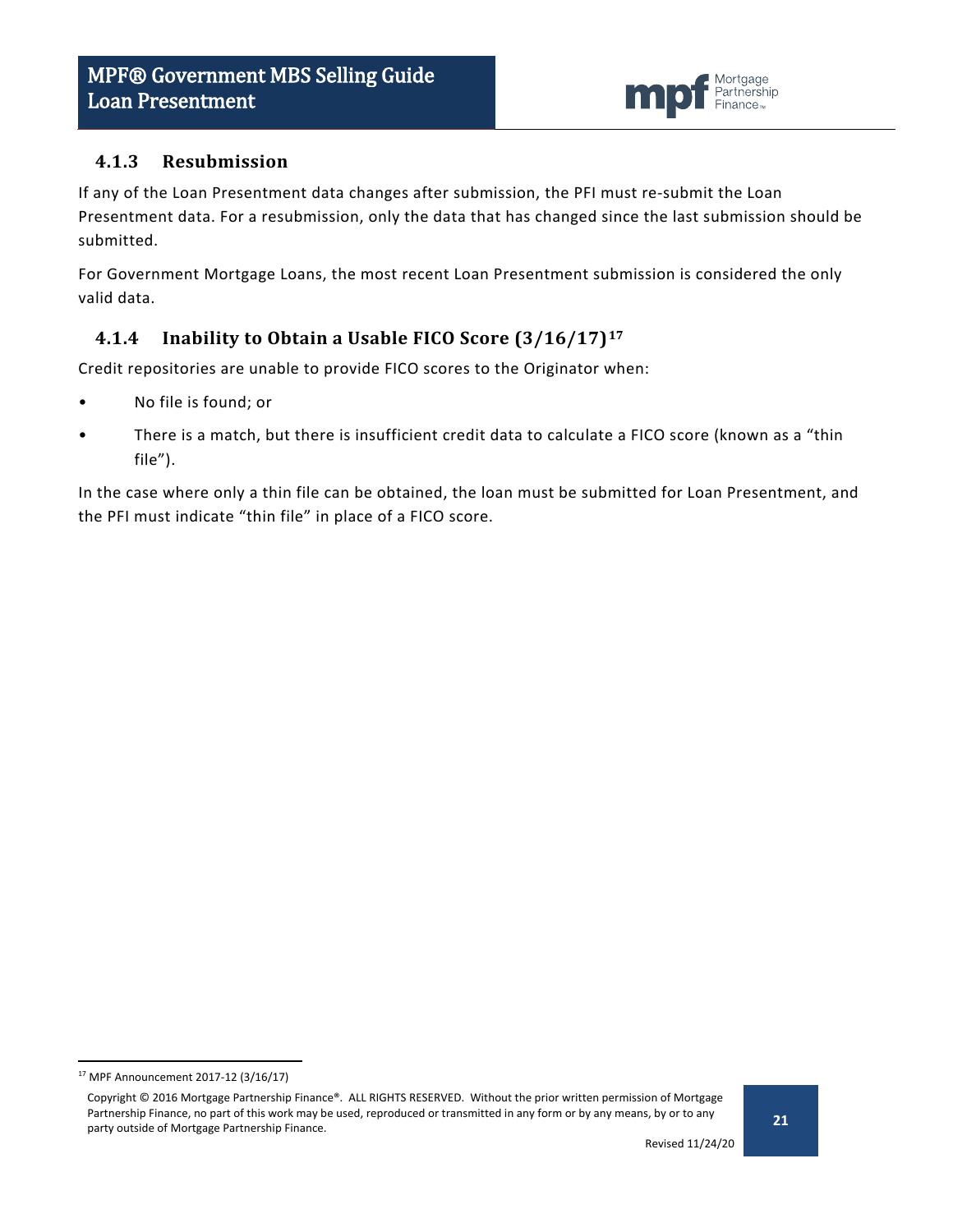

### <span id="page-21-0"></span>**CHAPTER 5. MASTER COMMITMENTS**

This chapter describes the requirements for establishing, filling, and closing a Master Commitment.

### <span id="page-21-1"></span>**5.1 Master Commitment Overview**

A Master Commitment is an agreement between the PFI and the MPF Bank which defines the terms under which the MPF Bank will purchase a pool of Mortgage Loans delivered by the PFI. A Master Commitment must be completed and signed by an authorized party of the PFI in accordance with the PFI Agreement, and must be signed as accepted by the MPF Bank.

The signing of a Master Commitment does not require the PFI to originate or sell any mortgages under the agreement, but it does constitute the PFI's best efforts commitment to deliver mortgages to the MPF Bank. The MPF Bank reserves the right to limit the number and/or total dollar amount of Master Commitments.

### <span id="page-21-2"></span>**5.2 Establishing a Master Commitment (11/24/20)[18](#page-21-3)**

Master Commitments must be established for each distinct Mortgage Loan type and distinct remittance type.

When establishing a Master Commitment, the PFI and the MPF Bank must determine and/or be aware of the following:

- The estimated number and dollar amount of Mortgage Loans it believes it will deliver to the MPF Bank over the term of the Master Commitment (The estimated dollar amount of Mortgages will be shown as the amount of the Master Commitment);
- The remittance type for the Master Commitment (actual/actual, actual/actual single remittance or scheduled/scheduled);
- The initial term of the Master Commitment (the term must be at least three (3) months and, at the discretion of the MPF Bank, may be up to five years with a renewal term of up to an additional five years).
- Whether Servicing of the Mortgage Loans will be retained, or sold concurrently with the sale of Mortgage Loans.

The following combinations of Mortgage Loan types are not allowed within the same Master Commitment and require separate Master Commitments:

- Conventional Loans may not be combined with Government Loans;
- HUD Section 184 loans may not be mixed with any other Government or Conventional Loans;

<span id="page-21-3"></span> <sup>18</sup> MPF Announcement 2020-76 (11/24/20)

Copyright © 2016 Mortgage Partnership Finance®. ALL RIGHTS RESERVED. Without the prior written permission of Mortgage Partnership Finance, no part of this work may be used, reproduced or transmitted in any form or by any means, by or to any party outside of Mortgage Partnership Finance.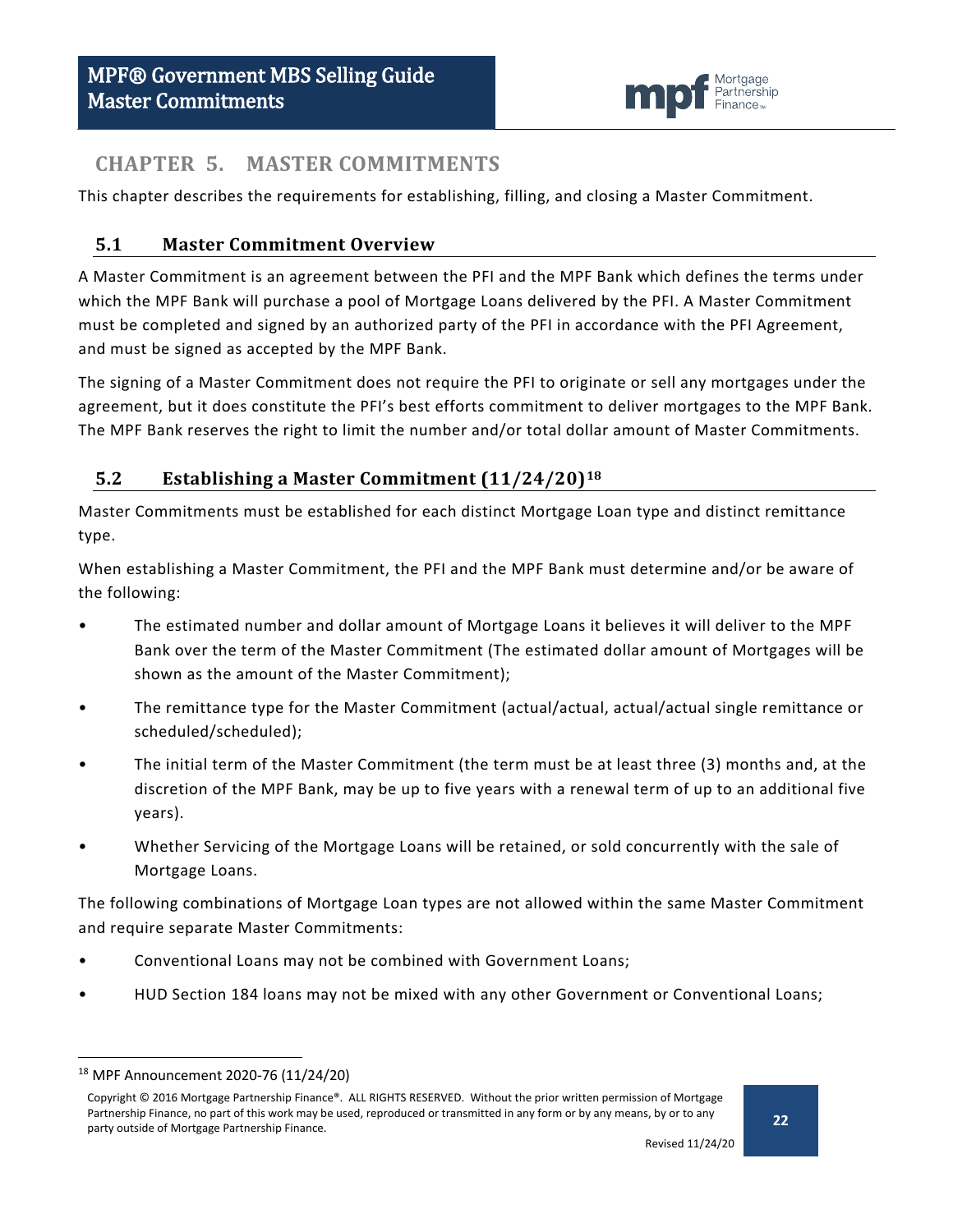

- RHS Section 502 loans may not be mixed with any other Government or Conventional Loans; and
- Remittance types (actual/actual, actual/actual single remittance, and scheduled/scheduled) may not be combined.

#### <span id="page-22-0"></span>**5.3 Filling a Master Commitment**

The Master Commitment gets filled when Delivery Commitments are obtained under the Master Commitment and when Mortgage Loans are delivered under the Delivery Commitments.

The PFI must assign each Delivery Commitment to a specific open Master Commitment. A Master Commitment is open for the issuance of a new Delivery Commitment as long as the sum of open

Delivery Commitments and the Mortgage Loans already delivered under the Master Commitment is less than the Master Commitment amount.

#### <span id="page-22-1"></span>**5.4 Amending a Master Commitment**

The PFI may request that the MPF Bank amend an open Master Commitment at any time. Any Master Commitment amendment made by the MPF Bank will be made at the MPF Bank's sole discretion.

Amendments may be requested to:

- Change the size and term of the Master Commitment; or
- Extend the expiration date of the Master Commitment.

Amendment requests are subject to the following conditions:

- Requests for amendments must be accompanied by complete information and supporting data;
- No request for amendment may be made which would affect a Mortgage Loan or Delivery Commitment already assigned to a specific Master Commitment.

#### <span id="page-22-2"></span>**5.5 Closing a Master Commitment**

A Master Commitment is closed when any of the following occurs:

- The sum of open Delivery Commitments and the Mortgage Loans delivered under the Master Commitment equals or exceeds the Master Commitment amount; or
- The Master Commitment term has expired.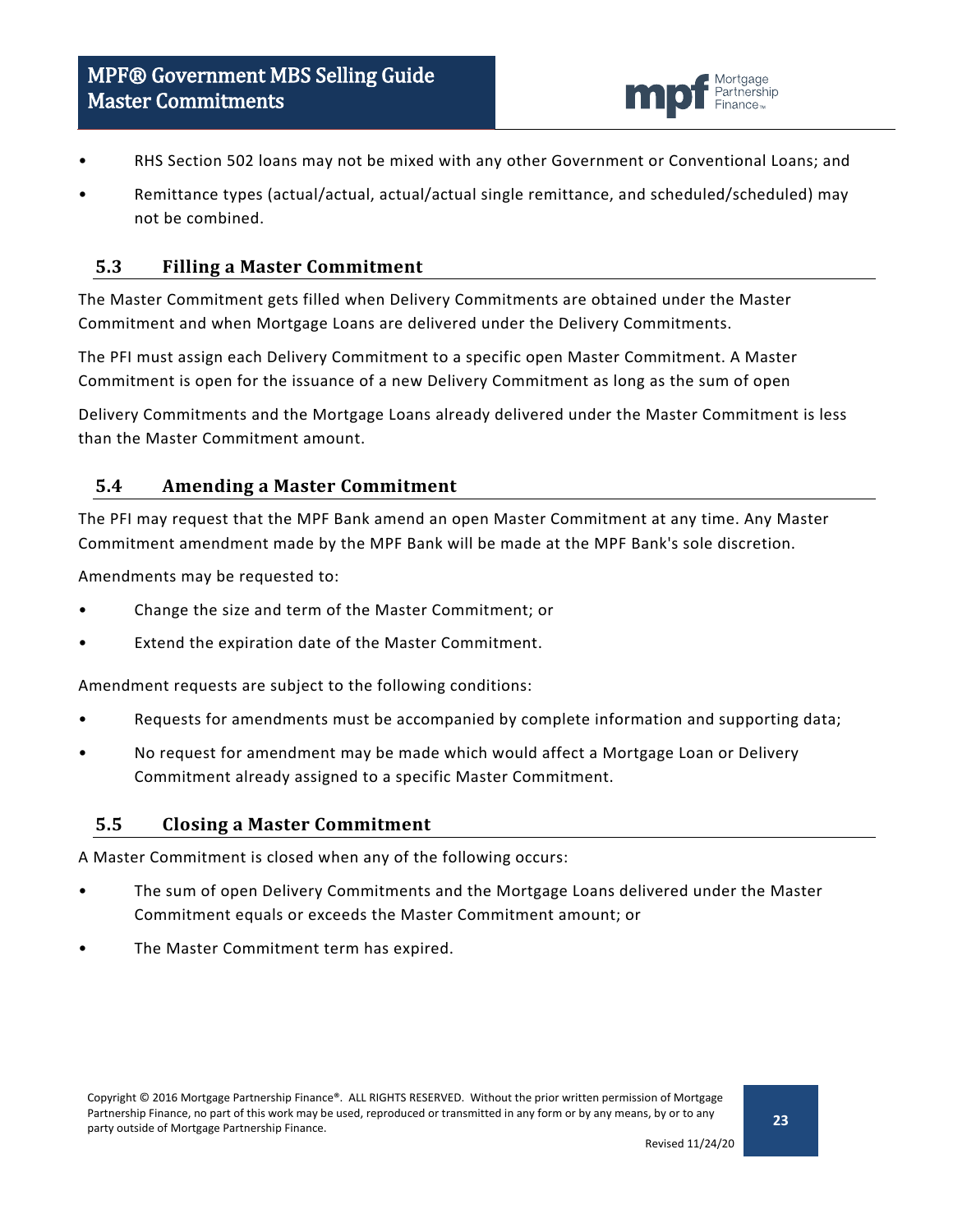

### <span id="page-23-0"></span>**CHAPTER 6. DELIVERY COMMITMENTS**

This chapter describes the requirements for establishing, filling, and closing a Delivery Commitment.

### <span id="page-23-1"></span>**6.1 Overview (3/16/17)[19](#page-23-3)**

A Delivery Commitment is an agreement between the PFI and the MPF Bank that defines the Note Rate, premium or discount, Closing time interval, product type, total dollar amount, and other terms pertaining to the purchase of Mortgage Loans under the terms of the corresponding Master Commitment.

Except for Best Efforts Delivery Commitments delivered under specified MPF Xtra® Master Commitments, all Delivery Commitments are mandatory and may be filled with a single Mortgage Loan or multiple Mortgage Loans. For information on Best Efforts Delivery Commitments see the MPF Xtra Selling Guide.

A Delivery Commitment cannot be assigned to a closed Master Commitment, nor reassigned to another Master Commitment.

### <span id="page-23-2"></span>**6.2 Establishing a Delivery Commitment (2/12/19)[20](#page-23-4)**

By 8:30 A.M. Central Time each Business Day, the MPF Provider will publish electronically on the eMPF® Website, the Rate and Fee Schedules for each remittance type, if available from the MPF Bank. Each individual Rate and Fee Schedule posted will have a unique schedule number.

Posted Rate and Fee Schedules expire at 3:30 P.M. Central Time on the date of issue. The MPF Provider may cancel, withdraw and/or reissue the Rate and Fee Schedules at any time during the Business Day. Each new issue of a Rate and Fee Schedule will be assigned a new unique schedule number and will be published electronically as indicated above.

The Rate and Fee Schedules posted directly by the MPF Provider on the eMPF Website or by a third- party investor for the MPF Direct product provide indicative pricing and do not constitute an offer by the MPF Bank to the PFI for a Delivery Commitment.

At any time between 8:30 A.M. Central Time and 3:30 P.M. Central Time, the PFI may obtain a Delivery Commitment using the following methods:

- For Delivery Commitments less than \$10 Million, the PFI may utilize the eMPF Website; or
- For Delivery Commitments greater than or equal to \$10 Million, the PFI must contact the MPF Servicer Center. All telephone conversations relative to obtaining a Delivery Commitment will be tape-recorded.

<span id="page-23-3"></span> <sup>19</sup> MPF Announcement 2017-12 (3/16/17)

<span id="page-23-4"></span><sup>20</sup> MPF Announcement 2019-15 (2/12/19)

MPF Announcement 2017-62 (10/27/17) MPF Announcement 2017-12 (3/16/17)

Copyright © 2016 Mortgage Partnership Finance®. ALL RIGHTS RESERVED. Without the prior written permission of Mortgage Partnership Finance, no part of this work may be used, reproduced or transmitted in any form or by any means, by or to any party outside of Mortgage Partnership Finance.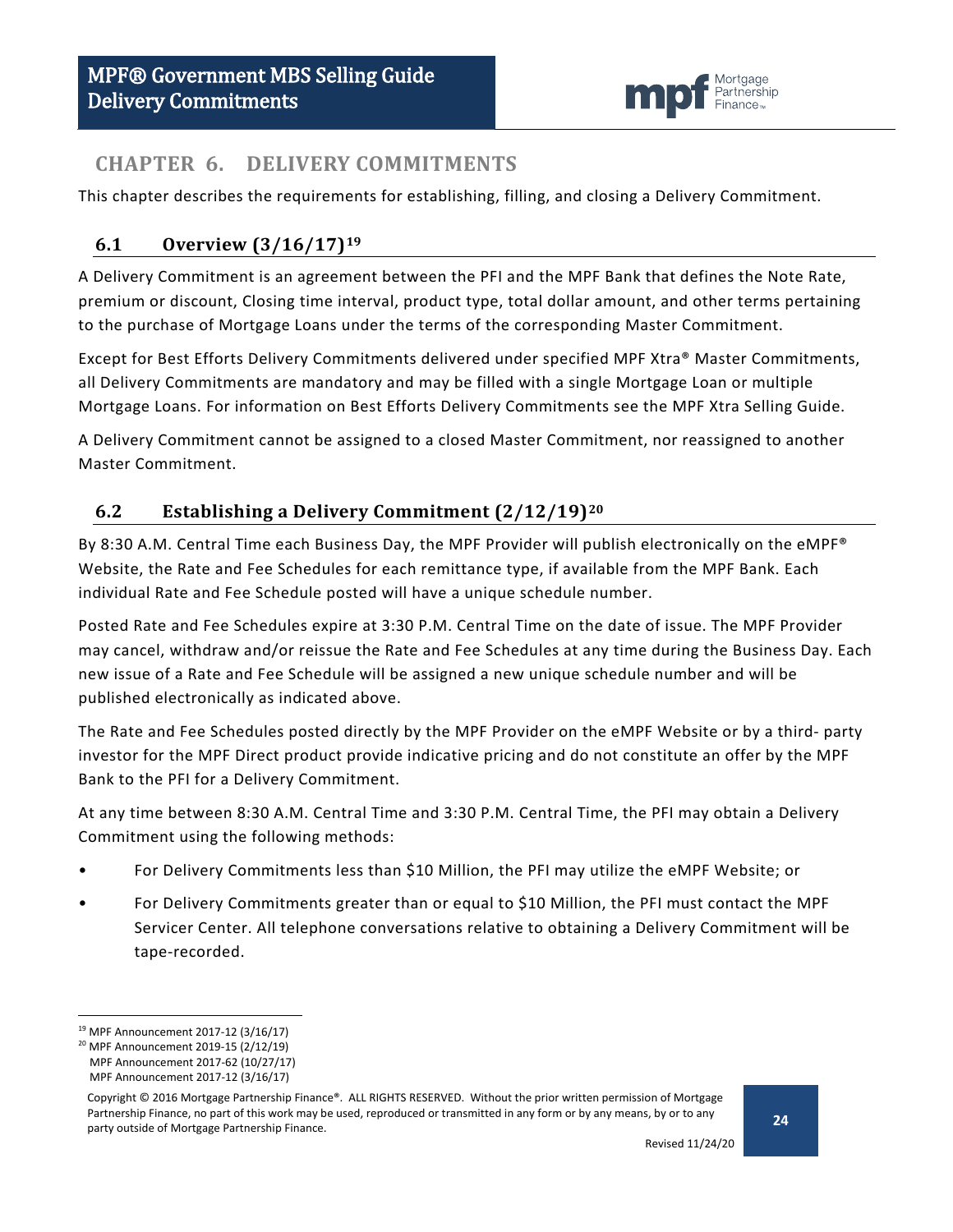![](_page_24_Picture_1.jpeg)

The PFI will supply the following information to the MPF Provider:

- PFI name and number (if via telephone);
- The name of the person calling and authorized to obtain a Delivery Commitment (if via telephone);
- The number of the Master Commitment to which the Delivery Commitment is to be assigned;
- The Rate and Fee Schedule number, and associated product type and delivery period;
- The Note Rate for the Delivery Commitment; and
- The Delivery Commitment amount.

The PFI is required to make specific representations and warranties when requesting a Delivery Commitment for certain MPF Mortgage Products.

The MPF Provider will verify the following information:

- The referenced Rate and Fee Schedule is still valid; and
- The referenced Master Commitment is open and the remaining amount equals or exceeds the amount of the Delivery Commitment.

If the above items are confirmed, the MPF Provider will assign a Delivery Commitment number and issue a binding Delivery Commitment. The terms of each Delivery Commitment will be confirmed with the PFI on the day of issuance via on-screen notification and e-mail.

#### <span id="page-24-0"></span>**6.2.1 Note Rate Range**

For each Government MBS Delivery Commitment, all the associated Note rates included must be provided in one-eighth percent increments (0.125%) at the time the Mortgage Loans are delivered to the MPF Bank by the PFI.

| Note Rate (X)<br>denotes any<br>integer) | Note Rate Change (see MPF Government MBS Selling Guide section 3.2.4<br>for acceptable increments) |
|------------------------------------------|----------------------------------------------------------------------------------------------------|
| $X.000\%$                                | Minus (-) 0.250% and Plus (+) 0.125%                                                               |
| X.125%                                   | Minus (-) 0.375% and Plus (+) 0.000%                                                               |

Copyright © 2016 Mortgage Partnership Finance®. ALL RIGHTS RESERVED. Without the prior written permission of Mortgage Partnership Finance, no part of this work may be used, reproduced or transmitted in any form or by any means, by or to any party outside of Mortgage Partnership Finance.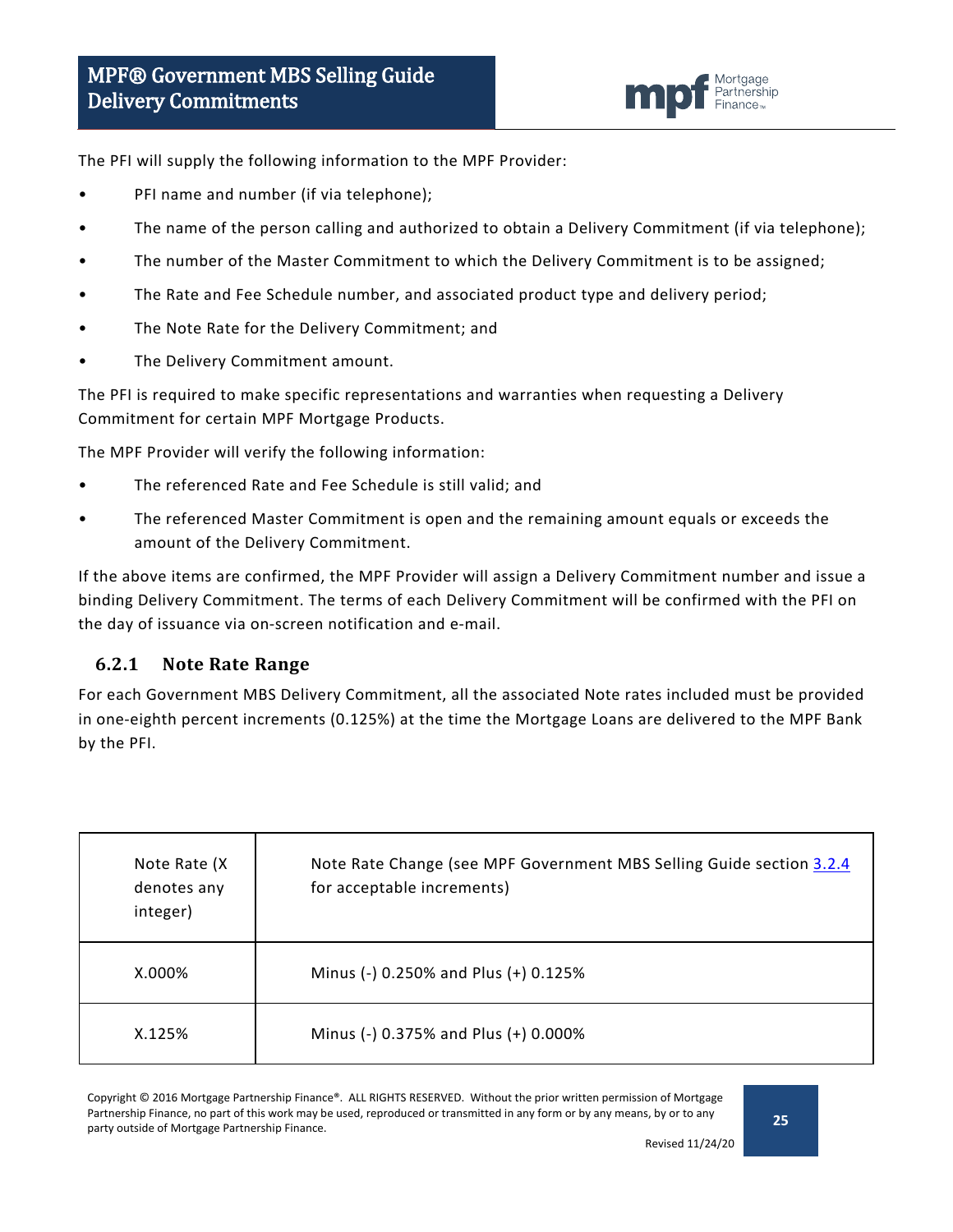# MPF® Government MBS Selling Guide Delivery Commitments

![](_page_25_Picture_1.jpeg)

| X.250% | Minus (-) 0.000% and Plus (+) 0.375%  |
|--------|---------------------------------------|
| X.375% | Minus (-) 0.125% and Plus (+) 0.250%  |
| X.500% | Minus (-) 0.250% and Plus (+) 0.125%  |
| X.625% | Minus (-) 0.375% and Plus (+) 0.000%  |
| X.750% | Minus (-) 0.000% and Plus (+) 0.375%  |
| X.875% | Minus (-) 0.125% and Plus (+) 0.250 % |
| X.000% | Minus (-) 0.250% and Plus (+) 0.125%  |
| X.125% | Minus (-) 0.375% and Plus (+) 0.000%  |

#### Further examples substituting four (4) or five (5) for X:

| Sample Note<br>Rate | Note Rate Range (see MPF Government MBS Selling Guide section 3.2.4<br>for acceptable increments) |
|---------------------|---------------------------------------------------------------------------------------------------|
| 4.000%              | 3.750% to 4.125%                                                                                  |
| 4.125%              | 3.750% to 4.125%                                                                                  |
| 4.250%              | 4.250% to 4.625%                                                                                  |
| 4.375%              | 4.250% to 4.625%                                                                                  |

Copyright © 2016 Mortgage Partnership Finance®. ALL RIGHTS RESERVED. Without the prior written permission of Mortgage Partnership Finance, no part of this work may be used, reproduced or transmitted in any form or by any means, by or to any party outside of Mortgage Partnership Finance.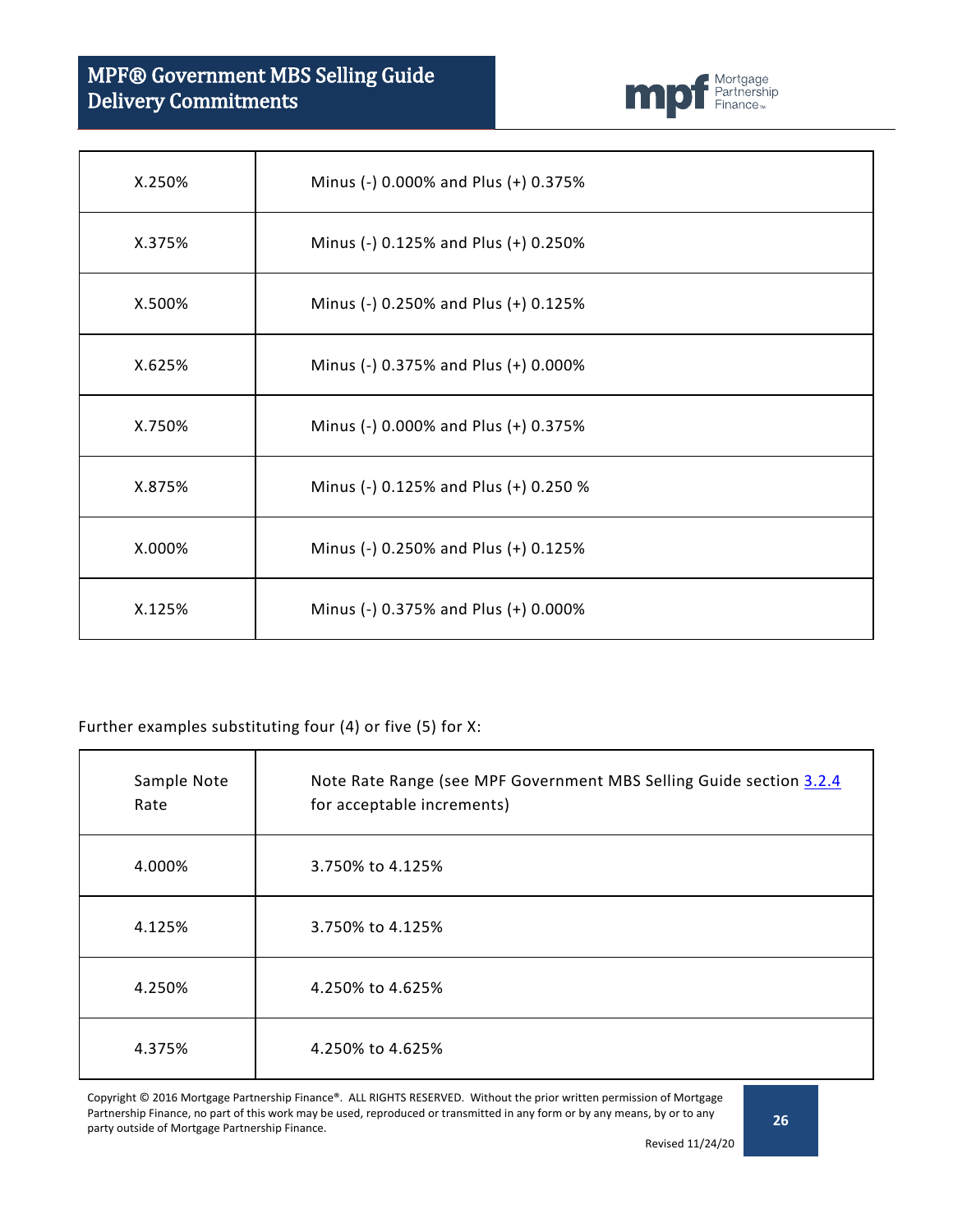# MPF® Government MBS Selling Guide Delivery Commitments

![](_page_26_Picture_1.jpeg)

| 4.500% | 4.250% to 4.625% |
|--------|------------------|
| 4.625% | 4.250% to 4.625% |
| 4.750% | 4.750% to 5.125% |
| 4.875% | 4.750% to 5.125% |
| 5.000% | 4.750% to 5.125% |
| 5.125% | 4.750% to 5.125% |

#### <span id="page-26-0"></span>**6.3 Extending a Delivery Commitment**

A Delivery Commitment may be extended prior to its expiration by contacting the MPF Service Center or via the eMPF website. The extension is in one-day increments up to a maximum of thirty (30) Calendar Days. A Delivery Commitment extension fee will be assessed for each extension. The Delivery Commitment must have delivery capacity available in order to be extended.

#### <span id="page-26-1"></span>**6.4 Closing a Delivery Commitment**

A Delivery Commitment is closed on the applicable expiration date or on the date the Delivery Commitment is filled, whichever occurs first.

A Delivery Commitment is considered filled when Mortgage Loans aggregating the maximum permitted dollar amount have been delivered. The maximum permitted dollar amount is the greater of:

- 101% of the original Delivery Commitment amount; or
- The original Delivery Commitment amount plus \$100,000.

Price adjustment fees may apply when the aggregate principal amount of the Mortgage Loans delivered under the Delivery Commitment is greater than the Delivery Commitment amount at expiration.

No Mortgage Loan may be delivered under a Delivery Commitment if it would cause that Delivery Commitment to exceed the maximum permitted dollar amount.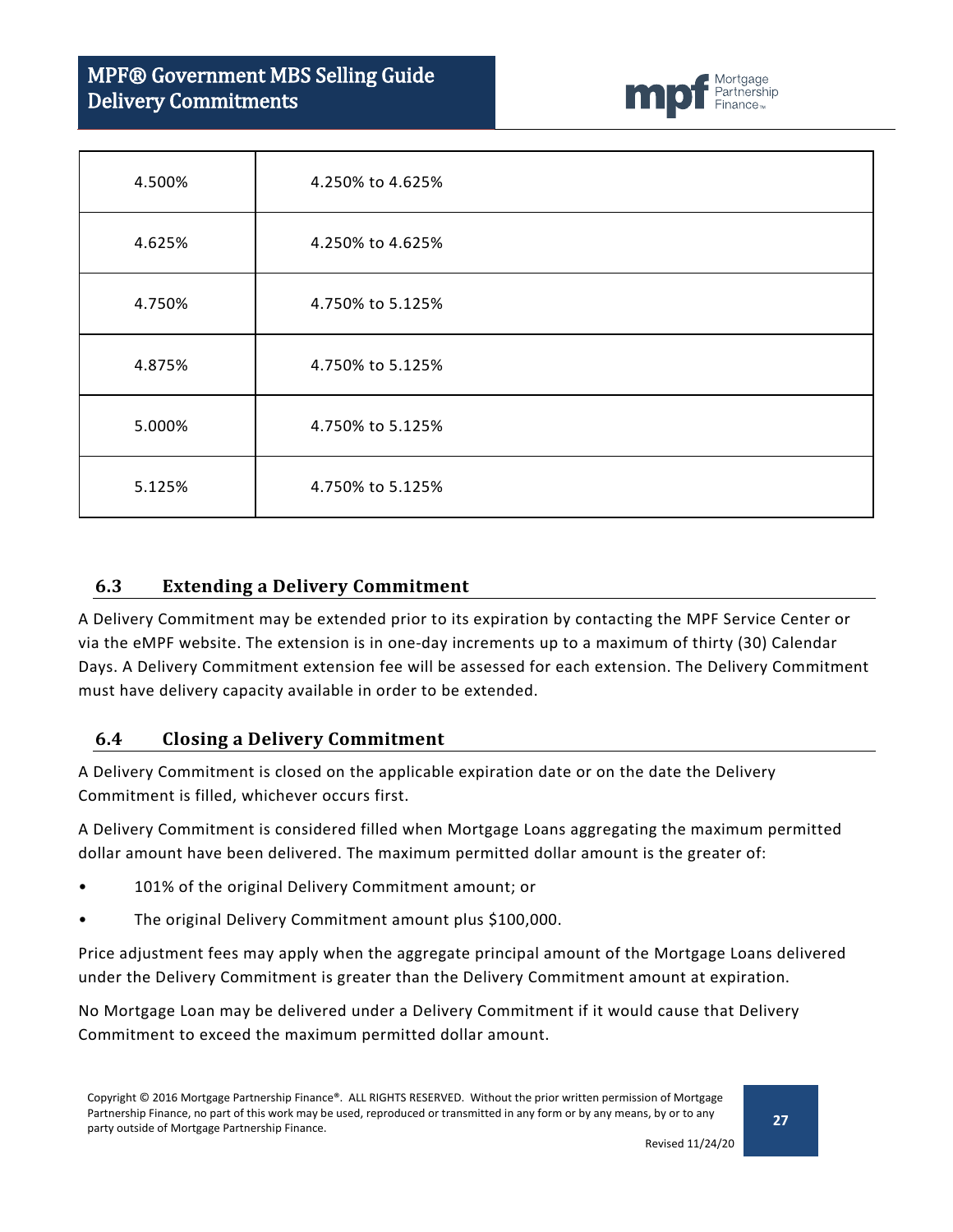![](_page_27_Picture_1.jpeg)

### <span id="page-27-0"></span>**6.5 Delivery Commitment Fees**

This section describes the fees that may be assessed in relation to a Delivery Commitment.

#### <span id="page-27-1"></span>**6.5.1 Pair-off Fees**

For each Delivery Commitment of greater than \$2 Million or for each MPF Government MBS Mortgage Delivery Commitment of any amount, the PFI will be assessed a Pair-off Fee at expiration when the aggregate principal amount of the Mortgages delivered under a Delivery Commitment amount is less than ninety-nine percent (99%) of the original Delivery Commitment amount. The Pair-off Fee will be calculated on the difference between the aggregate principal amount of the Mortgages actually purchased by the MPF Bank and ninety-nine percent (99%) percent of the original Delivery Commitment amount.

The Pair-off Fee will be calculated as of the close of business on the expiration date of the Delivery Commitment.

#### **Reduced Delivery Commitments**

The PFI may reduce the amount of a Delivery Commitment prior to the expiration of that Delivery Commitment. For all Delivery Commitments which are reduced, a Pair-off Fee will be calculated on one hundred percent (100%) of the reduction amount of the Delivery Commitment.

The reduction amount of the Delivery Commitment is the amount of the existing Delivery Commitment less the amount of the reduced Delivery Commitment. The Pair-off Fee will be calculated at the time of the reduction.

#### <span id="page-27-2"></span>**6.5.2 Price Adjustment Fees**

For each Government MBS Mortgage Delivery Commitment of any amount, the PFI will be assessed a Price Adjustment Fee when the aggregate principal amount of the Mortgages delivered under a Delivery Commitment amount is greater than one hundred-five percent (101%) of the Delivery Commitment amount at expiration. The Price Adjustment Fee will be assessed at expiration and calculated on the difference between the aggregate principal amount of the Mortgages actually funded or purchased by the MPF Bank and one hundred-one percent (101%) of the original Delivery Commitment amount at expiration.

The Price Adjustment Fee will be calculated as of the close of business on the date that the aggregate principal amount of the Mortgage Loan purchased exceeds the amount of the Delivery Commitment.

### <span id="page-27-3"></span>**6.5.3 Calculation of the Pair-off Fee and Price Adjustment Fee**

The MPF Provider will calculate the Pair-off Fee and Price Adjustment Fee based on the following:

- The nature and amount of the pair-off;
- The premium or discount corresponding to the Note Rate issued for the Delivery Commitment; and

Copyright © 2016 Mortgage Partnership Finance®. ALL RIGHTS RESERVED. Without the prior written permission of Mortgage Partnership Finance, no part of this work may be used, reproduced or transmitted in any form or by any means, by or to any party outside of Mortgage Partnership Finance.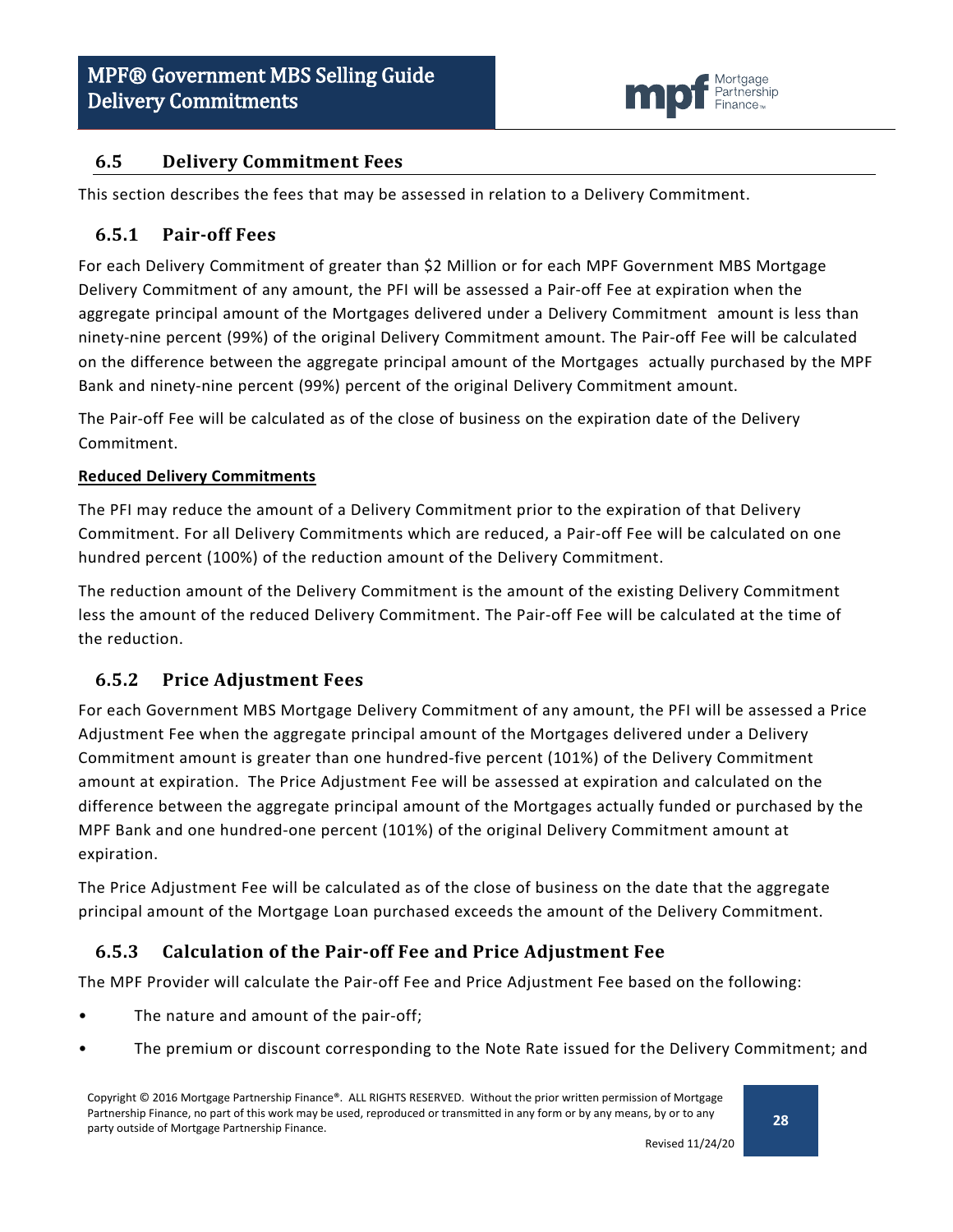![](_page_28_Picture_1.jpeg)

• The premium or discount in effect at the time of pair-off for Delivery Commitments that have the same product type, Note Rate, and delivery period that most closely approximates the remaining term of the Delivery Commitment being paired off.

Pair-off Fees and Price Adjustment Fees will be charged to the PFI's DDA. Under no circumstances will these fees be paid directly to the PFI.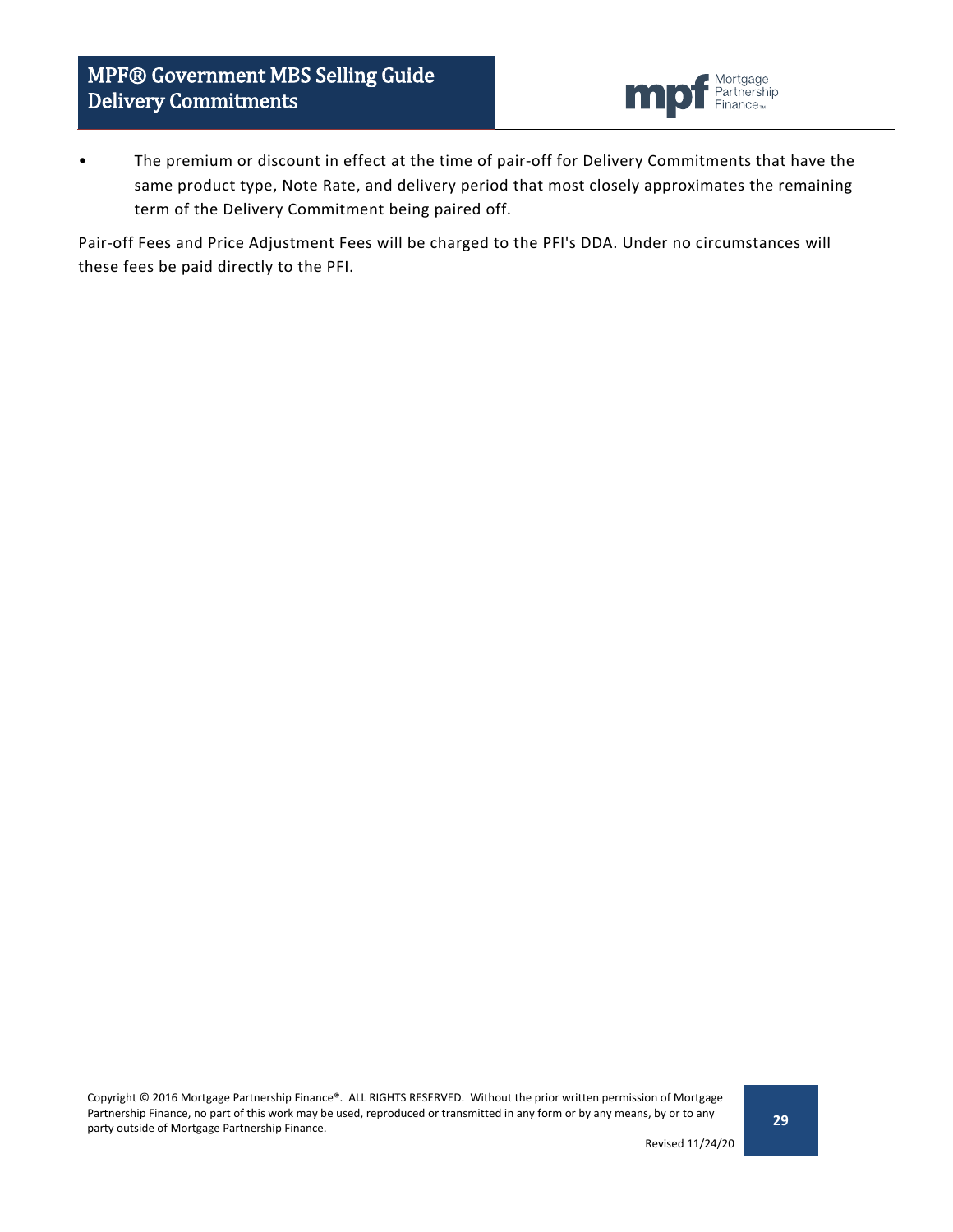![](_page_29_Picture_1.jpeg)

# <span id="page-29-0"></span>**CHAPTER 7. MORTGAGE LOAN PURCHASE**

#### <span id="page-29-1"></span>**7.1 Government Mortgage Loan Seasoning Requirements**

In addition to complying with all MPF Program and applicable Government Agency requirements for Government Loans, Government MBS Mortgage Loans must meet the following criteria:

- No more than twelve (12) Principal and Interest Payments have been applied to the Mortgage Loan from the original Note date; and
- The most recent payment due from the Borrower cannot be past due:
	- o For scheduled/scheduled remittance type, Mortgage Loans must be current through the end of the month prior to delivery to the MPF Bank.

### <span id="page-29-2"></span>**7.2 Data to Be Submitted (3/16/17)[21](#page-29-3)**

In order to deliver a Mortgage Loan under the MPF Program, the following data must be submitted electronically via the eMPF website:

- PFI number and name
- PFI loan number
- Loan Application Date
- Name of the person submitting data and authorized to deliver Mortgages
- Master Commitment number
- Delivery Commitment number
- Borrower(s) name
- Borrower(s) ethnicity
- Borrower(s) race or national origin
- Borrower(s) gender
- Borrower(s) age
- Borrower(s) date of birth
- Borrower(s) monthly income
- Borrower(s) Social Security Number
- Borrower(s) FICO score

<span id="page-29-3"></span> <sup>21</sup> MPF Announcement 2017-12 (3/16/17)

Copyright © 2016 Mortgage Partnership Finance®. ALL RIGHTS RESERVED. Without the prior written permission of Mortgage Partnership Finance, no part of this work may be used, reproduced or transmitted in any form or by any means, by or to any party outside of Mortgage Partnership Finance.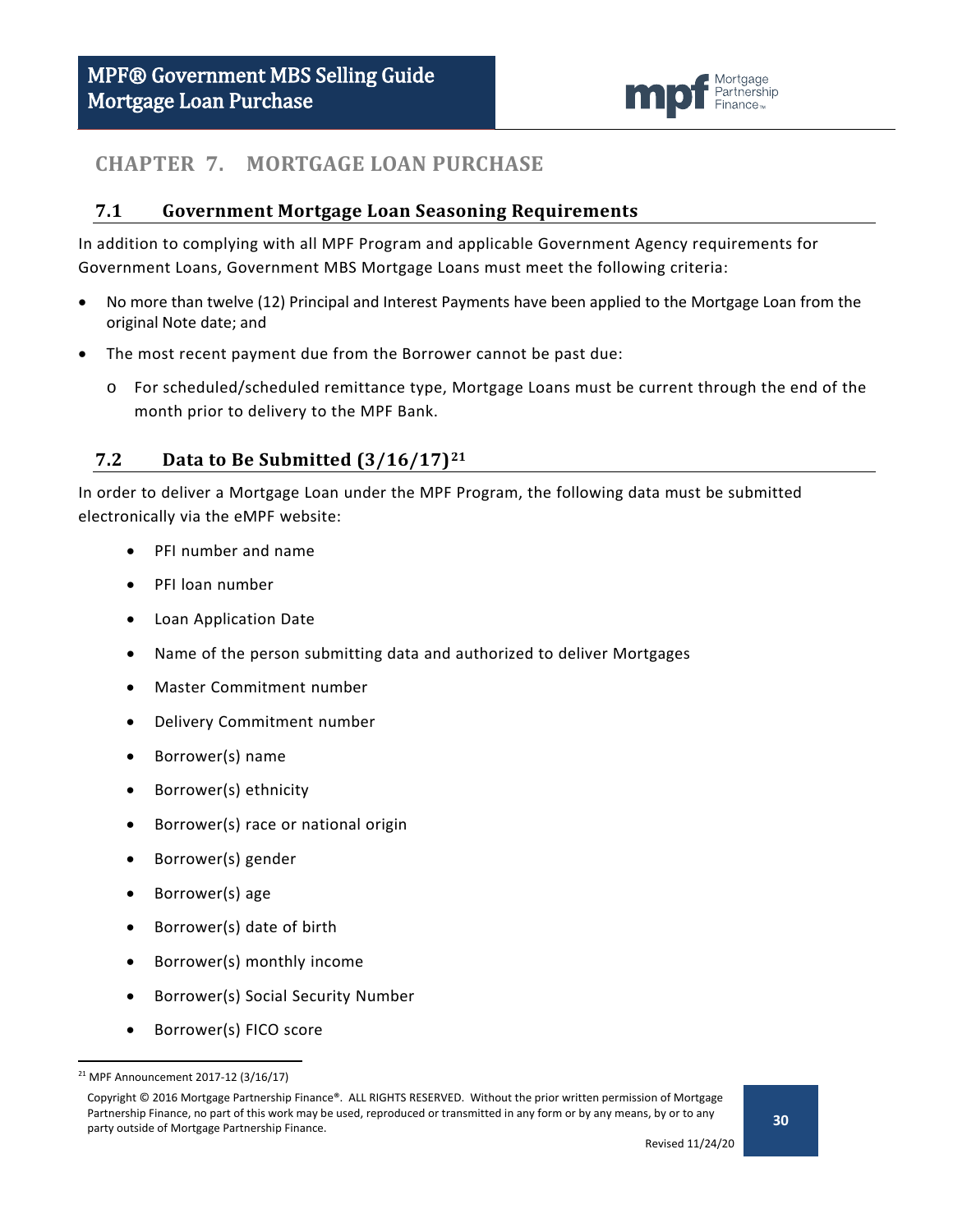![](_page_30_Picture_1.jpeg)

- Borrower(s) FICO score source
- Number of Borrowers
- NextGen FICO®[22](#page-30-0) score
- Borrower(s) self-employed
- First time buyer
- Loan Origination Source
- Mortgage Identification Number (if MERS registered)
- Loan plan type
- Loan purpose
- **Occupancy**
- Loan feature
- Product type
- Loan term (in months)
- Note Rate
- Original loan amount
- Appraised value
- Sales price
- Note Date
- Loan-to-Value (LTV) Ratio
- Subordinated financing
- Total Loan-to-Value (TLTV) Ratio
- Housing expense ratio
- Total debt ratio
- Mortgage insurance coverage level (%)
- Mortgage insurance company code (if required)
- Documentation type

<span id="page-30-0"></span><sup>&</sup>lt;sup>22</sup> NextGen FICO® is a registered trademark of the Fair Isaac Corporation.

Copyright © 2016 Mortgage Partnership Finance®. ALL RIGHTS RESERVED. Without the prior written permission of Mortgage Partnership Finance, no part of this work may be used, reproduced or transmitted in any form or by any means, by or to any party outside of Mortgage Partnership Finance.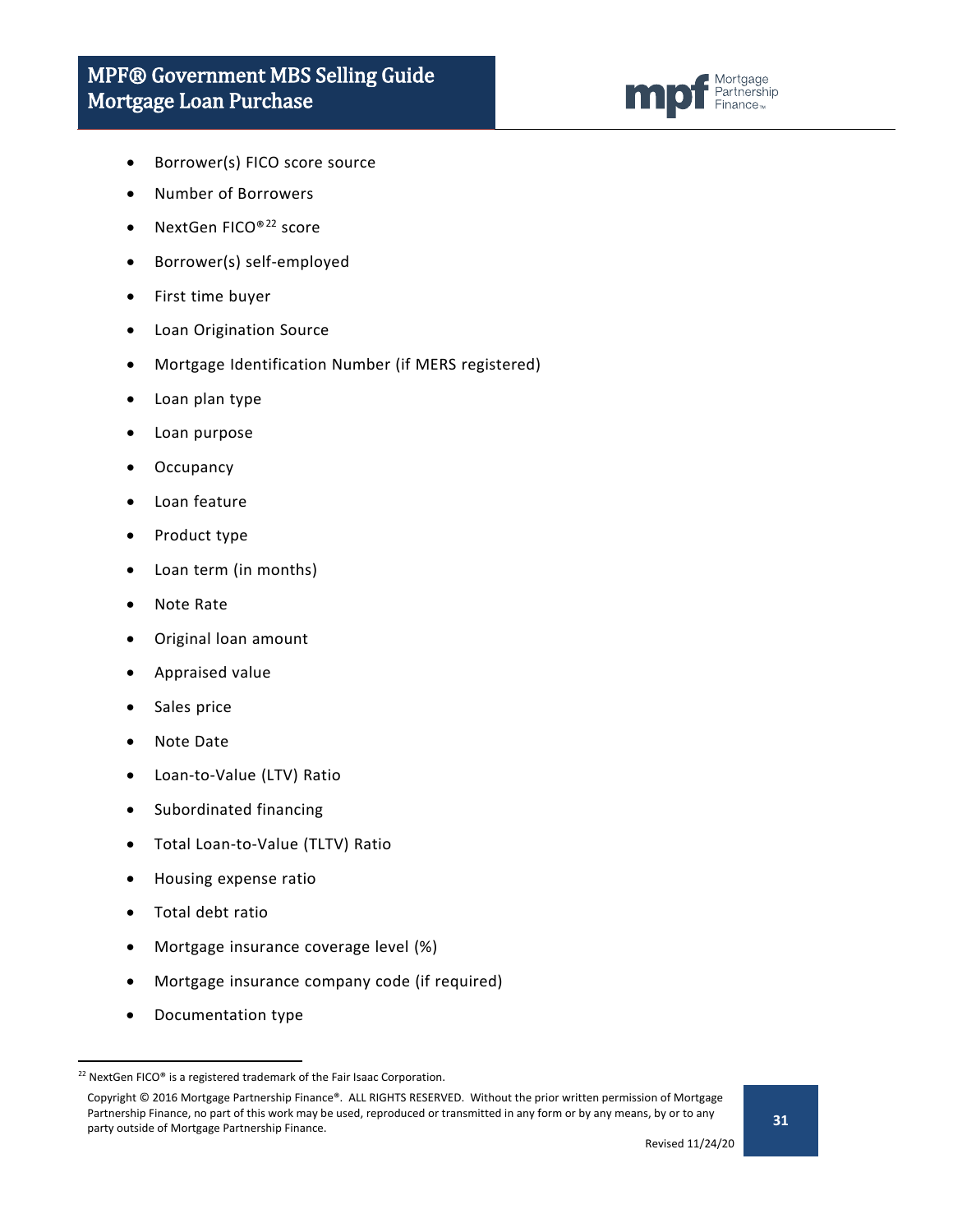![](_page_31_Picture_1.jpeg)

- Asset verification
- Automated Underwriting System (AUS)
- Automated Underwriting System (AUS) certificate number
- Appraisal Type
- Buydown
- Anti-predatory lending (APL) category
- HOEPA status
- Rate/APR spread or Average Prime Offer Rate/APR spread
- Higher Priced Mortgage Loan status
- Property street address and apartment number
- City, state and zip code
- Property county name
- Federal Information Processing Standards (FIPS) code
- Property type
- Manufactured housing information
- Number of bedrooms per unit
- Unit owner occupied per unit
- Rent level per unit
- Rent plus utilities per unit
- Principal and Interest Payment
- Outstanding loan balance
- First payment due date
- Next payment due date
- Maturity date
- Funding Date
- Investor due date
- Disbursement date (if refinance)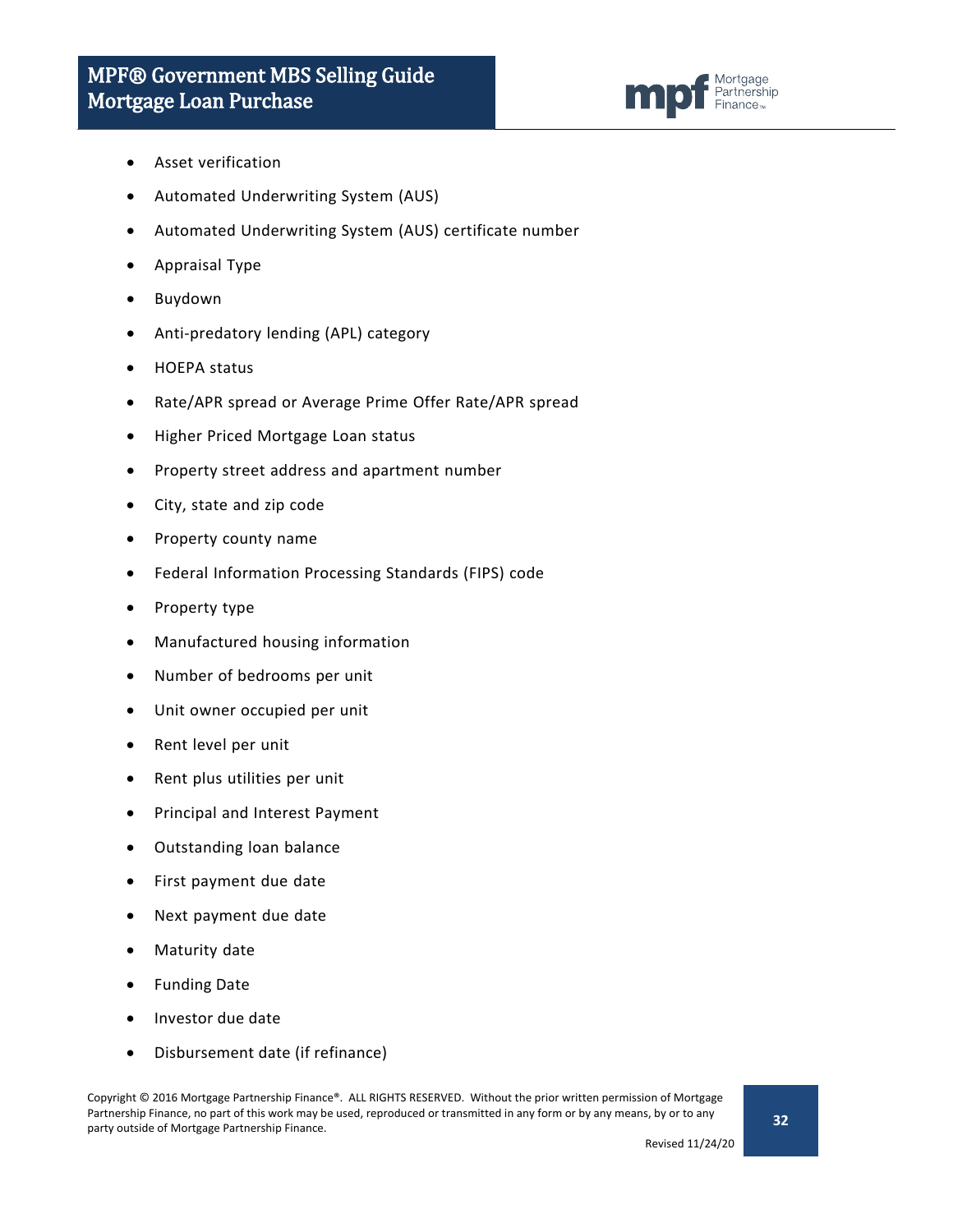![](_page_32_Picture_1.jpeg)

- Loan Originator and Originator's Company ID numbers
- Appraiser state license number (if signor on Appraisal form)
- Agency case number (Government Loan only)
- Current Loan-to-Value ratio (seasoned loan only)
- Pay history (seasoned loan only)

Note: Borrower and Co-Borrower income must be collected and delivered to the MPF Provider for all Government Mortgage Loans, regardless of the applicable Government Agency's requirement to use or collect such information.

In addition to the above requirements, the PFI must submit an electronic transmission of data via eMPF in the following file formats: Detailed List of Uniform Loan Delivery Data (ULDD) File and the Additional Information File. In addition to submitting the electronic data files listed above the PFI must provide a scanned file to the MPF Service Center via the "Upload Mortgage File Documents" link on eMPF within 7 (seven) days of funding containing copies of the following documents in the below order:

- Coversheet (Exhibit S-M), which provides the MPF Provider loan number;
- Underwriting Transmittal Summary:
	- o FHA loans: Form 92900 LT;
	- o VA loans: Form 1008, VA Loan Analysis, and IRRRL Worksheet, if applicable; or
	- o RHS loans: Form 1008.
- Automated Underwriting System (AUS) Certificate or Guaranteed Underwriting System (GUS) Certificate, if applicable;
- Final 1003 Loan Application;
- Case Number Assignment:
	- o FHA loans: Case Number Assignment;
	- o VA loans: Loan note Guarantee; or
	- o RHS loans: USDA-RD Form RD 1980-18 Conditional Commitment or Loan Note Guarantee.
- Final Credit Report with any updates;
- Appraisal and any updates or addendums (VA Mortgage Loans must include Notice of Value);
- Note with all applicable riders;

Copyright © 2016 Mortgage Partnership Finance®. ALL RIGHTS RESERVED. Without the prior written permission of Mortgage Partnership Finance, no part of this work may be used, reproduced or transmitted in any form or by any means, by or to any party outside of Mortgage Partnership Finance.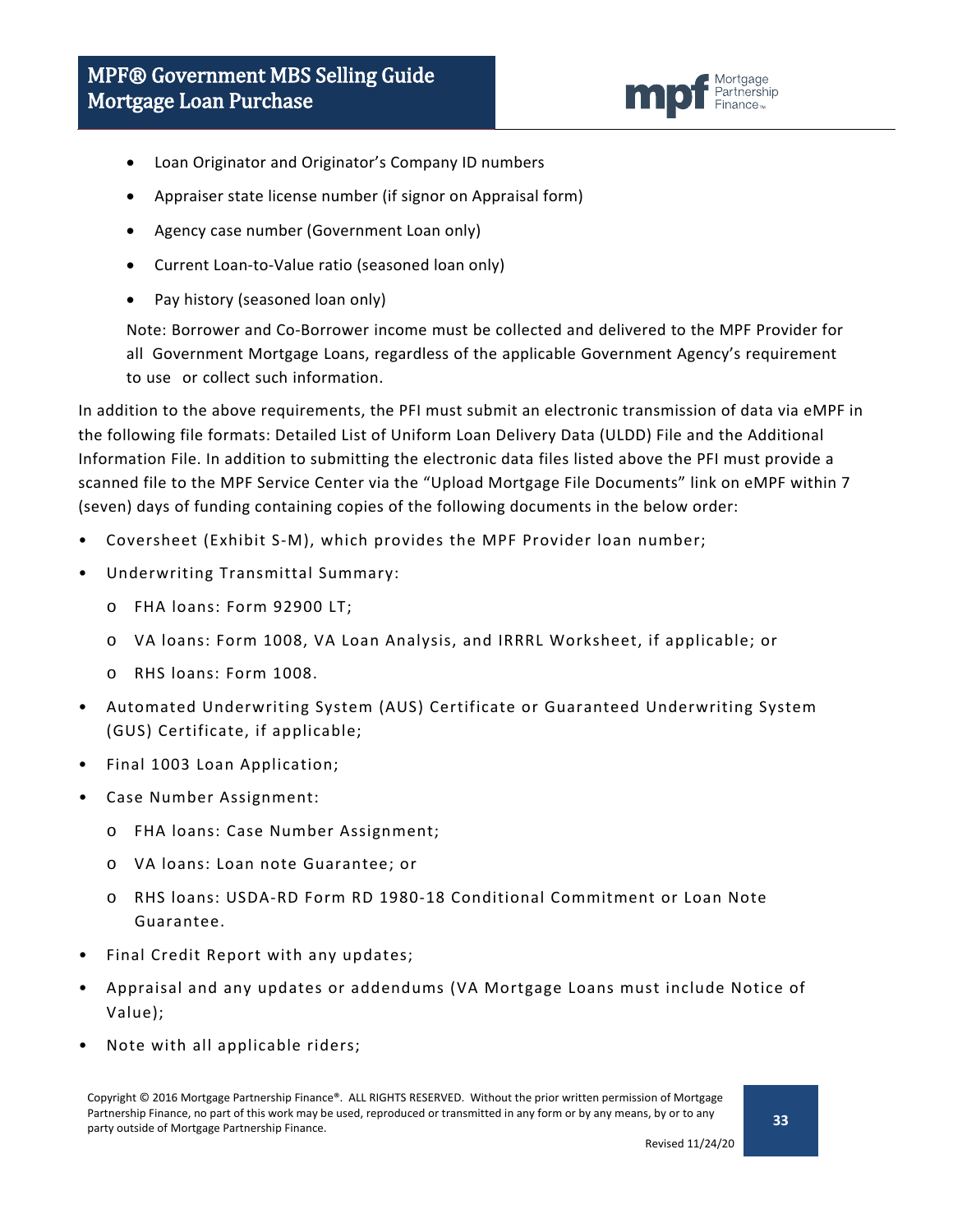![](_page_33_Picture_1.jpeg)

- Mortgage with all applicable riders-stamped true and certified copy; and
- Settlement Statement or final Closing Statement-stamped true and certified copy.

#### <span id="page-33-0"></span>**7.3 Purchase Requirements**

In order to qualify for purchase under the MPF Program, the Mortgage Loan must meet the following requirements:

- Be assigned to an open Delivery Commitment that corresponds to the applicable MPF Mortgage Product;
- Not cause the maximum permitted amount of the referenced Delivery Commitment to be exceeded (within tolerance limits); and
- Have the entire principal amount of the Mortgage Loan fully disbursed to the Borrower, or disbursed or advanced in accordance with the direction of the Borrower, prior to the purchase of the Mortgage Loan by the MPF Bank. For example, a refinance Mortgage Loan cannot be delivered under the MPF Program during any applicable rescission period for the refinance Mortgage.

### <span id="page-33-1"></span>**7.4 Amount to be Paid**

Mortgage Loans will be purchased in the amount of the current principal balance plus interim interest, from the prior payment date to the Funding Date, calculated on a 30/360 basis at the pass- through rate, plus or minus any applicable premium or discount.

For the scheduled/scheduled remittance type, the "outstanding loan balance" on the Loan Presentment Request (Form OG3) is the scheduled principal balance as of the month delivered (if the first payment date is in the future, it is the scheduled principle balance following application of the first payment).

### <span id="page-33-2"></span>**7.4.1 Payment Method (10/27/17)[23](#page-33-4)**

Upon determination that a Mortgage Loan can be purchased, the MPF Bank will deposit funds in the PFI's DDA. The purchase of a Mortgage Loan will be confirmed with the PFI on the Funding Date via e-mail or electronically.

The first payment due date for all Mortgage Loans should be the first day of the second month following the disbursement date of the Mortgage.

### <span id="page-33-3"></span>**7.4.2 Reconciliation**

<span id="page-33-4"></span> <sup>23</sup> MPF Announcement 2017-62 (10/27/17)

Copyright © 2016 Mortgage Partnership Finance®. ALL RIGHTS RESERVED. Without the prior written permission of Mortgage Partnership Finance, no part of this work may be used, reproduced or transmitted in any form or by any means, by or to any party outside of Mortgage Partnership Finance.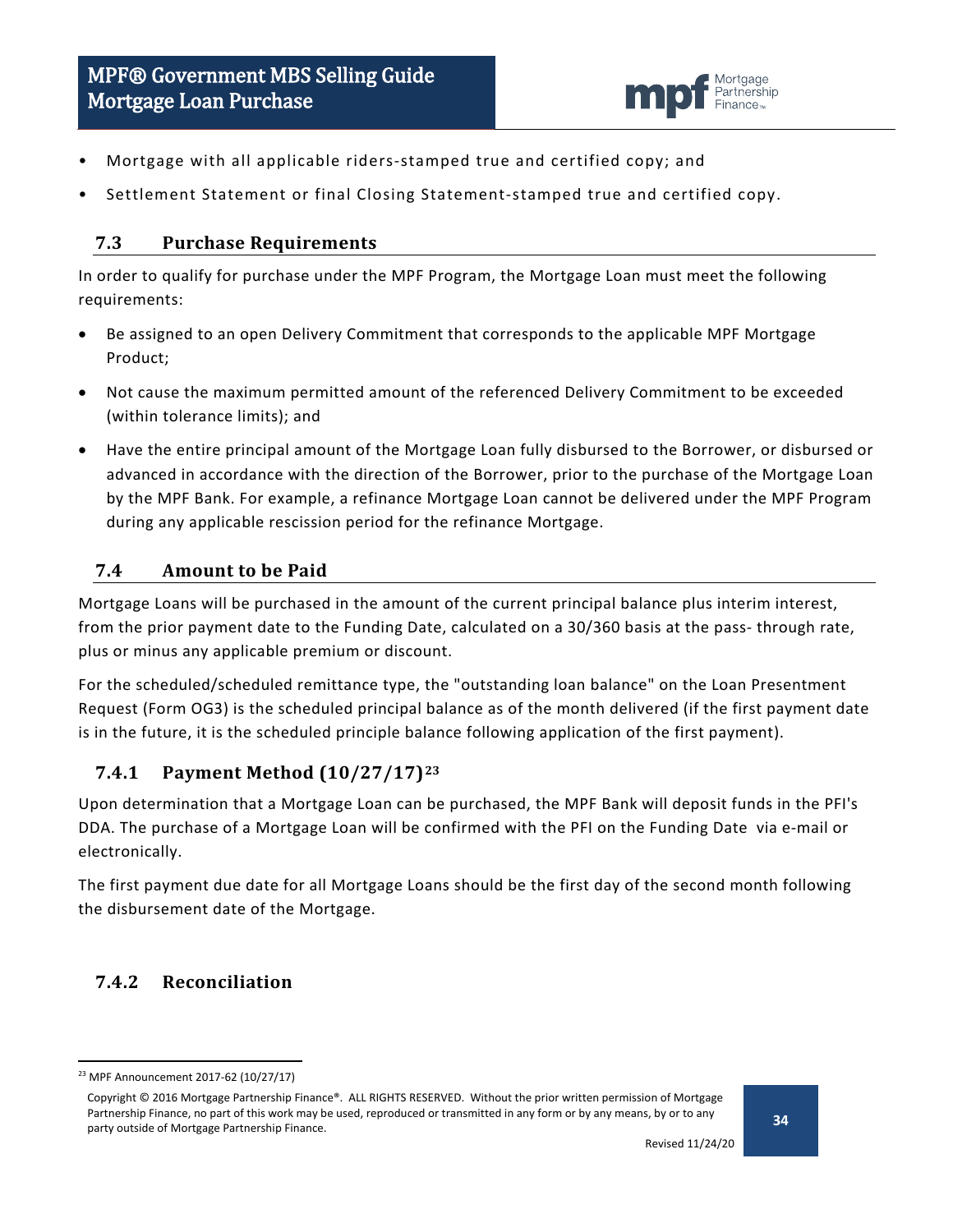![](_page_34_Picture_1.jpeg)

If at a later date it is determined that a payment error has taken place, regardless of the source of the error, the MPF Bank will make adjusting debits or credits to the PFI's DDA and confirm the details of such adjustments with the PFI.

### <span id="page-34-0"></span>**7.4.3 Premium Pricing Reimbursement (12/22/16)[24](#page-34-2)**

The MPF Bank reserves the right to request reimbursement for any premiums paid in connection with Mortgage Loans that are paid off within 120 days of the Funding Date.

### <span id="page-34-1"></span>**7.4.4 Early Payment Default Breach (2/12/19)[25](#page-34-3)**

If any of the first three (3) monthly payments due after a Government MBS Mortgage Loan is delivered into the MPF Program becomes Delinquent and is not paid on or before the next scheduled due date of the monthly payment, the MPF Provider or the MPF Bank may require the PFI or Servicer to repurchase the related Mortgage Loan within (7) Business Days after receipt of written notice of the Early Payment Default. This repurchase obligation only applies where the Mortgage Loan is delivered into the MPF Program within one year of its origination date.

<span id="page-34-2"></span> <sup>24</sup> MPF Announcement 2016-30 (12/22/16)

<span id="page-34-3"></span><sup>25</sup> MPF Announcement 2019-15 (2/12/19)

MPF Announcement 2017-03 (1/30/17)

Copyright © 2016 Mortgage Partnership Finance®. ALL RIGHTS RESERVED. Without the prior written permission of Mortgage Partnership Finance, no part of this work may be used, reproduced or transmitted in any form or by any means, by or to any party outside of Mortgage Partnership Finance.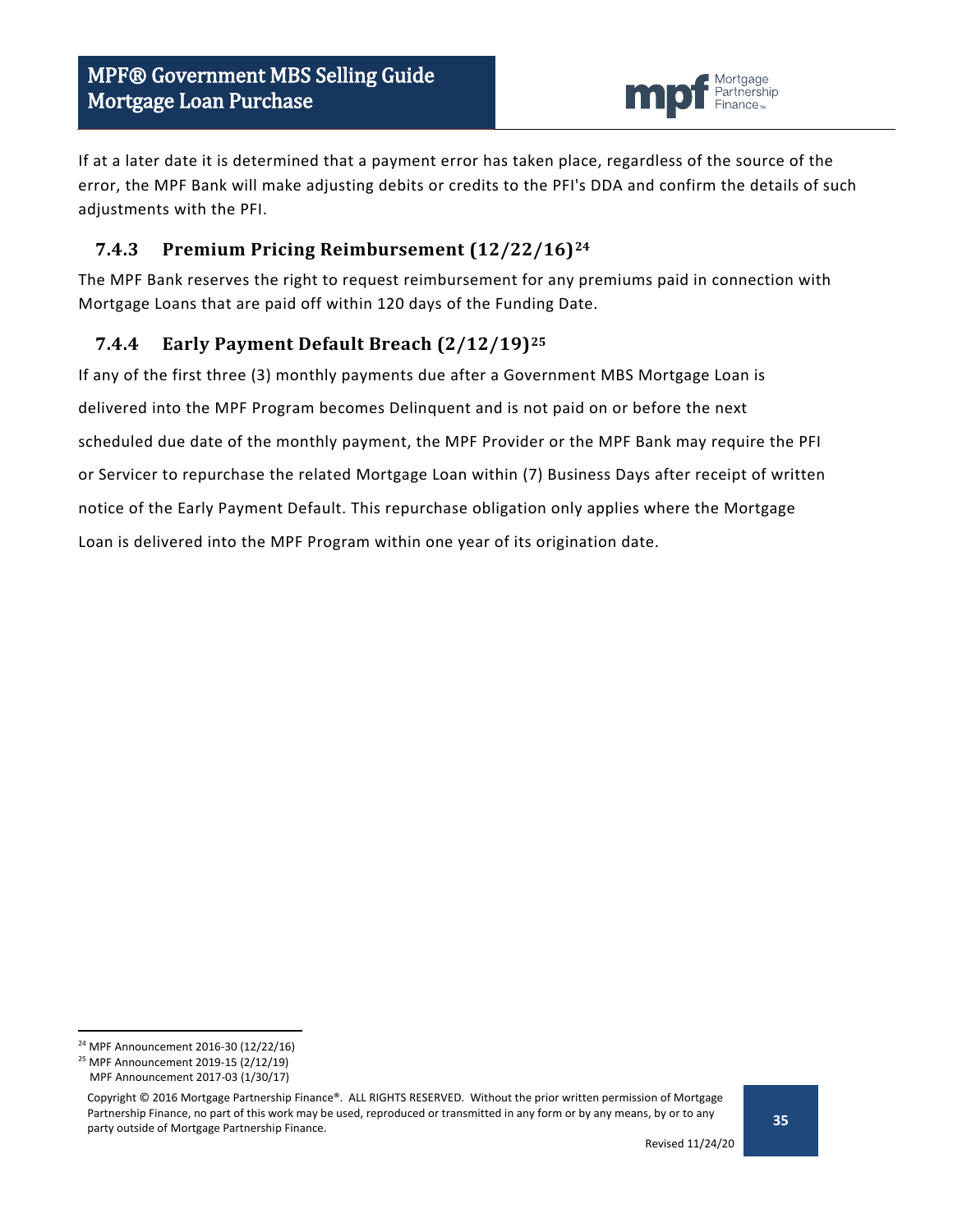![](_page_35_Picture_1.jpeg)

# <span id="page-35-0"></span>**CHAPTER 8. DOCUMENT DELIVERY TO THE CUSTODIAN (10/27/17)[26](#page-35-3)**

The Collateral Files for Government MBS Mortgage Loans must be held by the MPF Program Custodian. The PFI must obtain acceptance from the MPF Program Custodian that documents are in proper form and are properly executed. PFIs should reference MPF Custody Frequently Asked Questions and Answers (Exhibit J) for assistance with the MPF Custody process.

### <span id="page-35-1"></span>**8.1 Collateral File Package (7/24/17)[27](#page-35-4)**

Documents must be submitted to the Custodian in the order specified in a legal-sized pocket manila folder. The outside of the manila folder must identify the MPF Program, the PFI's name, the Master Commitment number, the Borrower's name, the MPF loan number and the PFI's loan number.

Collateral Files must be sent in MPF loan number order to the Custodian.

The following documents must be sent to the Custodian in the order indicated:

• Original Note with proper endorsements;

For Government MBS Mortgages, in the case of a lost Note, a replacement Note must be executed by the mortgagor in accordance with the Initial Certification Review Checklist for MPF Government MBS (Exhibit K-M). A lost note affidavit or a lost instrument bond cannot substitute for the original Note.

- The original unrecorded Assignment of the Security Instrument "in blank" from the PFI;
- Original unrecorded Assignments of the Security Instrument from the Affiliate to the PFI (if applicable);
- All recorded Intervening Assignments or certified copies of Intervening Assignments sent for recording (if applicable);
- Original/certified copy of the Power of Attorney (if applicable);
- Any rider, addendum, modification or Assumption that modifies the Note (if applicable); and
- Trust Agreement(s) (if applicable).

Any copies provided must be certified with the following signed statement: "certified to be a true and correct copy of the original."

### <span id="page-35-2"></span>**8.1.1 New York Consolidation, Extension, and Modification Agreements (CEMA)**

For CEMA, the following documents must be submitted to the Custodian:

<span id="page-35-3"></span> <sup>26</sup> MPF Announcement 2017-12 (3/16/17)

<span id="page-35-4"></span><sup>27</sup> MPF Announcement 2017-37 (7/24/17)

Copyright © 2016 Mortgage Partnership Finance®. ALL RIGHTS RESERVED. Without the prior written permission of Mortgage Partnership Finance, no part of this work may be used, reproduced or transmitted in any form or by any means, by or to any party outside of Mortgage Partnership Finance.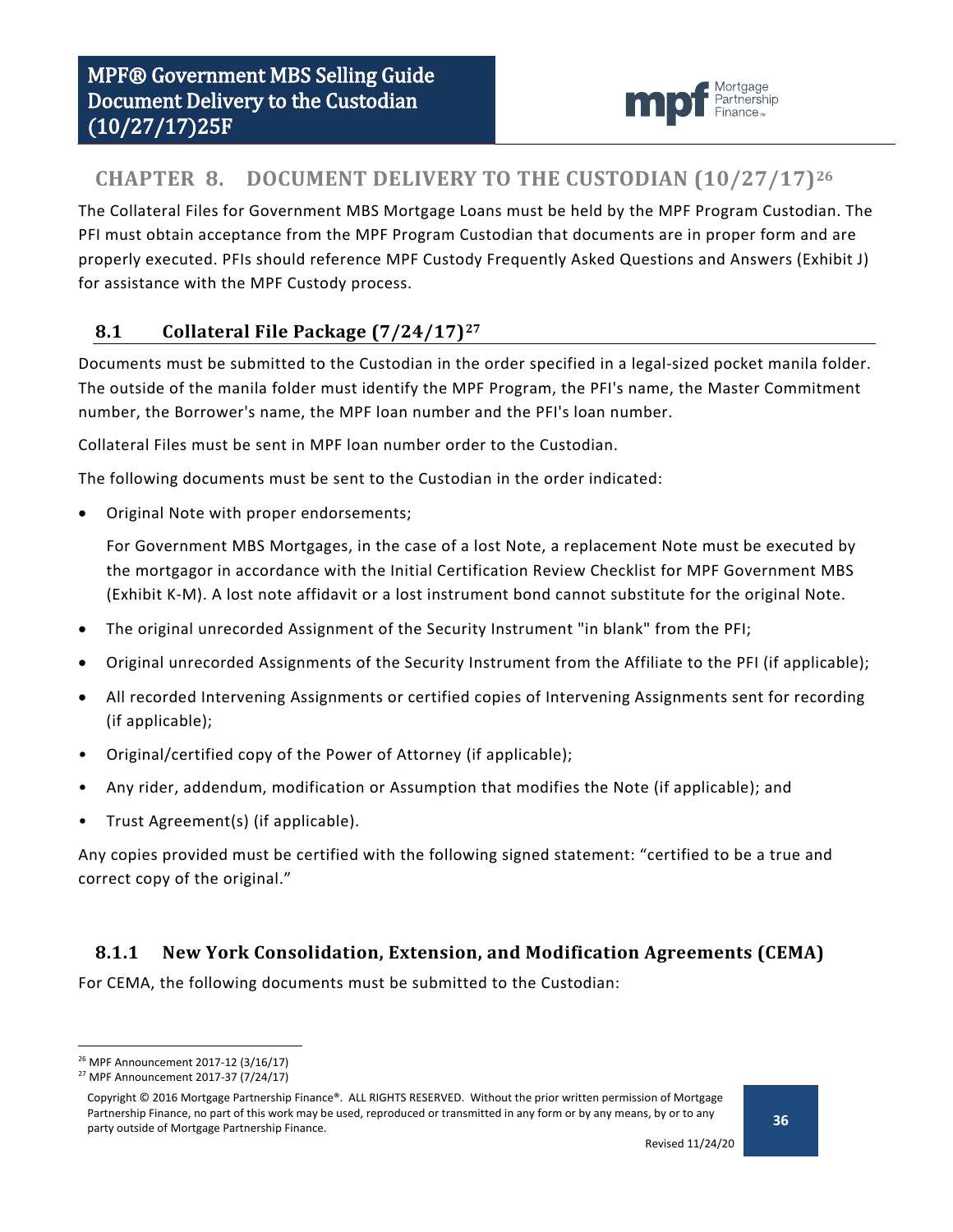![](_page_36_Picture_1.jpeg)

Original/Certified Copy of the most current version of CEMA (FNMA/FHLMC Form 3172);

- FNMA/FHLMC Form 3172 Exhibits "A", "B", "C", and "D". Exhibit "A" must list all Notes and Security Instruments being consolidated, modified and extended; and
- The original consolidated Note evidencing the new indebtedness endorsed "in blank", without recourse. (For loans sold under an MFP Government MBS Servicing Released Master Commitment, the PFI must endorse the Note to the Federal Home Loan Bank of Chicago.)

See the Initial Certification Review Checklist for MPF Government MBS (Exhibit K-M) for more CEMA requirements.

### <span id="page-36-0"></span>**8.1.2 Data Accuracy**

The PFI is responsible for reviewing all Mortgage documents for completeness and accuracy, and is responsible for the correction of all errors prior to submission to the Custodian. All Closing documents must be error-free. If corrections are necessary, strike-overs that are initialed by the

Borrower must be used. Corrective coverings are not acceptable.

The names and signatures of each Borrower must be consistent on all Closing documents, and must correspond to the names appearing on the title insurance policy.

### <span id="page-36-1"></span>**8.2 Document Safeguarding**

The PFI must protect and safeguard all Mortgage documents before they are sent to the Custodian or upon release from the Custodian. These practices include protection from external elements (such as fire), identification of documents as MPF Bank assets, and separation from other unrelated documents. Collateral Files should be stored in secure, fire resistant facilities with customary controls on access to assure their safety and security.

### <span id="page-36-2"></span>**8.2.1 Transit Insurance (3/16/17)[28](#page-36-3)**

If the PFI has not contractually agreed with the Custodian to have the Custodian assume liability for Notes and Assignments and any other documents in the Collateral File while in transit, the PFI must obtain insurance covering physical damage or destruction to, or loss of, any Notes, Assignments and other documents while such documents are in transit between the Custodian's premises and anywhere, regardless of the means by which they are transported. For the purpose of this insurance, Mortgage Notes are considered to be "Negotiable Instruments" under Section 3-104 of the Uniform Commercial Code (UCC).

<span id="page-36-3"></span> <sup>28</sup> MPF Announcement 2017-12 (3/16/17)

Copyright © 2016 Mortgage Partnership Finance®. ALL RIGHTS RESERVED. Without the prior written permission of Mortgage Partnership Finance, no part of this work may be used, reproduced or transmitted in any form or by any means, by or to any party outside of Mortgage Partnership Finance.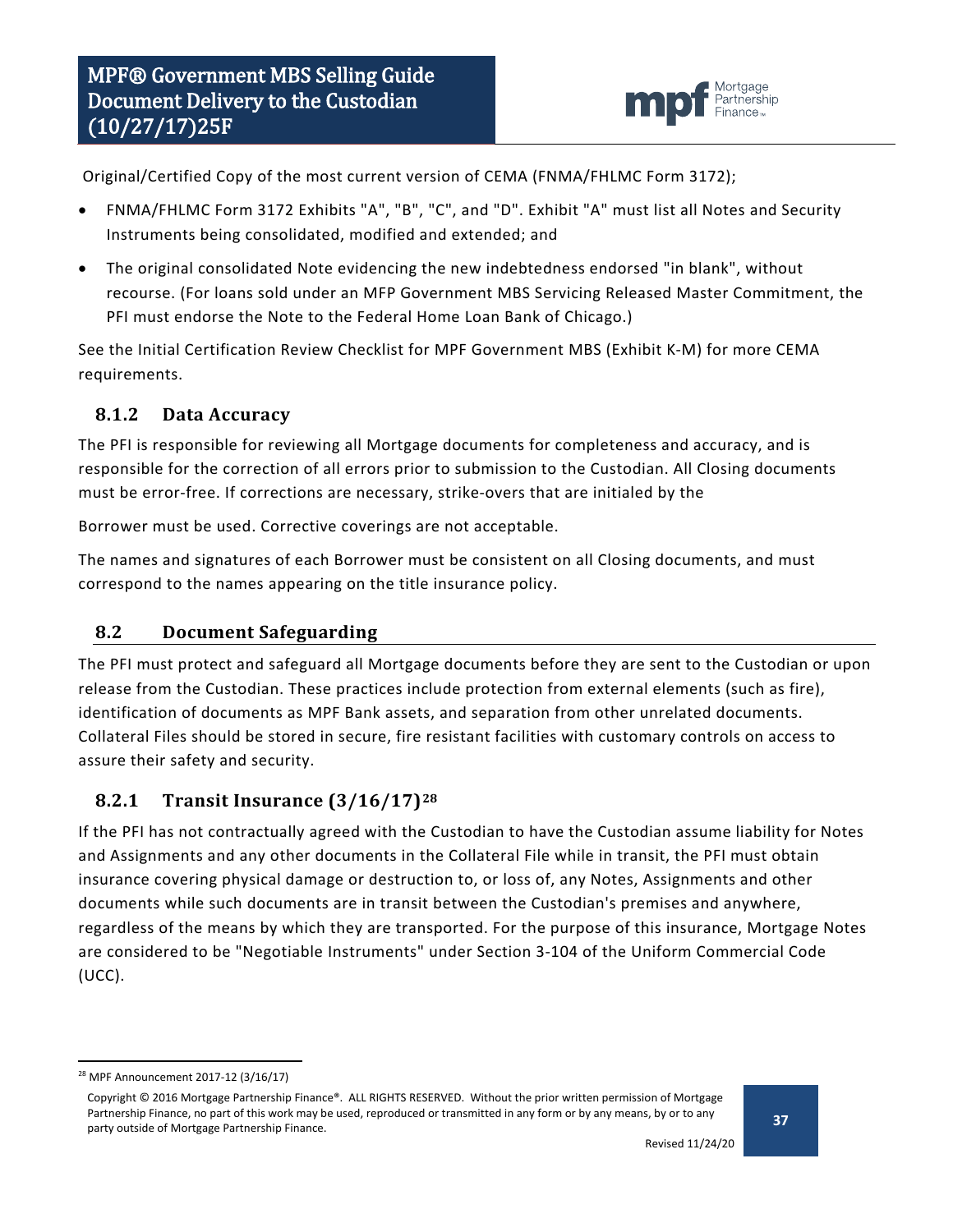![](_page_37_Picture_1.jpeg)

The PFI or PFI's insurer, insurance broker or agent must notify the MPF Provider at least thirty (30) calendar days prior to cancellation or nonrenewal of the insurance.

The PFI's insurance policy must:

- Be underwritten by an insurer that has a B+ or better rating and also a financial size category of VI or better according to the A.M. Best Company, or be affiliated with Lloyd's of London;
- Be maintained in an amount that is deemed adequate for the number of Notes and Assignments held in custody and that is deemed appropriate based on prudent business practice; and
- Have a deductible amount no more than the greater of five percent (5%) of the PFI's GAAP net worth or \$100,000, but in no case greater than \$10,000,000.

If the PFI is covered under its parent's insurance program rather than by its own insurance, then the following additional requirements apply:

- The acceptable deductible amount for each insurance policy may be no more than the greater of five percent (5%) of the parent's GAAP net worth or \$100,000, but in no case greater than \$10,000,000; and
- The PFI must be a named insured

#### <span id="page-37-0"></span>**8.3 Initial Certification Review (3/16/17)[29](#page-37-1)**

The PFI must deliver all required documents to the MPF Program Custodian for review, certification and safekeeping within seven (7) calendar days of the Funding Date by the MPF Bank. The MPF Program Custodian will review the Collateral File in accordance with the Initial Certification Review Checklist for MPF Government MBS (Exhibit K-M).

For each Collateral File not received and certified within the required time frame, an uncertified loan fee will be assessed to the PFI each calendar day thereafter until the date of Initial Certification by the MPF Program Custodian or repurchase of the Mortgage Loan.

All Collateral Files for Government MBS Mortgages must receive Initial Certification from the MPF Program Custodian within twelve (12) calendar days of the Funding Date. All Mortgages that are not certified within this timeframe are subject to repurchase. Prior to the repurchase being initiated by the PFI, the MPF Provider must repurchase the Government MBS Mortgage Loans from the Ginnie Mae security in accordance with Ginnie Mae's requirements and adhere to all applicable Ginnie Mae standards.

The MPF Provider will notify the PFI of all Mortgage Loans for which the MPF Program Custodian has not received a Collateral File.

If the MPF Program Custodian determines that the documents submitted are not acceptable, the Collateral File will be suspended or deemed ineligible. The MPF Provider will notify the PFI of any Mortgage Loans for

<span id="page-37-1"></span> <sup>29</sup> MPF Announcement 2017-12 (3/16/17)

Copyright © 2016 Mortgage Partnership Finance®. ALL RIGHTS RESERVED. Without the prior written permission of Mortgage Partnership Finance, no part of this work may be used, reproduced or transmitted in any form or by any means, by or to any party outside of Mortgage Partnership Finance.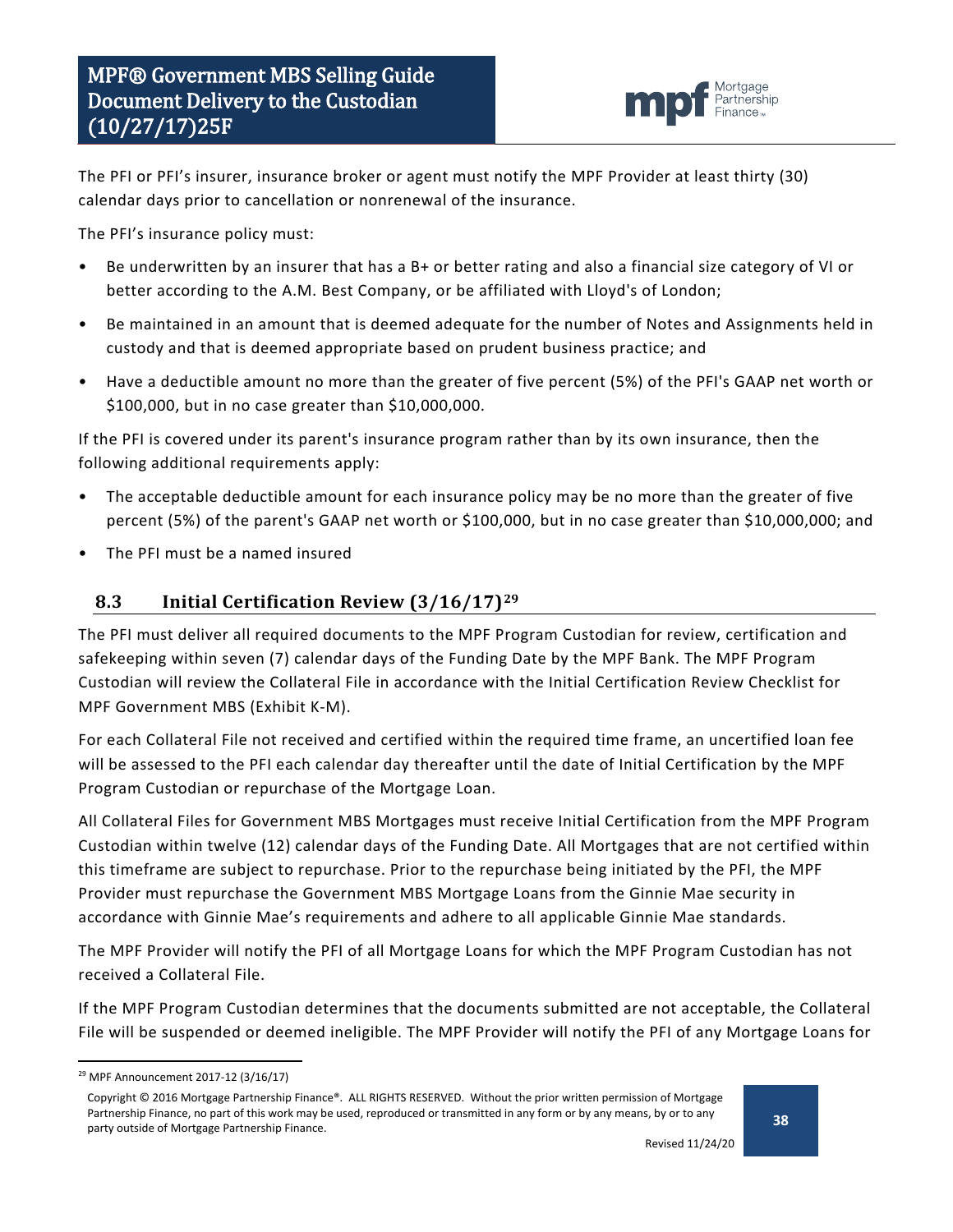![](_page_38_Picture_1.jpeg)

which the Collateral Files are suspended or ineligible, and the detailed reasons for the suspension or ineligibility.

If the MPF Program Custodian sends documents to the PFI for correction, the PFI must immediately correct any defects and return all documents to the MPF Program Custodian. Penalty charges may be assessed for delays in correcting and resubmitting required documents.

# <span id="page-38-0"></span>**8.3.1 Correction of Exception (10/27/17)[30](#page-38-3)**

When the PFI discovers an Exception, which includes an error on one of the documents in the Collateral File or a discrepancy between the Loan Presentment information and the loan document information, the PFI must immediately report the Exception by emailing the MPF Custody Department at [MPFCustody@FHLBC.com](mailto:MPFCustody@FHLBC.com) and work with the MPF Custody Department to correct the Exception.

Exceptions are detailed in the Exception Report on the eMPF website. PFIs should reference Exhibit H (Document Codes) and Exhibit I (Exception Codes) for a translation of the codes on the Exception Report.

# <span id="page-38-1"></span>**8.3.2 Loan Not Eligible**

If the Custodian determines that the documents in the Collateral File do not meet the MPF Program requirements, the Custodian will inform the MPF Provider of the conditions that cause ineligibility, and the Mortgage Loan must be repurchased by the PFI. The MPF Bank will affect the repurchase by withdrawing the required funds from the PFI's DDA.

# <span id="page-38-2"></span>**8.4 Final Certification (3/16/17)[31](#page-38-4)**

The documents for Government MBS Mortgage Loans must be submitted to and certified by the Custodian for Final Certification within twelve (12) months of the Funding Date (Conventional Mortgage Loans are not subject to Final Certification). The documents may be forwarded on a piecemeal basis as the PFI receives them, or the documents may be immediately forwarded once the PFI receives all of them. Multiple documents must be delivered in Master Commitment number order and then within each Master Commitment, by MPF loan number order. The final documents may be provided in a legal-sized pocket manila folder, or as an alternative, the PFI may provide the applicable Government Agency insurance certificate or loan guaranty in the acceptable delivery format listed in the Government Mortgage Final Certification Review Checklist (Exhibit L). The Custodian will review the Collateral File in accordance with the Exhibit L.

An uncertified loan fee will be assessed to the PFI each calendar day for each Mortgage Loan that fails to receive Final Certification in the required time frame.

<span id="page-38-3"></span> <sup>30</sup> MPF Announcement 2017-62 (10/27/17)

<span id="page-38-4"></span><sup>31</sup> MPF Announcement 2017-12 (3/16/17)

Copyright © 2016 Mortgage Partnership Finance®. ALL RIGHTS RESERVED. Without the prior written permission of Mortgage Partnership Finance, no part of this work may be used, reproduced or transmitted in any form or by any means, by or to any party outside of Mortgage Partnership Finance.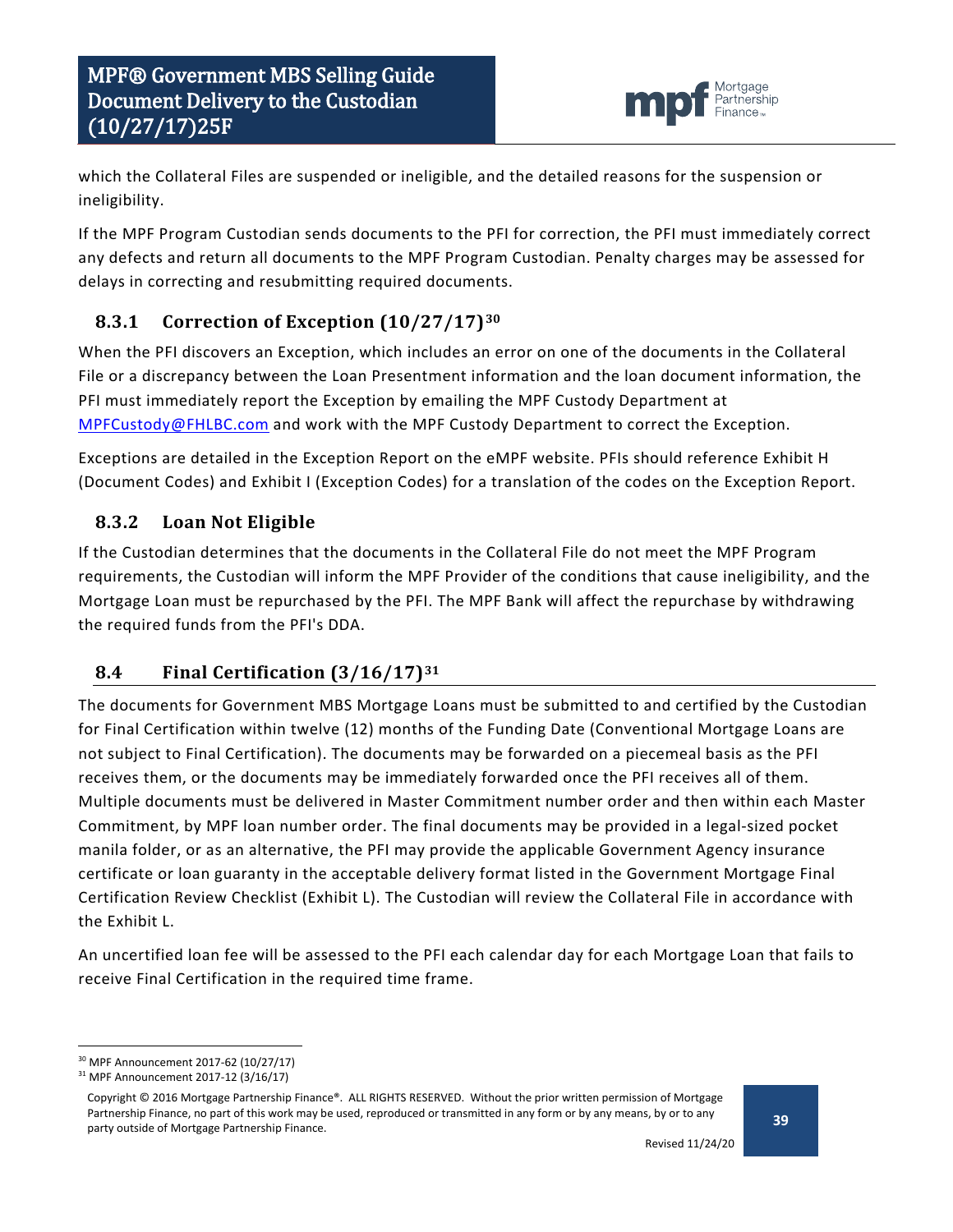![](_page_39_Picture_1.jpeg)

### <span id="page-39-0"></span>**8.4.1 Required Documentation (10/27/17)[32](#page-39-2)**

The PFI must submit the following documentation for Final Certification:

- The original recorded mortgage or other Security Instrument and, in the case of a modified Government Mortgage, the original Note, the modification agreement, and any required subordination agreement or title endorsement;
- The original (or electronic) Loan Guaranty Certificate (LGC), Mortgage Insurance Certificate (MIC), or Loan Note Guaranty (LNG) evidencing the Mortgage Loan has received insurance or a guaranty from the applicable Government Agency;

If the PFI is unable to obtain the applicable certificate or guarantee, the PFI must submit a fully executed Uninsurable Mortgage Notification for Government Mortgages (Form SG350M) along with the Request for Release of Documents – MPF Government MBS (Form SG340M). If the Custodian has direct access to FHA Connection or VA TAS, the Custodian may reconcile the accuracy of the data directly with the system.

- All original recorded Intervening Assignments or clerk-certified copies; and
- A Mortgagee title insurance policy or other evidence of title acceptable to FHA, VA, RD, or HUD (not required for loans owned by the Secretary of HUD or for VA-Vendee loans if VA does not provide title insurance).

# <span id="page-39-1"></span>**8.4.2 Past Due Final Certifications (3/16/17)[33](#page-39-3)**

For each Mortgage Loan for which final documents are not received and certified within the required time frame, an uncertified loan fee will be assessed to the PFI each calendar day thereafter until the date of Final Certification by the Custodian, pledging collateral or repurchase of the Mortgage Loan.

If a Government MBS Mortgage Loan has not received final certification within twelve (12) months from the Funding Date the PFI may be required to repurchase the Mortgage Loan. Prior to the repurchase being initiated by the PFI, the MPF Provider must repurchase the Government MBS Mortgage Loan(s) from the Ginnie Mae security in accordance with Ginnie Mae's requirements and adhere to all applicable Ginnie Mae standards.

<span id="page-39-2"></span> <sup>32</sup> MPF Announcement 2017-62 (10/27/17) MPF Announcement 2017-12 (3/16/17)

<span id="page-39-3"></span><sup>33</sup> MPF Announcement 2017-12 (3/16/17)

Copyright © 2016 Mortgage Partnership Finance®. ALL RIGHTS RESERVED. Without the prior written permission of Mortgage Partnership Finance, no part of this work may be used, reproduced or transmitted in any form or by any means, by or to any party outside of Mortgage Partnership Finance.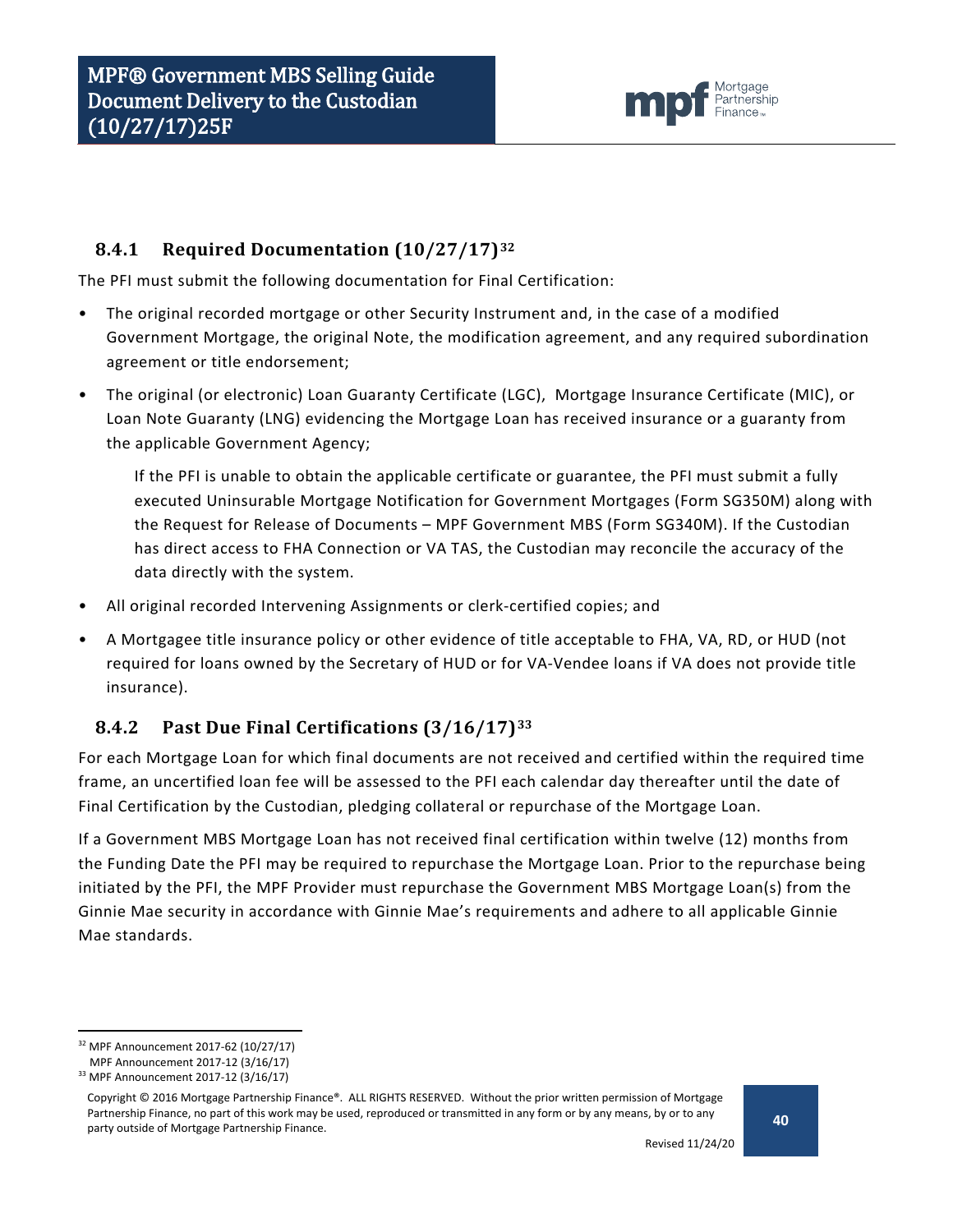![](_page_40_Picture_1.jpeg)

No more than four percent (4%) of the Mortgage Loans in the PFI's MPF Government MBS Mortgage Master Commitments may be past due for Final Certification. If the past due ratio exceeds 4%, at the sole discretion of the MPF Bank, the PFI must:

- 1. Pledge collateral equal to one hundred percent (100%) of the aggregate unpaid Principal Balance of the overdue Government MBS Mortgage Loans, as of the date of the MPF Provider notifies the PFI, in accordance with the PFI's Advances Agreement. The amount due for all Government MBS Mortgage Loans requiring collateralization may be combined into a single collateralization. If the PFI brings its Government MBS Mortgage Loans into compliance with the tolerance levels stated above before the collateralization expires, the PFI may request that the MPF Bank release its collateral. If after the sixmonth period the Government Loans are still not in compliance with the Final Certification thresholds, the collateralization must be extended prior to expiration; or
- 2. Repurchase the overdue Government Mortgages.

For any Government Mortgage Loans past due for Final Certification after three (3) years, the PFI will be required to collateralize the Principal Balance of the overdue Government Mortgage Loans or repurchase such Mortgage Loans, regardless of the percentages of total Mortgage Loans past due for Final Certification.

### <span id="page-40-0"></span>**8.5 MPF Program Custodian Fees and Service Charges (3/16/17)[34](#page-40-1)**

The MPF Program Custodian assesses the PFI the following fees and service charges:

- Rush release or rejected release request : (i) a request issued within the timelines listed below or (ii) for an invalid release request as determined by the MPF Program Custodian.
	- o 1 Business Day turnaround -- \$5.00
	- o 2 Business Day turnaround -- \$3.50
- Nonstandard or rejected release request A fee charged to the PFI for: (i) the release of a Collateral File for a purpose other than Liquidation, Foreclosure or other Servicing responsibility that requires the physical possession of the Note or other documents (such as Exception correction for Initial or Final Certification requirements, etc.) or (ii) an invalid release request as determined by the Custodian.
	- o 1 Business Day turnaround -- \$5.00
	- o 2 Business Day turnaround -- \$3.50
	- o 3-4 Business Day turnaround -- \$2.00
- Non-standard or rejected file reinstatement requests -- A fee charged to the PFI for: (i) the file reinstatement following a release request for a purpose other than Liquidation, Foreclosure or other

<span id="page-40-1"></span> <sup>34</sup> MPF Announcement 2017-12 (3/16/17)

Copyright © 2016 Mortgage Partnership Finance®. ALL RIGHTS RESERVED. Without the prior written permission of Mortgage Partnership Finance, no part of this work may be used, reproduced or transmitted in any form or by any means, by or to any party outside of Mortgage Partnership Finance.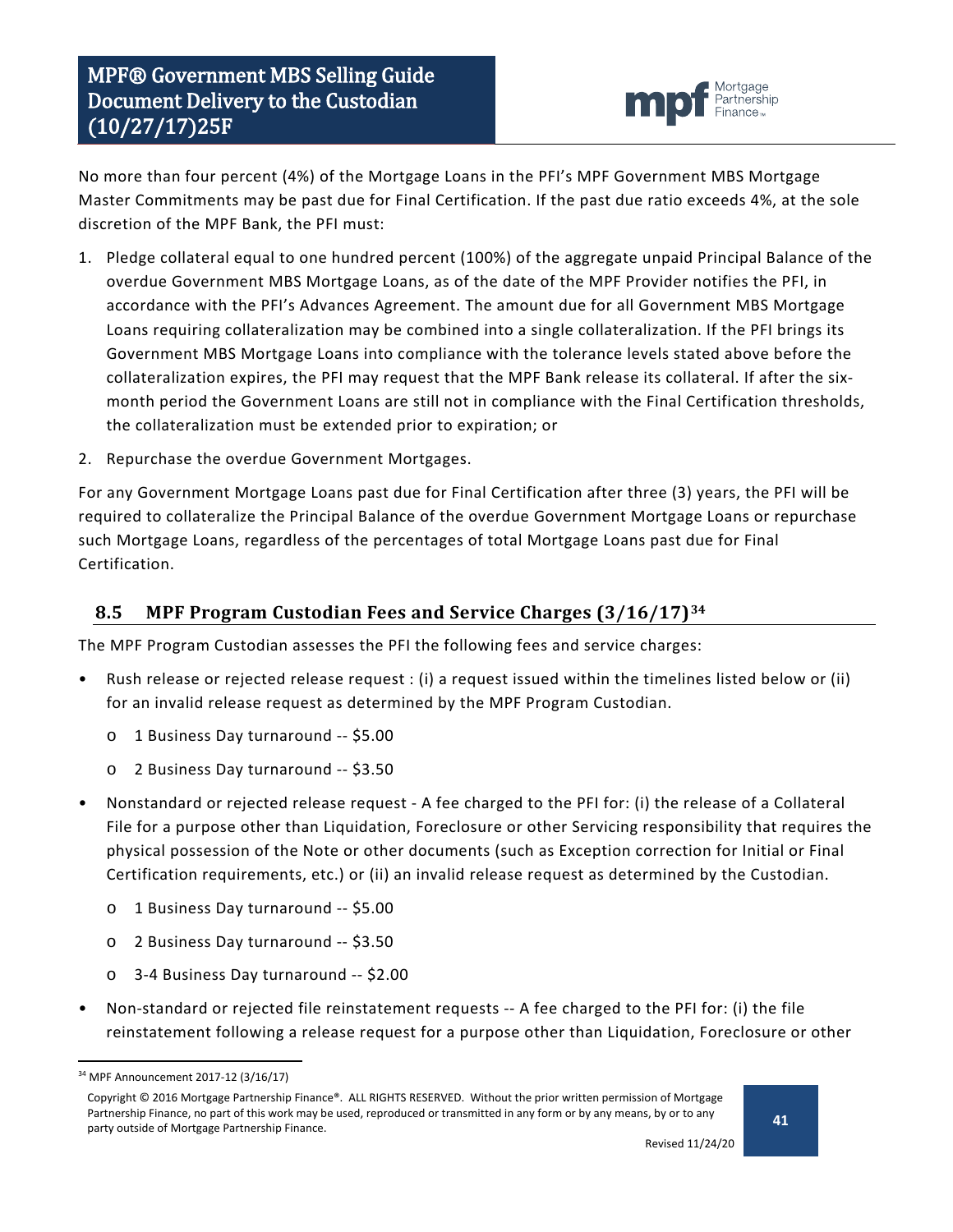![](_page_41_Picture_1.jpeg)

Servicing responsibility that requires the physical possession of the Note or other documents (such as Exception correction for Initial or Final Certification requirements, etc.) or (ii) an invalid reinstatement request as determined by the Custodian -- \$3.00

- Copies of documents -- \$1.00 plus \$0.25 per single sided copy
- Exception correction (per Exception) A fee charged to the PFI for every Exception cited by the MPF Program Custodian for Initial Certification, Final Certification, or recertification. Exception fees will be billed to a new PFI once one of the following occurs: sixty (60) calendar days have passed from first receipt of Collateral Files or one hundred (100) Collateral Files have been received by the Custodian from the PFI -- \$3.50
- External file transfer (change of Custodian) -- \$3.50

The MPF Provider will create preliminary custody invoices no later than the fifth (5th) Business Day of each month for the custody fees and service charges accrued in the previous month. The MPF Provider will create the final custody invoices on the eighteenth (18th) calendar day of each month or on the preceding Business Day if the eighteenth (18th) is not a Business Day, indicating the amount that will be drafted from the PFI's DDA. Both the preliminary and final invoices are available on the eMPF website. The MPF Provider reserves the right to amend the custodian fee schedule from time to time.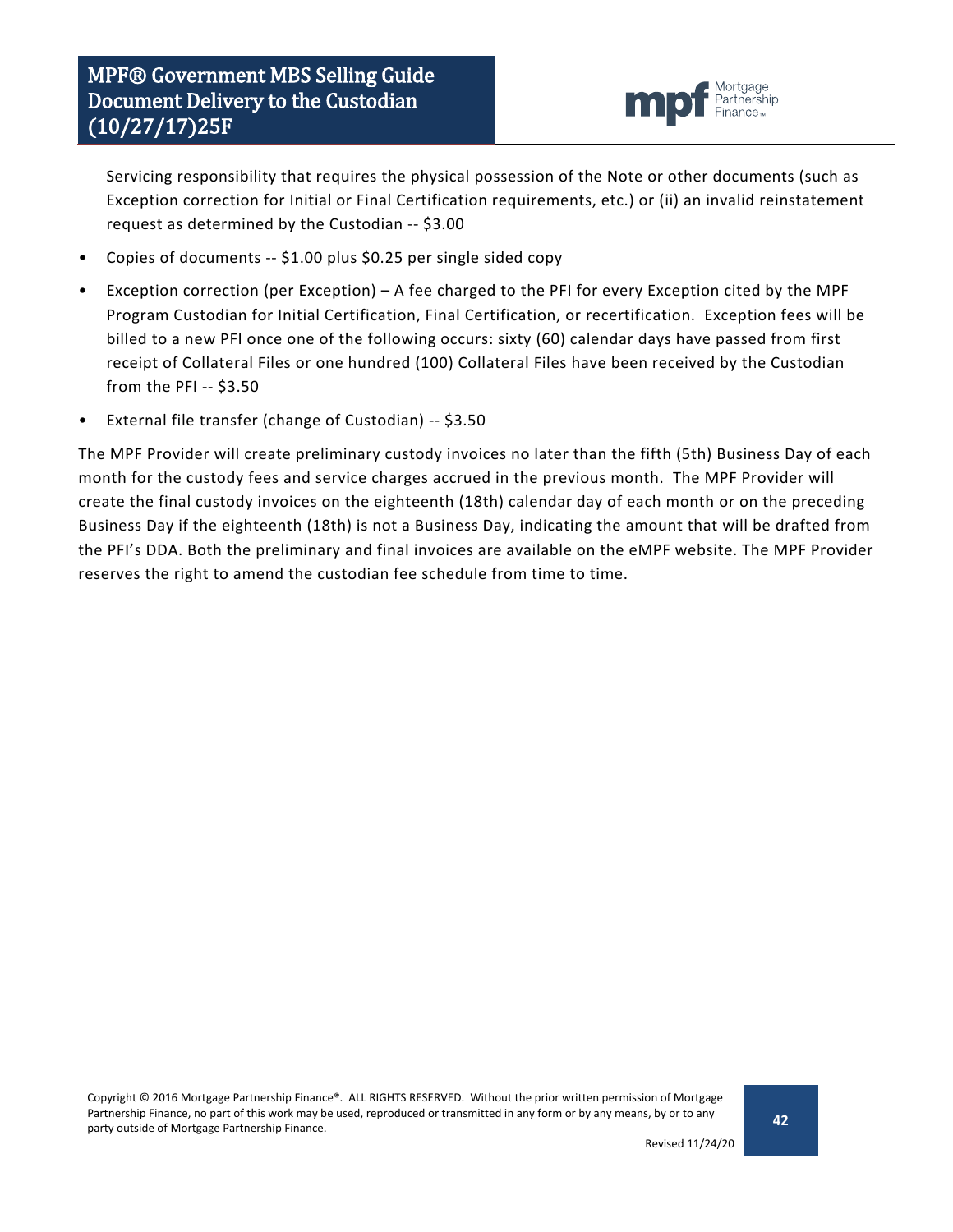![](_page_42_Picture_1.jpeg)

### <span id="page-42-0"></span>**CHAPTER 9. POST-CLOSING REQUIREMENTS**

#### <span id="page-42-1"></span>**9.1 Payments and Correspondence**

If the Originator is not the current Servicer any payments and correspondence that the Originator receives from the Borrower after Closing must be immediately forwarded to the current Servicer of the Mortgage Loan.

#### <span id="page-42-2"></span>**9.2 Rescission Notice**

The Originator must immediately notify the current Servicer of the Mortgage Loan, the MPF Provider, the investor, and the MPF Bank if a rescission notice is received from the Borrower. To avoid delays, the notification to the MPF Provider must include at minimum the following information:

- MPF loan number;
- Borrower name(s);
- Loan product, name of Investor(s) and any applicable Government Agency insuring or guaranteeing the Mortgage Loan;
- Who inquiry was received from and relationship to Borrower (Note that any request received related to inquiry from alleged successors in interests will be assumed to have been confirmed as a Successor in Interest by Servicer pursuant to its policies and procedures);
- Date and method notice of rescission was received;
- Copy of the Notice of Rescission;
- Copy of any other communication received from Borrower or Borrower's representative related to the rescission; and
- Any other relevant loan or borrower information that may be needed to address the rescission demand.